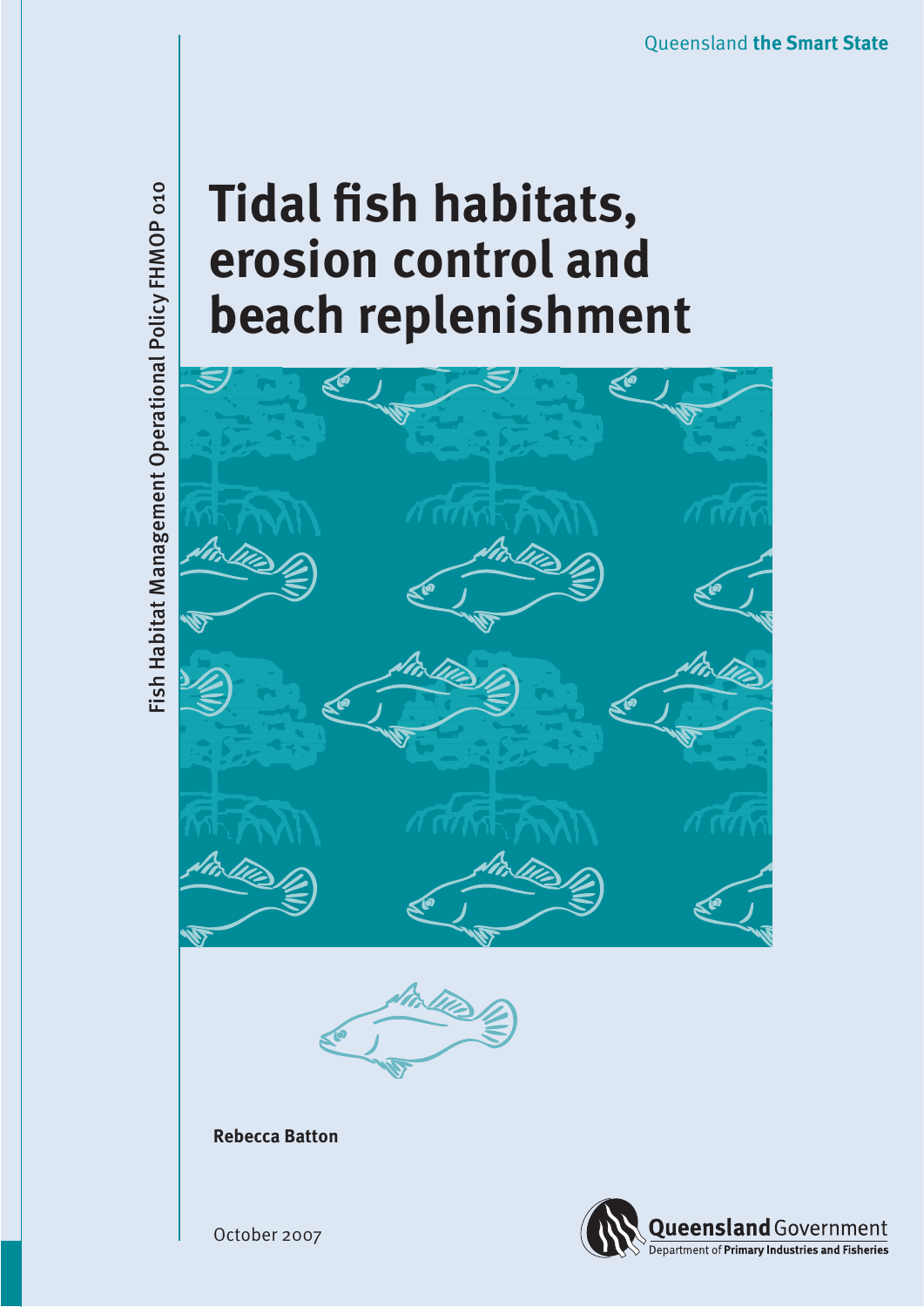# **Tidal fish habitats, erosion control and beach replenishment**

**Rebecca Batton**

October 2007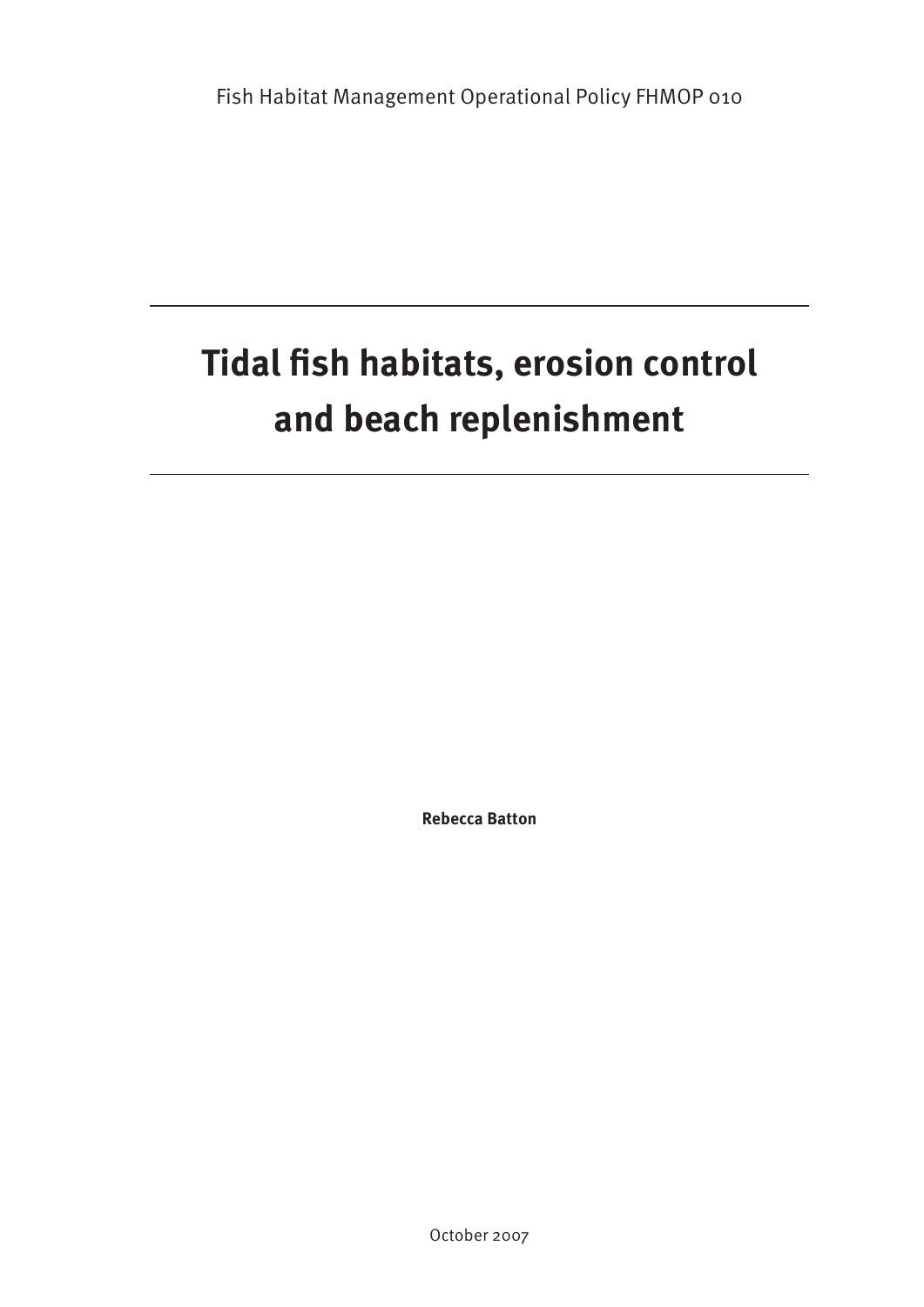ISSN 1326-6985 PR07–3226 FHMOP 010 (2007)

This document may be cited as:

Batton, R 2007, *Tidal fish habitats, erosion control and beach replenishment*, Queensland Department of Primary Industries and Fisheries, Fish Habitat Management Operational Policy FHMOP 010, 38pp.

While every care has been taken in preparing this publication, the State of Queensland accepts no responsibility for decisions or actions taken as a result of any data, information, statement or advice, expressed or implied, contained in this report.

© The State of Queensland, Department of Primary Industries and Fisheries 2007.

Copyright protects this work. Except as permitted by the *Copyright Act 1968 (Cth),* reproduction by any means (photocopying, electronic, mechanical, recording or otherwise), making available online, electronic transmission or other publication of this work is prohibited without the prior written permission of The Department of Primary Industries and Fisheries, Queensland.

Inquiries should be addressed to copyright@dpi.qld.gov.au (telephone 61 7 3404 6999), or Director, Intellectual Property Commercialisation Unit, Department of Primary Industries and Fisheries, GPO Box 46, Brisbane Queensland 4001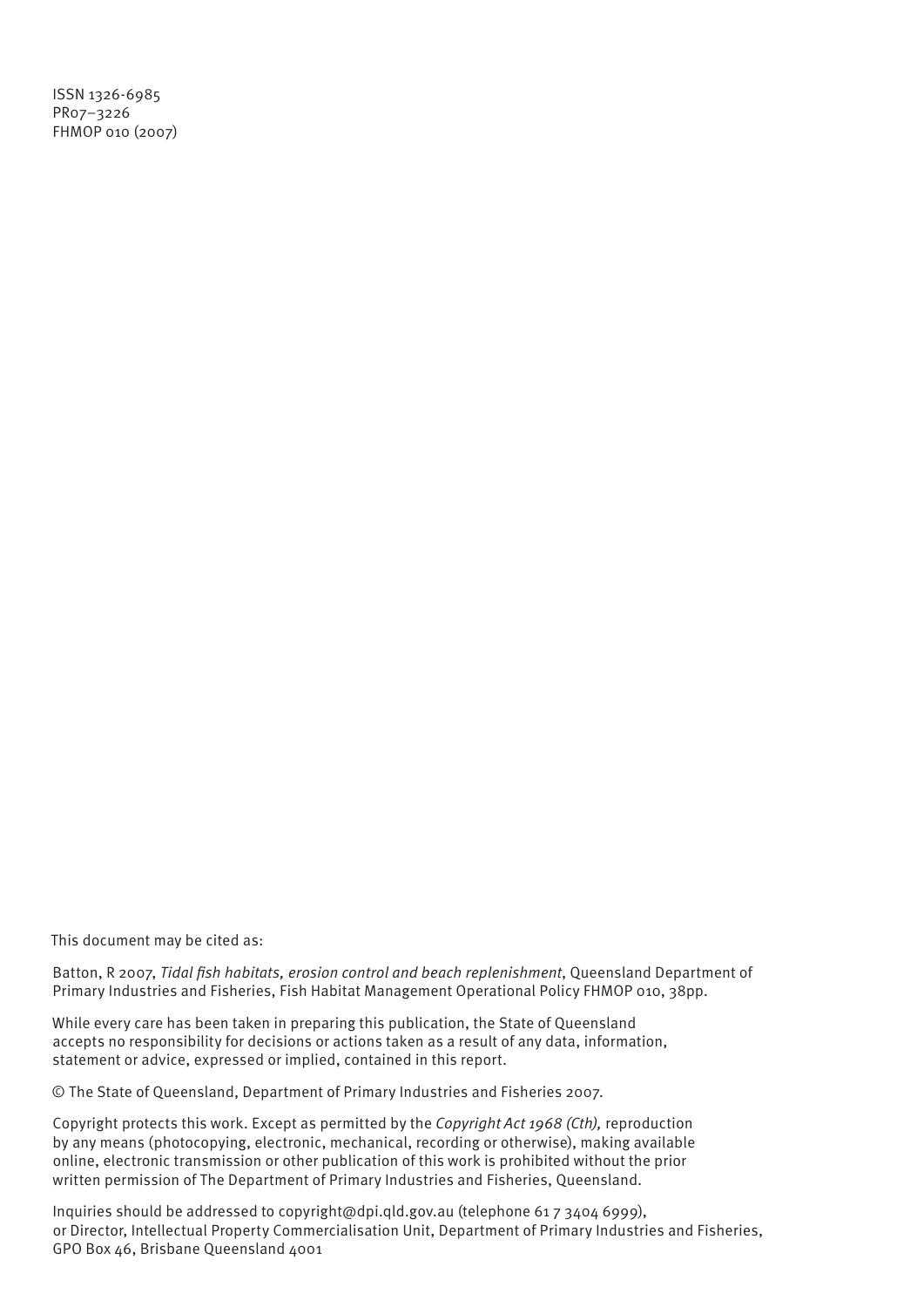# **Contents**

| 1.                                                           | Framework for sustainable fisheries |                                                                                                                               | $\mathbf 1$    |
|--------------------------------------------------------------|-------------------------------------|-------------------------------------------------------------------------------------------------------------------------------|----------------|
| 2.                                                           | Background                          |                                                                                                                               | 2              |
|                                                              | 2.1                                 | Tidal fish habitats and shorelines                                                                                            | 2              |
|                                                              | 2.2                                 | Natural shoreline processes                                                                                                   | $\overline{2}$ |
|                                                              | 2.3                                 | Shoreline development                                                                                                         | 2              |
|                                                              | 2.4                                 | Increasing need for erosion management                                                                                        | 2              |
| 3.                                                           | How to use this document            |                                                                                                                               | $\overline{3}$ |
|                                                              | 3.1                                 | Scope                                                                                                                         | 3              |
|                                                              | 3.2                                 | When to use the policy                                                                                                        | 3              |
|                                                              | 3.3                                 | Document structure                                                                                                            | $\overline{3}$ |
|                                                              | 3.4                                 | Other relevant fish habitat management documents                                                                              | 4              |
| 4.                                                           |                                     | Policy objectives                                                                                                             | 5              |
| 5.                                                           | Policies                            |                                                                                                                               | 6              |
|                                                              | 5.1                                 | Maintenance of natural shoreline processes and existing tidal fish habitat values                                             | 6              |
|                                                              | 5.2                                 | Use of erosion control works for significant erosion                                                                          | $\overline{7}$ |
|                                                              | 5.3                                 | Beach replenishment and placement of sand for erosion control                                                                 | 10             |
| 6.                                                           | References and further reading      |                                                                                                                               | 13             |
|                                                              | 6.1                                 | Fish habitat management operational policies                                                                                  | 13             |
|                                                              | 6.2                                 | Fish habitat guidelines                                                                                                       | 13             |
|                                                              | 6.3                                 | Other references                                                                                                              | 13             |
|                                                              |                                     | Appendix 1. Best Management Practices                                                                                         | 15             |
|                                                              |                                     | Appendix 2. Description of tidal fish habitats and the impacts of erosion control<br>and beach replenishment on fish habitats | 18             |
|                                                              |                                     | Appendix 3. Relevant legislation                                                                                              | 29             |
| Appendix 4. Managing climate change impacts on fish habitats |                                     |                                                                                                                               | 31             |
| Glossary                                                     |                                     |                                                                                                                               | 35             |
| Acronyms                                                     |                                     |                                                                                                                               | 38             |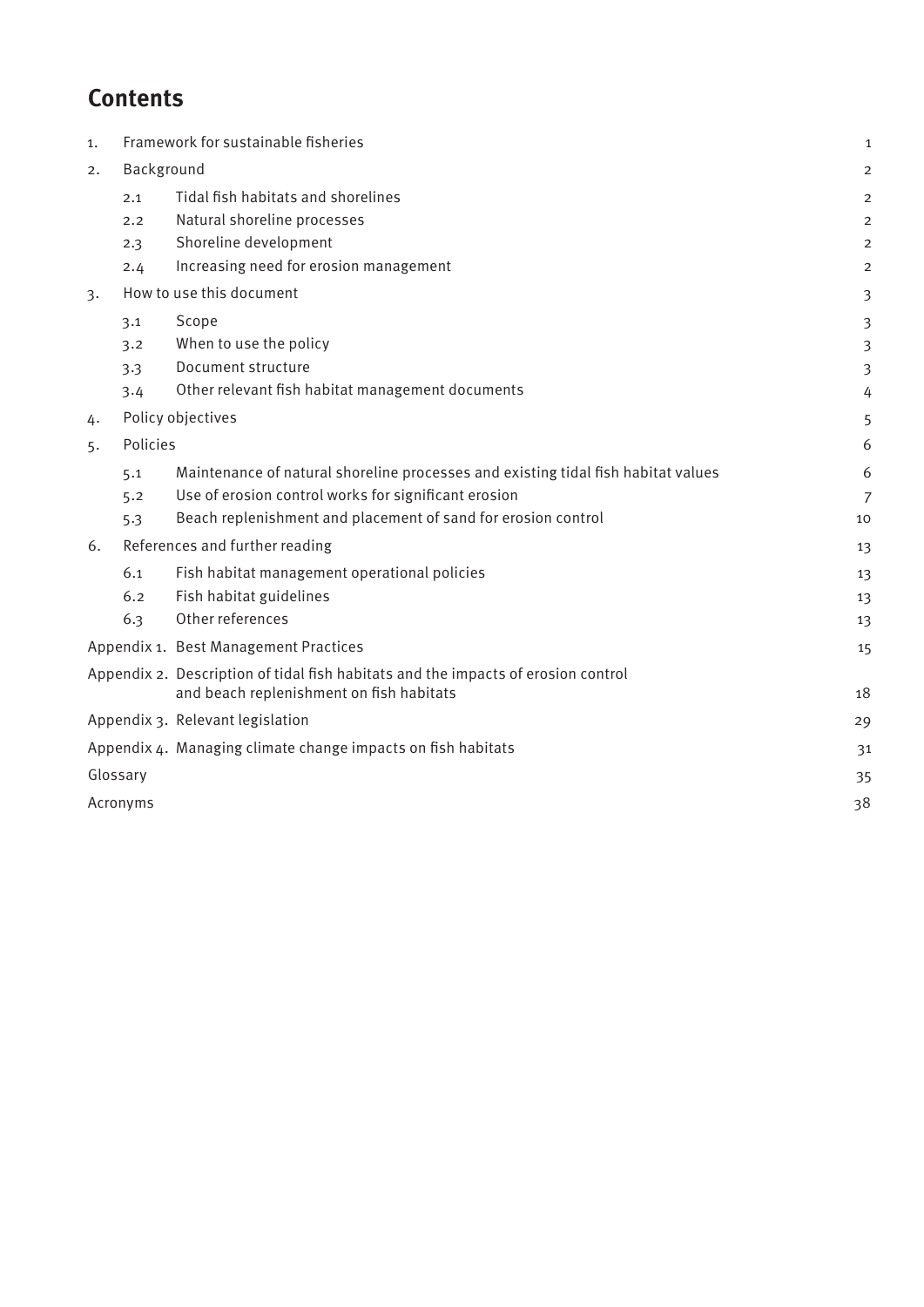# **1. Framework for sustainable fi sheries**

The Queensland Government has a priority of *protecting the environment for a sustainable future*. The Queensland Department of Primary Industries and Fisheries (DPI&F) is the agency responsible for the management of the state's economically and socially valuable fisheries using the *Fisheries Act 1994* (Fisheries Act). The main purpose of the Fisheries Act is to apply and balance the principles of ecologically sustainable development (ESD) to sustain these fisheries. Maintenance of the integrity and natural condition of tidal fish habitats is a critical component of the management strategy to sustain Queensland's fisheries.

DPI&F's fish habitat management framework (Figure 1) includes a statutory role under the Fisheries Act for:

- the protection of marine plants, which sustain fish stocks by contributing material to tidal food webs and by providing habitats
- the declaration and management of declared Fish Habitat Areas (FHAs), where all fish habitats (vegetated and unvegetated) are given significant protection from physical disturbance
- the maintenance of fish passage, which ensures fish can access suitable habitat.



**Figure 1.** DPI&F tidal fish habitat management framework.

These statutory roles are delivered by assessing and providing comments on applications to disturb fish habitats. Assessment decisions and comments ensure that impacts on fish habitats are avoided, minimised and offset, in order to achieve ESD. DPI&F's operational policies (such as this document) and guidelines aid these decisionmaking processes and inform stakeholders of DPI&F's management requirements<sup>1</sup>.

Beyond its statutory role, DPI&F provides advice in planning and assessment processes and highlights issues of fisheries importance. DPI&F also undertakes and encourages research and education activities, such as the Urban Fish Habitat Management Research Program (UFHM) Research Program.

More information on the department's fish habitat management activities is available on the DPI&F website (www.dpi.qld.gov.au). Refer to Appendix 3 for more information on the DPI&F's role under fisheries legislation, and other legislation relevant to erosion control and beach replenishment.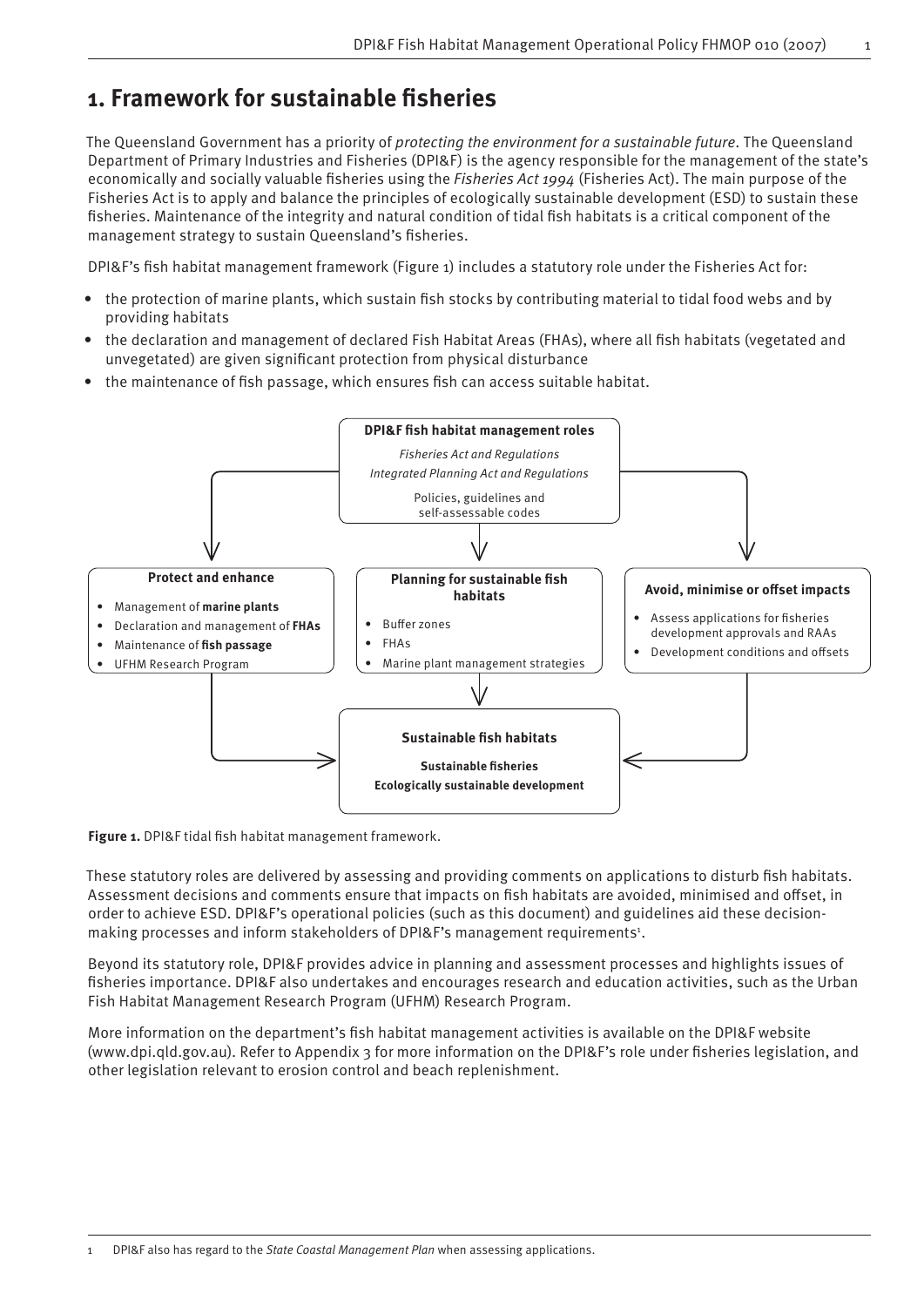# **2. Background**

# **2.1 Tidal fish habitats and shorelines**

The diverse mosaic of tidal fish habitats associated with shorelines includes mangrove, seagrass and saltmarsh communities, rocky foreshores, mud flats, reefs and sand bars (for more information on tidal fish habitats, refer to Appendix 2). These habitats and the connectivity between them sustain fish stocks and the fishing industries and communities that depend on them.

### **2.2 Natural shoreline processes**

The nature of shorelines is dynamic—fluctuations naturally occur from the processes of erosion and accretion. The formation of coastal shorelines constantly changes because of these natural processes, especially those caused by storm tides and cyclones. Sand from the shore is often moved by wave and tidal action. However, as long as the sand remains within the active beach (commonly to around 15m below mean sea level in South East Queensland), it may return. In Queensland, littoral transport generally moves sand in a northerly direction along the coastline.

Natural shoreline processes and natural buffers between shorelines and development maintain natural, diverse and productive tidal fish habitats. In estuaries in particular, natural processes provide the dynamic habitat complexity (e.g. undercut banks, shallow flats, snags etc) used by fish.

### **2.3 Shoreline development**

Shoreline development, including for erosion control structures and beach replenishment, can detrimentally impact the condition and function of tidal fish habitats. Such development and other human activities (e.g. boat wash) can also exacerbate erosion.

Historically, the lack of understanding of shoreline dynamics and the importance of fish habitats have resulted in development being permitted close to the shore. In many areas, fish habitats—and any natural buffer to allow natural shoreline fluctuations— have been removed. For example, on parts of the Gold Coast whole sections of coastline were cleared, backfilled and armoured.

The Environmental Protection Agency (EPA) has designated Erosion Prone Areas along the Queensland coast. The intention is for these areas to remain undeveloped, and for coastal processes to be unhindered, to the greatest extent practicable. However, considerable development already exists in many areas and erosion control structures to protect property are supported as a last resort (EPA 2001). In addition, beach replenishment may be carried out in Erosion Prone Areas. Such erosion control measures can impact on fish habitats.

# **2.4 Increasing need for erosion management**

Because of ongoing development near the coast and changing environmental conditions due to climate change, increasing efforts will be required to manage erosion in Queensland.

Increased development is being driven by recent population growth in Queensland concentrated in urban coastal centres, which is higher than in any other state in Australia (Department of Local Government Planning Sport and Recreation 2005). It is estimated that one million people are planning to move to coastal areas within Australia in the next 15 years (National Sea Change Taskforce 2007).

Climate change impacts, such as sea level rise and increases in cyclone frequency and intensity, could significantly influence shoreline erosion. Low lying coastal population and resort centres, and tropical and sub-tropical population centres, which in effect encompass much of Queensland's developed coastal areas, have been identified as particularly vulnerable to the effects of climate change (DEH 2005). More information on the impacts of climate change on fish habitats is provided in Appendix 4.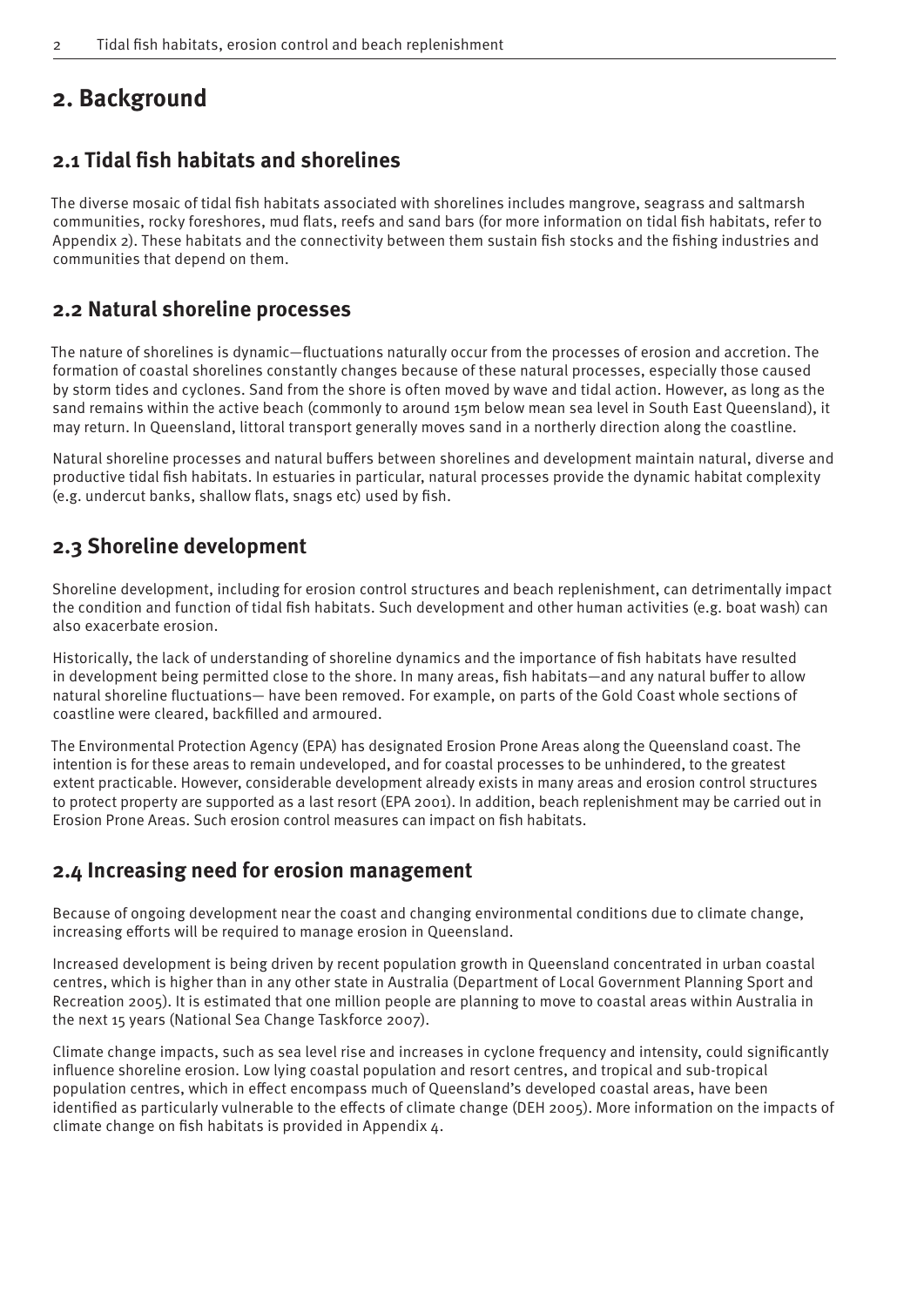# **3. How to use this document**

# **3.1 Scope**

This policy document addresses the threats and impacts to tidal fish habitats and natural shoreline processes from the management of coastal and estuarine erosion.

The three ways of dealing with shoreline erosion (although in practice these are often used in combination) are addressed in this policy:

- setting development back from vulnerable areas—erosion buffer zones and managed retreat
- beach replenishment
- erosion control structures.

As beach replenishment may be used for erosion control and/or other purposes, it is dealt with both under general policy provisions and as a specific policy in section 5.

A description of these erosion management and control methods and a discussion of their impacts are provided in Appendix 2.

This policy is not a legal document. It is designed to assist in the exercise of statutory discretion in certain circumstances and provide for consistent implementation and interpretation of the Fisheries Act. For details of fisheries legislation, reference should be made to the Fisheries Act and Fisheries Regulation 1995.

# **3.2 When to use the policy**

This policy alerts DPI&F's stakeholders such as consultants, government agencies, community groups and waterfront property owners to DPI&F's policy position on tidal fish habitat management, erosion control structures and beach replenishment. Stakeholders should use this policy when:

- considering a proposal for shoreline erosion control or beach replenishment
- developing a strategy (e.g. a Shoreline Erosion Management Plan) for shoreline erosion control or beach replenishment.

The policy also provides a transparent and consistent approach to guide Fisheries staff at DPI&F in consideration of erosion control structures and beach replenishment when:

- assessing resource allocation authority and development applications
- providing comment on resource entitlement applications
- providing advice to other government agencies where no approval is required, or for strategic management and planning.

Proposed erosion control structures and beach replenishment works are to comply with *all* relevant policies within this document. However, it is recognised that proposals will arise where adherence to this policy may not be possible due to particular circumstances surrounding a given proposal, for example emergency works. On these occasions, careful documentation of the justification for relaxation of the policy is required.

# **3.3 Document structure**

This document contains a brief background on erosion control in Queensland and policy objectives. Three policies are outlined, each of which include a background discussion and policy positions. These policies are supported by: Best Management Practices (BMPs) to reduce the impacts of erosion control structures and beach replenishment activities (Appendix 1); information on tidal fish habitats and the impacts of erosion control and beach replenishment on these habitats (Appendix 2); relevant legislation (Appendix 3); and a review of the management of climate change impacts on fish habitats (Appendix  $4$ ).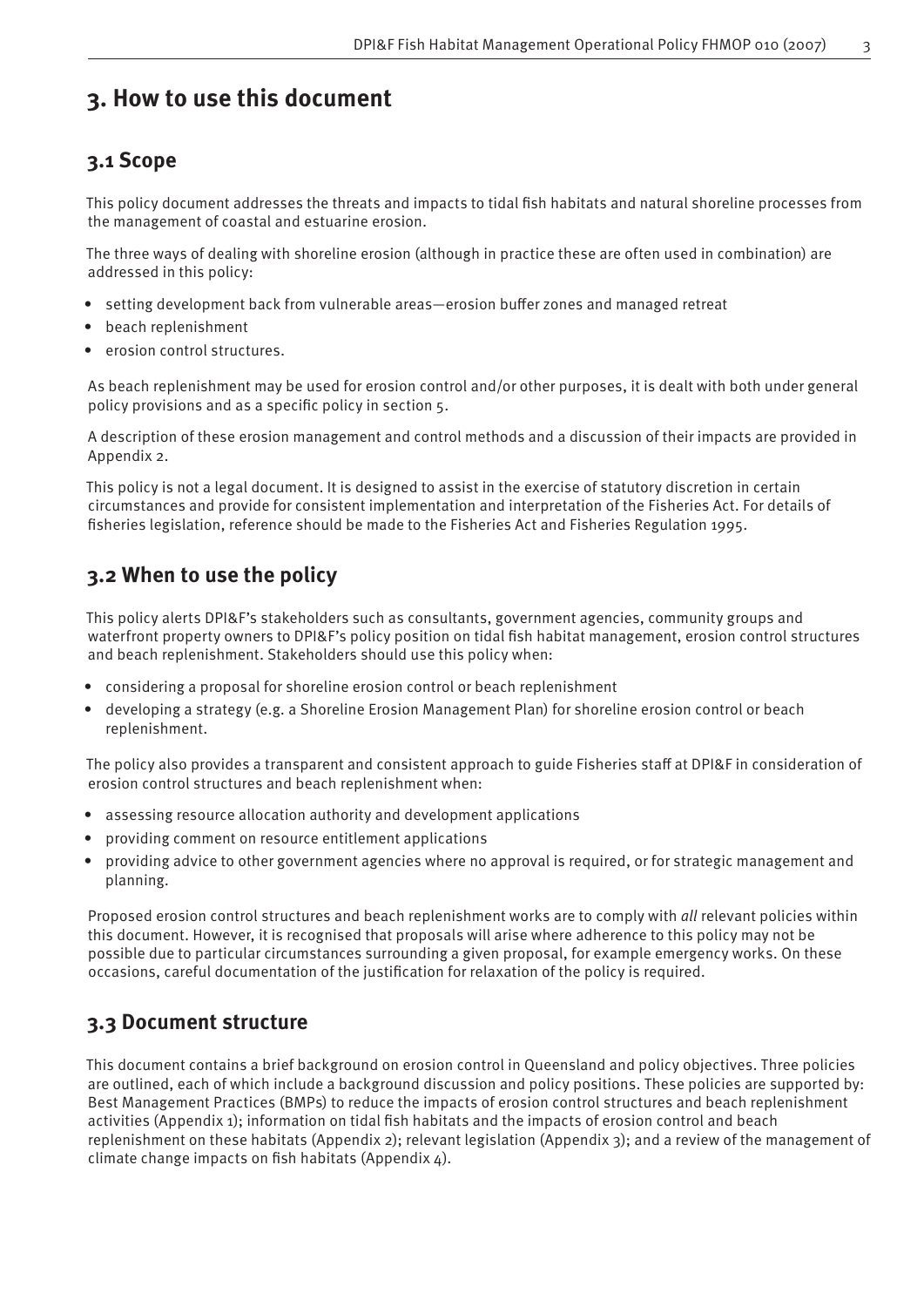# **3.4 Other relevant fish habitat management documents**

Stakeholders and Fisheries staff should also make reference to other relevant DPI&F Fish Habitat Management Operational Policies and Fish Habitat Guidelines. A complete list of these documents is provided in section 6 of this document; copies are available from the DPI&F website (www.dpi.qld.gov.au).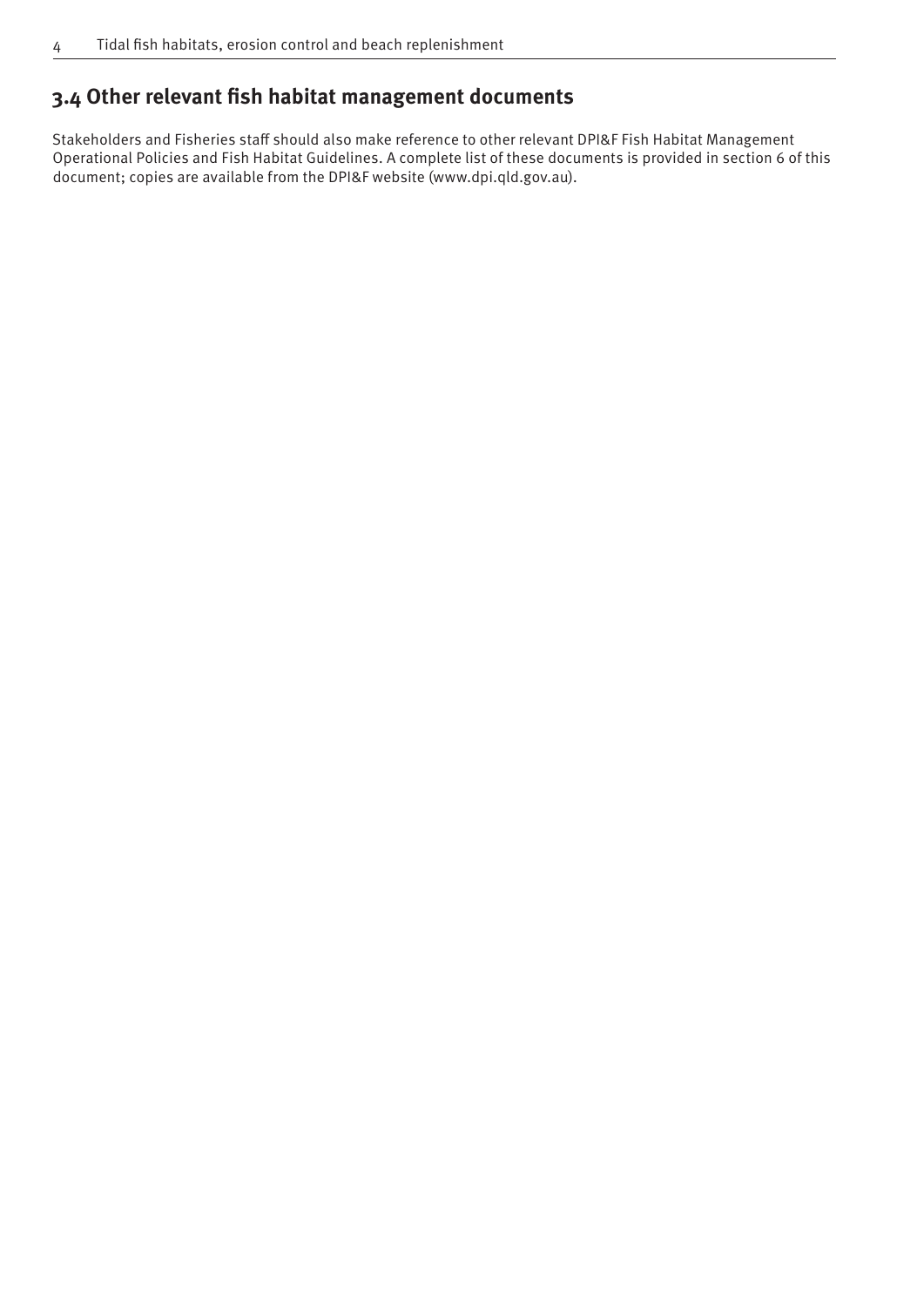# **4. Policy objectives**

The objectives of this policy are to:

- meet the Queensland Government's priority to protect the environment for a sustainable future
- contribute to the sustainability of fisheries productivity in the long term through the conservation of fisheries resources and tidal fish habitats
- ensure that erosion control structures and beach replenishment avoids, minimises and offsets impacts on tidal fish habitats
- facilitate strategic planning of erosion control structures and beach replenishment that avoids, minimises and offsets impacts on tidal fish habitats and considers long-term erosion threats and possible impacts of climate change on erosion susceptibility
- promote the use of Best Management Practices for erosion control structures and beach replenishment that enhance, or minimise impacts on, fisheries resources and tidal fish habitats
- promote research into Best Management Practices for erosion control structures and beach replenishment that enhance, or minimise impacts on, fisheries resources and tidal fish habitats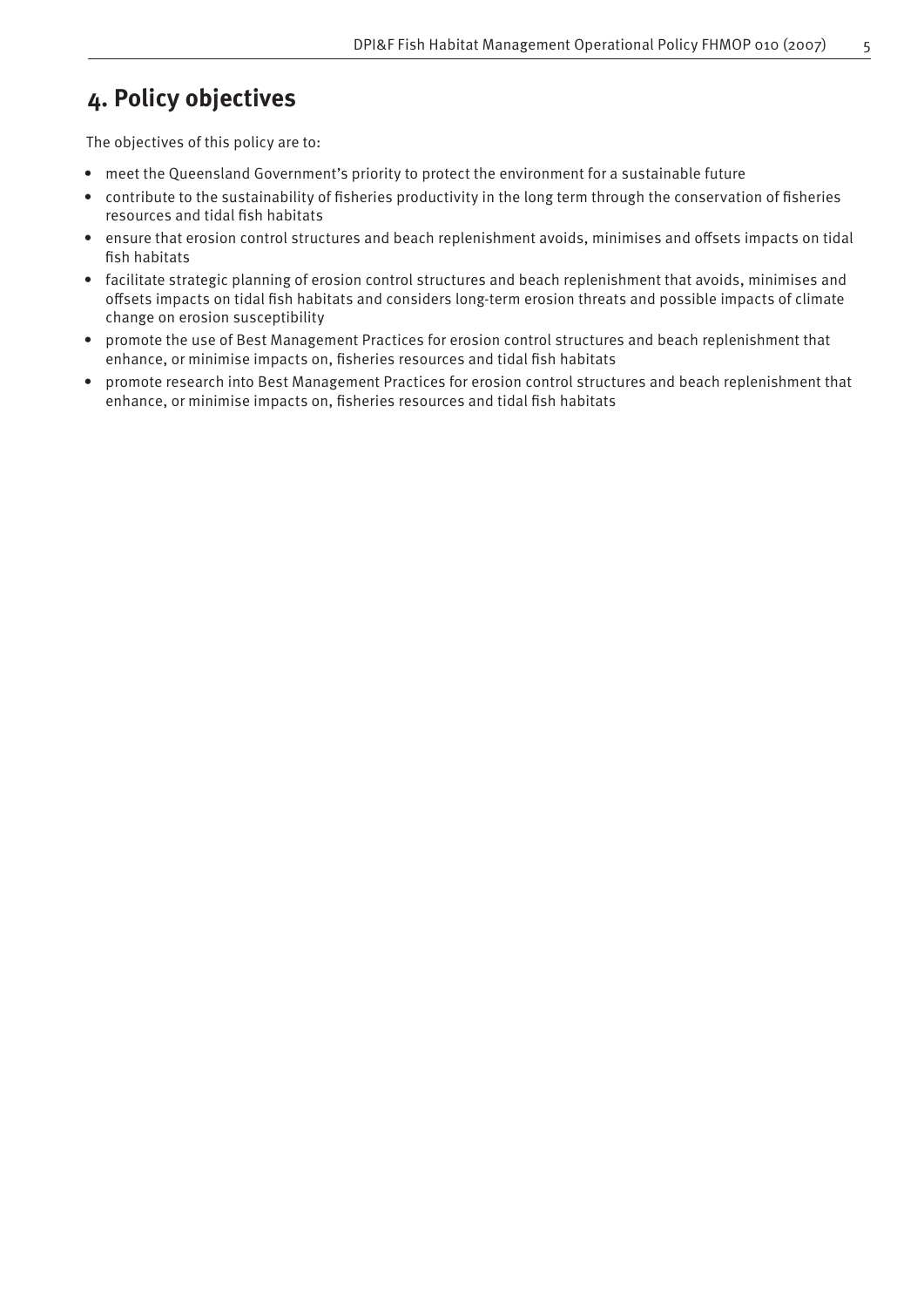# **5. Policies**

The policy positions contained in this document aim to achieve the objectives in section  $4$ , and are in three policy areas:

- maintenance of natural shoreline processes and existing tidal fish habitat values
- use of erosion control works for significant erosion
- beach replenishment and placement of sand for erosion control.

# **5.1 Maintenance of natural shoreline processes and existing tidal fi sh habitat values**

### *Background*

Natural processes of erosion and accretion, and fluctuations in shoreline alignment over time affect the management of the coast. Both erosion control structures and beach replenishment have the potential to adversely impact tidal fish habitats (refer to Appendix 2 for details). If human activities are the cause of the erosion problem, then it is more effective—and significantly better from a fish habitat perspective—to treat the cause rather than attempt to manage the symptom through use of erosion control structures and beach replenishment.

Investigation into the cause of erosion may provide insight into its management. For example, if boat wash is the main cause of the erosion, then the operation of vessels in a manner that reduces wash may be the key to effective erosion management.

Under the *State Coastal Management Plan* a strategy of retreat is the preferred option in erosion prone areas that are under constant threat of erosion. The retreat option may be most feasible in areas with a low intensity of development.

Predicted sea level rise will require the landward and poleward migration of wetland communities. However, the presence of developed land close to wetlands constrains these migration processes. Saltmarsh communities, which are present in upper intertidal areas, are particularly vulnerable.

Erosion buffer zones allow for shoreline fluctuation and sea level rise, the associated landward movement of wetland communities, as well as avoiding damage to property and infrastructure. The use of buffers has the same outcome as managed retreat—a development free zone that allows for natural processes to continue unhindered and existing tidal fish habitat values to be maintained.

DPI&F's Fish Habitat Guideline *Fish habitat buffer zones* (FHG 003) provides recommended buffer zone widths and information to assist the designation of site-specific buffer zones to protect fisheries resources. The guideline is particularly relevant when planning new development or undertaking strategic planning.

The use of erosion buffer zones and/or managed retreat to protect both wetland communities, as well as coastal property, is the best way to manage erosion from a fish habitat perspective. These options may not always be available or practicable; for example, in areas of high population density and existing development.

This policy position links with the *State Coastal Management Plan's* policies *2.2.1 Adaptation to climate change,*  2.2.2 Erosion prone area and 2.8.2 Coastal wetlands in terms of fish habitat management.

### *Policy position*

Natural shoreline processes and existing tidal fish habitat values are to be maintained by:

- using erosion buffer zones and managed retreat where
	- there is no 'significant erosion'<sup>2</sup>

or

– land based development (e.g. residential buildings, community parkland facilities) is proposed in an undeveloped area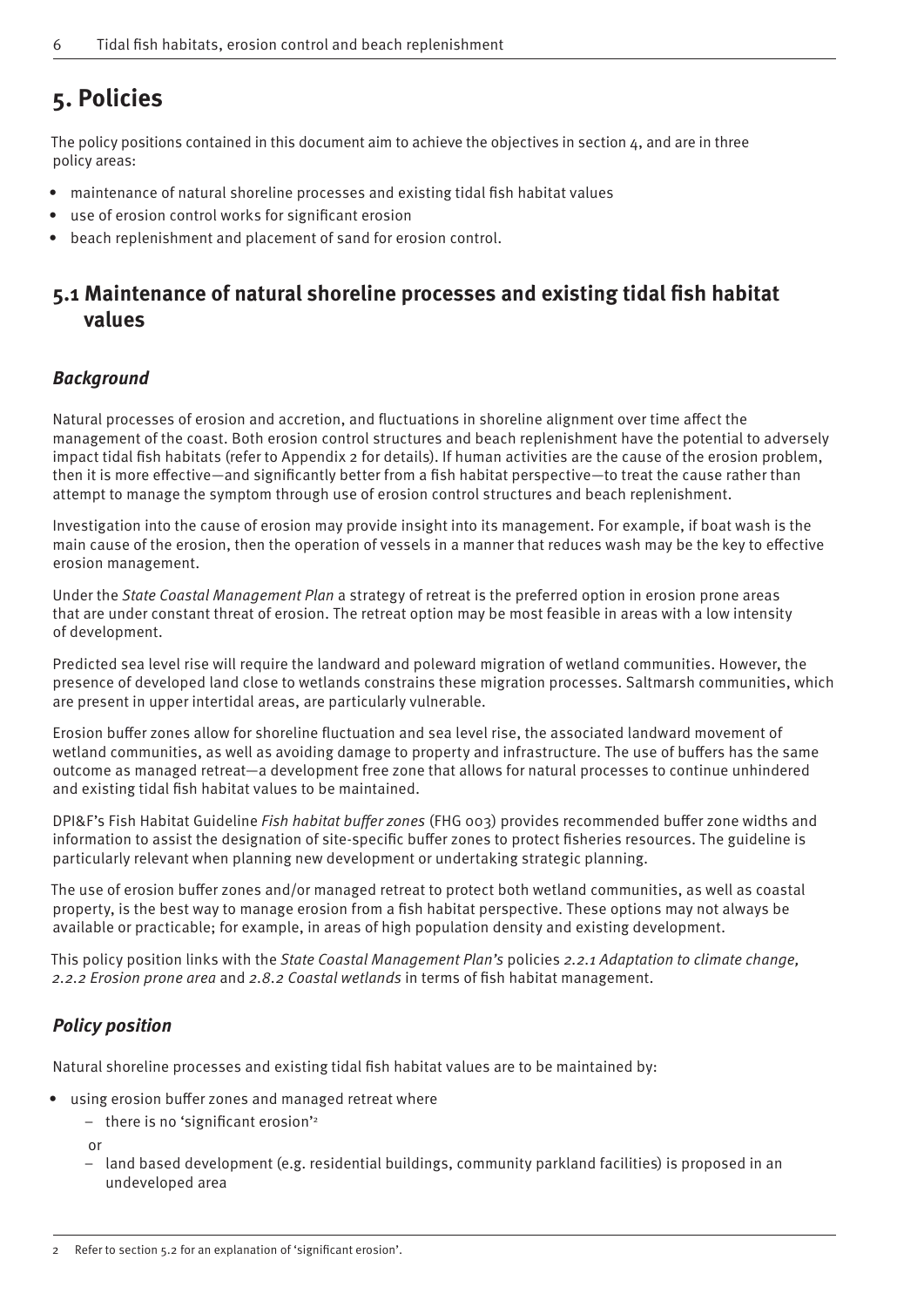- treating the cause of erosion, rather than only attempting to manage the erosion through the use of erosion control structures and beach replenishment, where erosion is the result of human activities<sup>3</sup>
- designating buffer zones using the Fish Habitat Guideline *Fish habitat buffer zones* (FHG 003) in conjunction with other state and local government planning guidelines and requirements.

# **5.2 Use of erosion control works for signifi cant erosion**

### *Background*

Coastal and estuarine shorelines are dynamic systems with natural processes of erosion and accretion. The maintenance of these natural shoreline processes benefits tidal fish habitats.

The management of erosion generally involves the use of erosion control structures such as seawalls and groynes, and/or beach replenishment. While beach replenishment may be an effective erosion control tool, it is also used for other purposes, such as amenity. Therefore, it is covered by the general provisions of the policy under 'All activities' and dealt with individually in section 5.3.

Erosion control has the capacity to impact fisheries resources and tidal fish habitats (refer to Appendix 2 for details). However, it is accepted that erosion control is required in circumstances when the erosion impact has become or will become 'significant'.

Proponents of erosion control need to demonstrate that the erosion has become 'significant', meaning the erosion has resulted in, or if left uncontrolled would result in, the loss of one or both of the following in the short term:

- the ability to exercise the existing as-of-right or approved use of the property
- buildings, structures or infrastructure that are not expendable or which cannot be relocated.

Catastrophic events (e.g. storm tides, floods and cyclones) may cause significant erosion that presents an immediate threat to public safety through undermining of dwellings or infrastructure that requires an emergency response. In such cases, the emergency works provisions of the Fisheries Act and *Integrated Planning Act 1997* may apply.

### Rights or interests

Proponents wishing to conduct works for erosion control should have a 'level of rights' that is greater than other members of the community. This is because proposed works may impact on the tidal fish habitat and fisheries values of the area and restrict access of the general community to the area.

Examples of demonstrated rights or related interests include:

- the proponent owns the property directly adjacent to the proposed location of a structure
- the works are required to exercise the existing as-of-right or approved use of the land (e.g. works conducted on a term lease with the consent of the tenure holder)
- local government is the proponent and the proposed works are to be conducted on behalf of the community (e.g. on a public foreshore)
- the proponent holds resource entitlement or a resource allocation authority which confers the right to apply for an approval for the works
- the proponent can demonstrate precedent, previous decisions or prior DPI&F approvals or resource allocation authorities for the proposed works or activities.

### Erosion control structures

Where erosion control structures such as revetments are proposed adjoining or between existing shoreline hardening structures, it is preferable from an erosion management perspective to maintain a consistent alignment that is, to 'regularise' the shoreline (Figure 2). Regularisation minimises gaps where erosion may be exacerbated.

Human activities that may result in erosion include alteration of flows; construction of marinas, seawalls and groynes; boat wash; clearing of riparian vegetation; and dredging.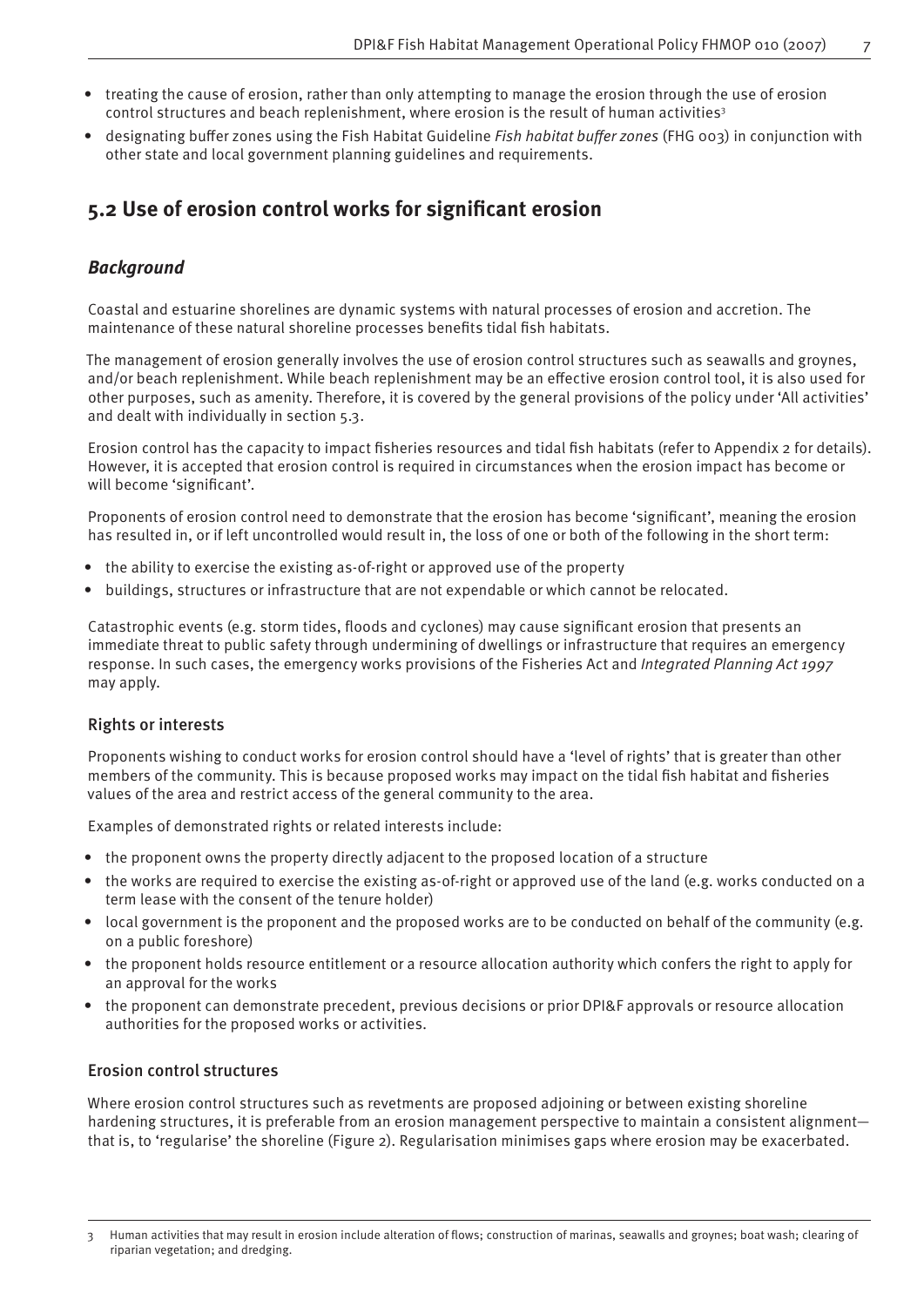

**Figure 2.** Regularisation of a shoreline.

Erosion control structures, including those made of geotextile materials, to be in place for less than six months are considered to be temporary structures4.

### Erosion control in declared Fish Habitat Areas

Fisheries legislation restricts erosion control works in declared FHAs. Within a management A area, permanent erosion control structures and beach replenishment cannot be approved<sup>5</sup>.

The construction of a temporary structure may be approved under Fisheries legislation within both management A and B areas.

This policy links with the *State Coastal Management Plan's* policies *2.1.9 Reclamation 2.2.2 Erosion prone areas* and 2.8.2 Coastal wetlands in terms of fish habitat management.

DPI&F's entire policy position on works and activities in declared FHAs is outlined in the Fish Habitat Management Operational Policy—*Management of declared Fish Habitat Areas* (FHMOP 002).

### *Policy position*

### All erosion control activities

- Erosion management is to be planned through a long-term strategic approach.
- Erosion control measures, including beach replenishment, are supported where the proponent is able to verify that:<sup>6</sup>
	- $-$  there is significant erosion
	- $-$  there is an inadequate erosion buffer zone
	- managed retreat is not possible.
- Objectives of erosion control works are to be defined and the proposed methods are to be appropriate to achieve the objectives.

Note for waterway barrier works different timeframes may apply for temporary structures. For more information visit the DPI&F website at www. dpi.qld.gov.au

Structures with a primary purpose of restoring fish habitat may be considered. Refer to the Fish Habitat Management Operational Policy-*Management of declared Fish Habitat Areas* (FHMOP 002) for details.

<sup>6</sup> There may be erosion control measures identified in a long-term strategic approach that do not meet these criteria. These measures may be supported if assessed to be the best erosion control and fish habitat management solution in the long term.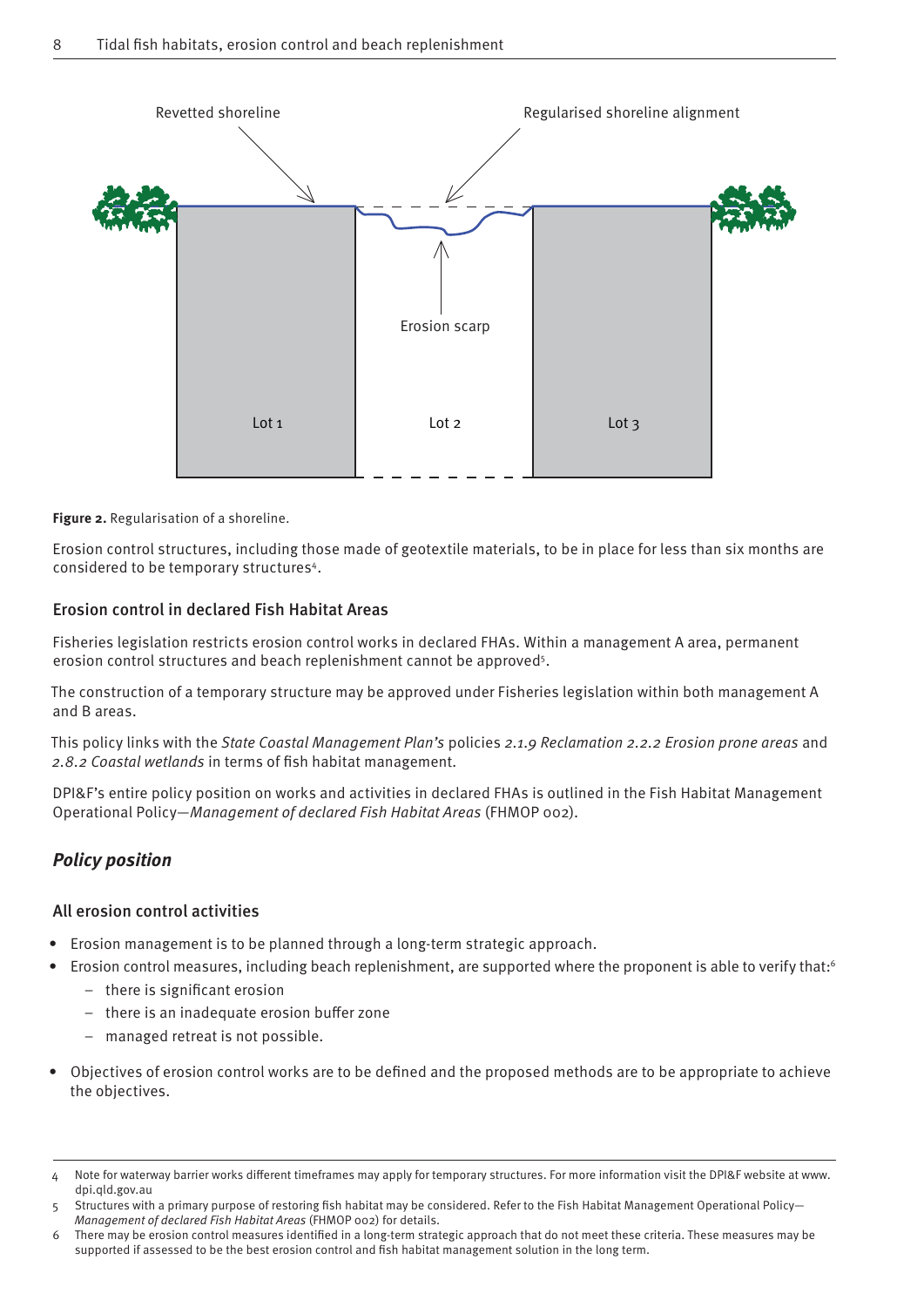- Shoreline erosion is not considered to be an emergency unless:
	- $-$  its control is required to remediate an emergency endangering the life or health of a person
	- or
	- it threatens the structural safety of a building7 .
- Erosion management measures should be developed to ensure public safety.
- Erosion control works are to:
	- minimise disturbances to tidal fish habitats and fisheries resources
	- $-$  result in no further permanent loss of tidal fish habitat (e.g. through reclamation of tidal land)
	- maximise tidal fish habitat enhancement or creation, such as by using fish-friendly design
	- $-$  minimise disruption to community use of the area, including fishing.
- Where tidal fish habitats have been disturbed, the site is rehabilitated to the greatest extent possible.
- Best Management Practices are to be applied to all erosion control works. Relevant BMPs are suggested in Appendix 1 of this document.

### Erosion control structures

- Erosion control structures are to be located where the proponent can demonstrate a level of rights or interests.
- Seawalls, revetments and other structures parallel to the shoreline are generally to be located as far landward as possible. Minor regularisation of a shoreline may be supported.
- The appropriate location of an erosion control structure adjoining a natural boundary is to be determined through agreement between the proponent, DPI&F, and other relevant government agencies (e.g. NRW, EPA, local government).
- Erosion control structures that will restore or protect tidal fish habitat (e.g. gabions seaward of a mangrove fringe to protect bank stability and the mangroves present) may be located outside the boundary of the property, with the consent of the landowner (most commonly the State of Queensland).

### Erosion control structures in declared Fish Habitat Areas

- Within a management B area, a permanent erosion control structure may be supported where it meets the policy positions above and the following criteria<sup>8</sup>:
	- the works location is in part of the declared FHA for which the proponent can demonstrate a level of rights or interests
	- the proposal will have lesser impact on the declared FHA than all other reasonable options
	- the structure is assessed as the best available erosion management solution from both the erosion management and fish habitat management perspectives
	- the structure is located, designed and erected so that it minimises all impacts to the declared FHA, its current fish habitat values and functions, and the community use of the declared FHA.
- Within a management A or B area, a temporary erosion control structure may be supported where it meets the policy positions for a permanent erosion control structure in a declared FHA listed above, and the following criteria:
	- the structure will be in place for the shortest possible time, normally up to a period of six weeks, but in no case longer than six months
	- the structure is appropriately designed such that all of its components are retained within the approved area and can be completely removed from the declared FHA
	- $-$  the substrate surface of the declared FHA can be satisfactorily restored<sup>9</sup> following removal of the structure, if relevant.

### Beach replenishment

Refer to section 5.3 for DPI&F's policy position on beach replenishment.

Refer to s88B of the *Fisheries Act 1994* and s4.3.6 of IPA.

<sup>8</sup> For more information refer to the Fish Habitat Management Operational Policy—*Management of declared Fish Habitat Areas* (FHMOP 002).

Satisfactory restoration of the substrate surface of the FHA requires restoration of the pre-works surface profile and sediment type and an agreed post-works monitoring and maintenance program (if appropriate to the scale of disturbance). See FHMOP 002 for details.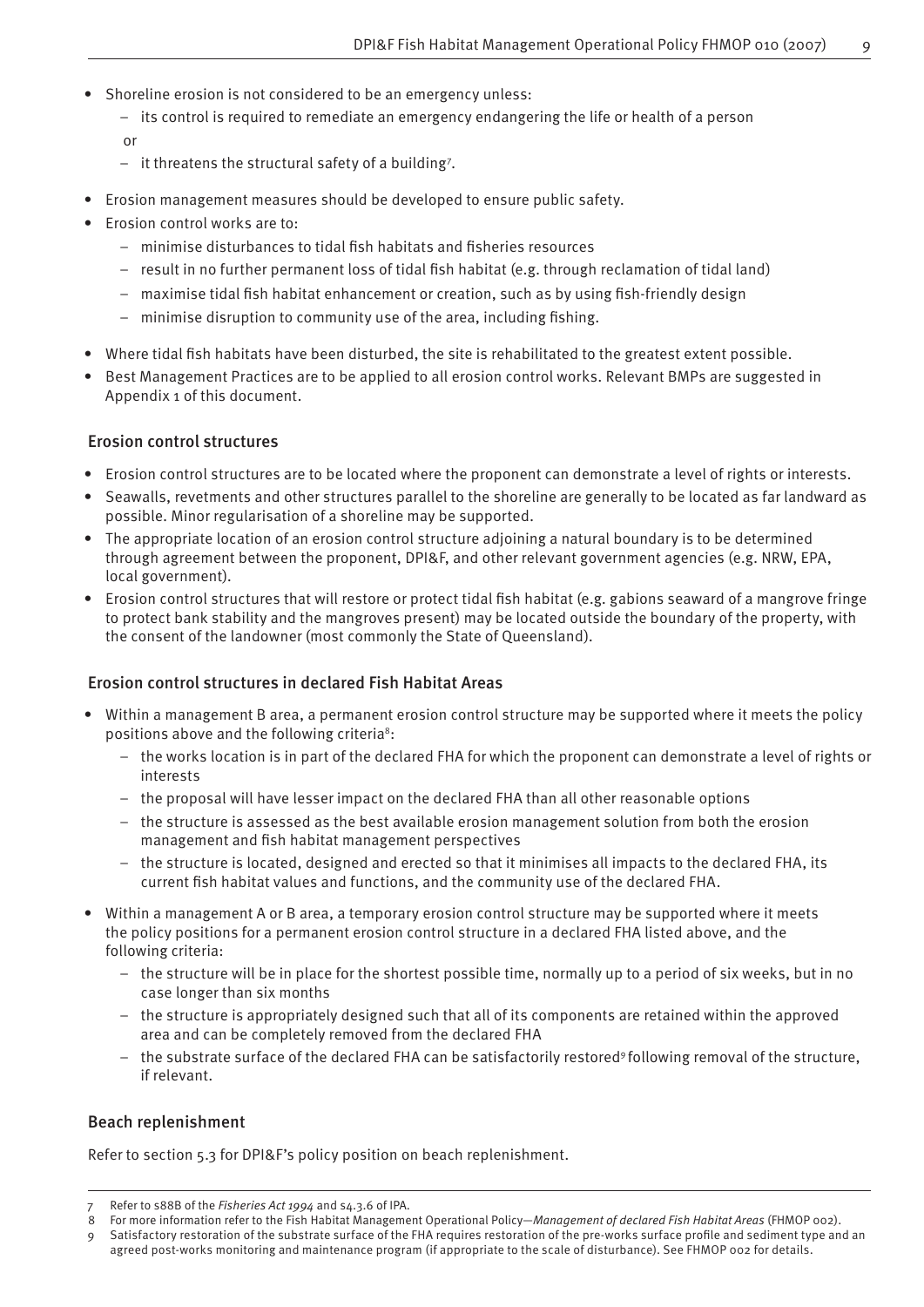# **5.3 Beach replenishment and placement of sand for erosion control**

### *Background*

Beach replenishment is an increasingly popular method of erosion control that may also provide for scenic amenity and public recreation. However, beach replenishment has associated impacts on both the extraction and receiving environments.

Beach replenishment is defined as 'the placement of sand along a (beach) foreshore to supplement the *existing* quantity of sand'. The placement of sand on a soft-sediment foreshore is *not* considered beach replenishment—even though some previous proposals have referred to this activity in this manner, it may be more correctly known as 'artificial beach creation'.

Examination of the shoreline either side of the eroded area can help determine the primary sediment type of the area, that is, generally either sandy or soft-sediment. Sandy shorelines are characterised by a predominant sediment composition of coarse sands. Soft-sediment shorelines are characterised by a predominant sediment composition of silt, clay and mud with a smaller proportion of fine sand and other substrate types such as rock or coarse sand bars.

In some estuarine areas, such as the Gold Coast Broadwater and inside the mouth of the Noosa and Endeavour rivers, there is an intermediate interface zone which is between the sandy shorelines subject to high wind and wave energy, and the low energy soft-sediment shorelines in the mid-upper estuary. In these areas sediments are often a mix of fine sands with silt, clay and mud, and are referred to as 'transitional sediment shorelines'. These areas may have particular fish habitat values, including as yabby banks and seagrass beds.

Beach replenishment is used on sandy shorelines in high energy environments such as open coasts and exposed estuarine areas. In these environments benthic floral and faunal communities are adapted to mobile sandy substrates, and are therefore more tolerant to the smothering and abrasive impacts of beach replenishment. Sandy shorelines also contain important tidal fish habitats and fisheries resources such as yabby banks which play an important role in Oueensland's fisheries.

Soft-sediment shorelines are found in low energy environments, such as the protected waters of estuaries. Benthic floral and faunal communities in soft-sediment environments are more susceptible to the impacts of sand deposition and abrasion (refer to Appendix 2 for details). Soft-sediment shorelines, unlike sandy shorelines, are not generally subject to a high degree of public recreation usage that requires all tide foreshore access. The placement of sand on soft-sediment shorelines is generally proposed for erosion control, as well as amenity and recreation purposes.

The identification of key tidal fish habitats and fisheries resources along the shoreline will inform strategic decisions relating to erosion control through beach replenishment, and will facilitate the maintenance of a mosaic of tidal fish habitats (e.g. yabby banks, shores with both coarse and fine sand and undercut banks) to sustain fisheries productivity.

### Filling of tidal land

Beach replenishment proposals may involve filling tidal land as part of the erosion control strategy; for example, the creation of a dune or beach above HAT which is an integral part of the design. For more information on the filling of tidal land, including reclamation, refer to the Fish Habitat Management Operational Policy—*Management and Protection of Marine Plants and Other Tidal Fish Habitats* (FHMOP 001).

### Sand pushing

Sand pushing (also known as beach scraping or beach bulldozing) is similar to beach replenishment, which involves moving a layer of naturally deposited sand from mid-lower intertidal flats to the upper beach, normally with a bulldozer or front-end loader. Sand pushing is a short-term solution that results in a high and ongoing impact to tidal fish habitats because of the disturbance of a large area of the most productive top layers of intertidal substrate. The impact of beach scraping may be greater than that of dredging because of the large surface area of high productivity habitat affected.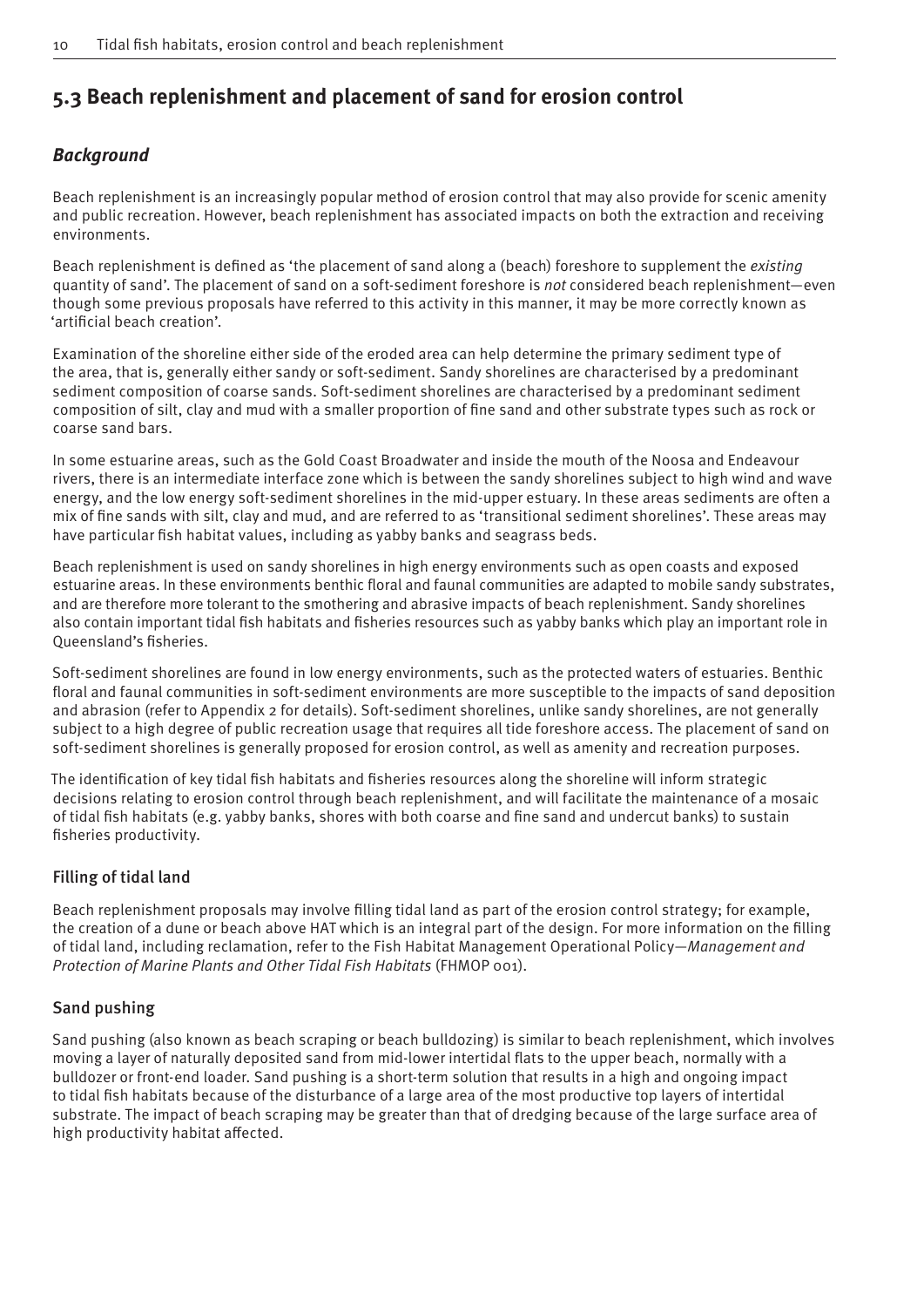### Declared Fish Habitat Areas

Fisheries legislation restricts beach replenishment activities in declared FHAs. Declared FHAs are not a source of material for replenishment. The restrictions are outlined below:

- Dredging, extraction or the use of other techniques such as sand pushing to obtain material for beach replenishment is not permitted in any declared FHA.
- Depositing material for beach replenishment is not permitted in management A areas.

DPI&F's entire policy position on works and activities in declared FHAs is outlined in the Fish Habitat Management Operational Policy—*Management of declared Fish Habitat Areas* (FHMOP 002).

This policy position links with the *State Coastal Management Plan's* policies *2.1.9 Dredging, 2.2.2 Erosion prone areas* and 2.8.2 Coastal wetlands in terms of fish habitat management.

### *Policy position*

### Beach replenishment and placement of sand on sandy shorelines

- Beach replenishment is supported on sandy shorelines where<sup>10</sup>:
	- $-$  there is significant erosion

or

- beach replenishment is required for the protection or effective functioning of erosion control structures.
- Beach replenishment may be supported on sandy shorelines for purposes other than to treat significant erosion where there is a history of ongoing disturbance through replenishment and where public recreational usage of the replenishment area is high.
- Beach replenishment is to be located in an area where the proponent can demonstrate a level of rights or  $interests<sup>11</sup>$  (e.g. Council is the proponent and the proposed replenishment area is a public foreshore).
- Replenishment material is to be sourced outside of declared FHAs-a buffer zone of at least 100m is required between the extraction site and the boundary of the FHA<sup>12</sup>.
- Replenishment material is to be sourced and placed away from locations where there are marine plants<sup>13</sup>, fishing grounds or key habitats of commercial and recreational fisheries importance.
- Filling of tidal land for the creation of a dune or beach of a level above the HAT as part of a beach replenishment program may be supported only where it:
	- is an integral part of the erosion control design

and

 $-$  will minimise replenishment frequency or impact of ongoing replenishment on tidal fish habitats

or

- will remove the need for other erosion control works (e.g. the construction of groynes).
- Filling of tidal land for the creation of terrestrial land and subsequent placement of structures or infrastructure is not beach replenishment, rather a form of reclamation, and is not supported.
- Sand pushing is not supported on any tidal lands.
- All dredging and extraction for beach replenishment is to comply with the Fish Habitat Management Operational Policy—*Dredging, Extraction and Spoil Disposal Activities* (FHMOP 004).
- Best Management Practices are to be applied to all beach replenishment activities. Relevant BMPs are suggested in Appendix 1 of this document.

<sup>10</sup> There may be beach replenishment projects identified in a long-term strategic approach that do not meet these criteria. These projects may be supported if assessed to be the best erosion control and fish habitat management solution in the long term.

<sup>11</sup> Refer to section 5.2 for more details on 'rights or interests'.

<sup>12</sup> An exception may be made where material is sourced from navigational dredging of a channel marked by aids to navigation which is outside of, but less than 100m from, an FHA.

<sup>13</sup> For more information, refer to the Fish Habitat Management Operational Policy—*Management and protection of marine plants and other tidal fi sh habitats* (FHMOP 001).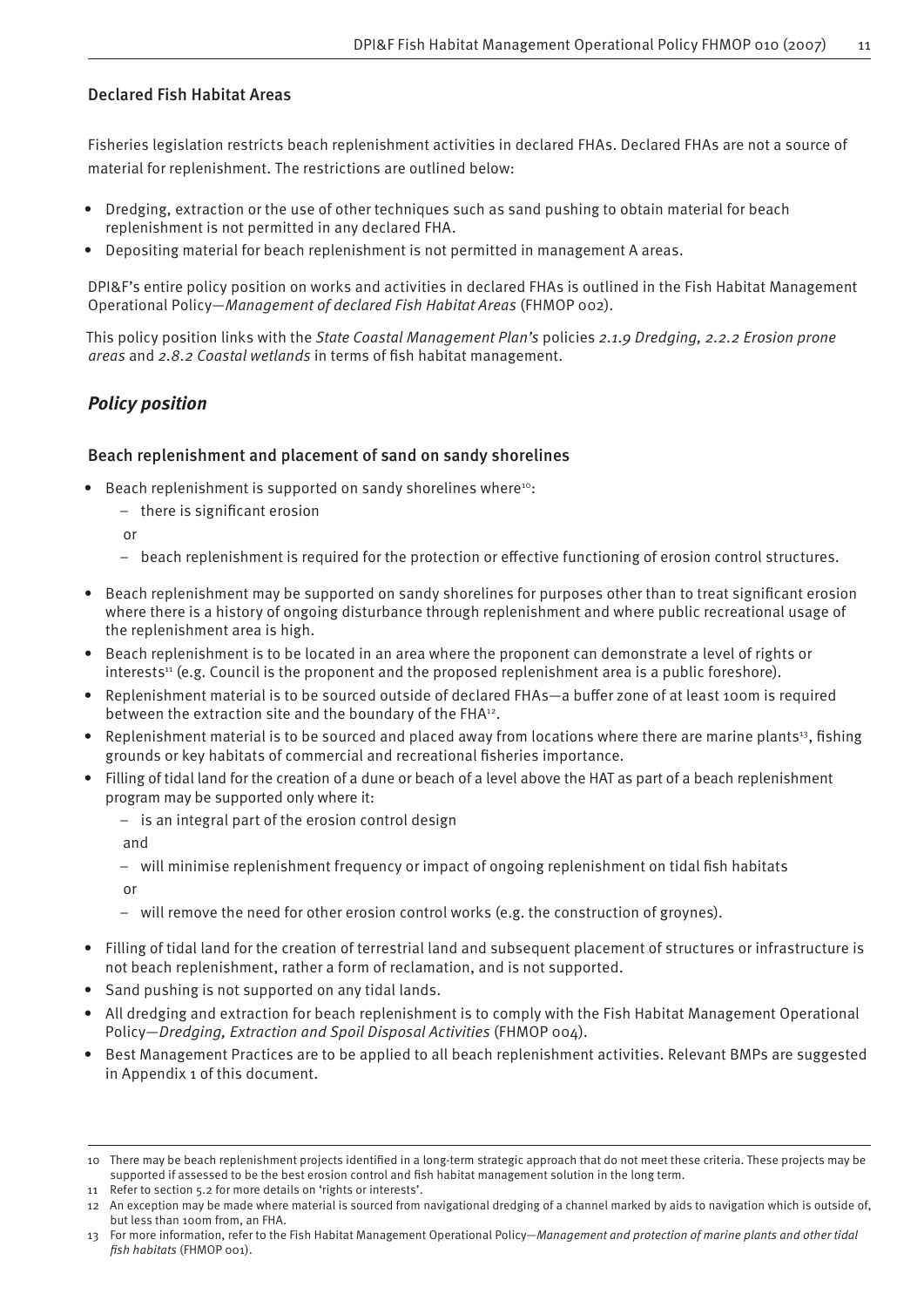### Placement of sand on transitional sediment shorelines

The placement of sand on transitional sediment shorelines is to be considered on a case-by-case basis, drawing upon the direction of this policy, including considerations of:

- impacts on tidal fish habitats at and in the vicinity of the site
- history of disturbance through replenishment at the site
- public recreational use of the area.

### Placement of sand on soft-sediment shorelines

- The placement of sand on soft-sediment shorelines for erosion control purposes is not supported. In these areas natural processes are to be maintained, or other forms of erosion control (hard or geotextile structures) are to be adopted.
- The placement of sand on soft-sediment shorelines to create artificial recreational beaches is not supported.
- The placement of sand on soft-sediment shorelines to maintain an existing artificial recreational beach may be supported under exceptional circumstances for public recreation purposes where there is a history of ongoing disturbance through sand deposition and where public recreational usage of the replenishment area is high (Plate 1).

### Beach replenishment in declared Fish Habitat Areas

- Beach replenishment may be approved in a management B area where it meets the other policy positions in this section, and the following requirements:
	- a source of replenishment material for future maintenance can be identified
	- replenishment maintenance intervals will be no more frequent than every two years
	- the proposed location, design, replenishment material and replenishment methods minimise all impacts to the declared FHA, its current fish habitat values and functions, and the community use of the area.



**Plate 1.** Placement of sand on the soft-sediment foreshore of Pandanus Beach, Wynnum, Moreton Bay, commenced in the late 1980s. (Note: Placement of sand at this site is consistent with the policy due to historic disturbance through sand placement.)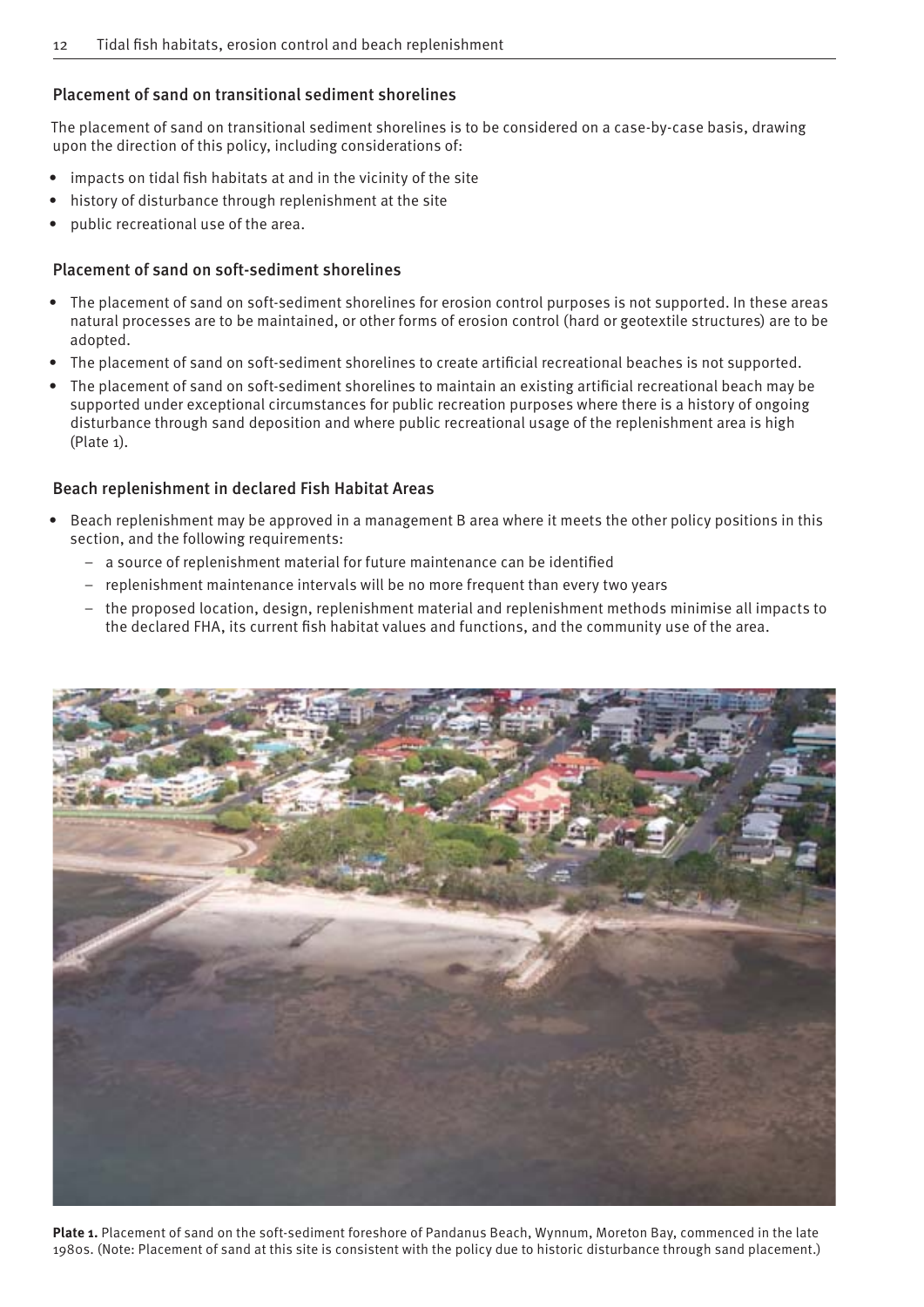# **6. References and further reading**

# **6.1 Fish habitat management operational policies**

FHMOP 001 Couchman, D and Beumer, J 2007, *Management and Protection of Marine Plants and Other Tidal Fish Habitats*, Queensland Department of Primary Industries and Fisheries, Fish Habitat Management Operational Policy.

FHMOP 002 Derbyshire, K, McKinnon, S and Sheppard, R 2007, *Management of declared Fish Habitat Areas; Departmental Policy Position,* Queensland Department of Primary Industries and Fisheries, Fish Habitat Management Operational Policy.

FHMOP 003 White, M and Beumer, J 1996, *Departmental Procedures for Permit Applications Assessments and Approvals for Insect Pest Control in Coastal Wetlands*, Queensland Department of Primary Industries, Fish Habitat Management Operational Policy, 56pp.

FHMOP 004 Hopkins, E and White, M 1998, *Dredging, Extraction and Spoil Disposal Activities: Departmental Procedures for Provision of Fisheries Comments*, Queensland Department of Primary Industries, Fish Habitat Management Operational Policy, 79pp.

FHMOP 005 Dixon, M and Beumer, J 2002—in revision, *On-site Mitigation and Off -site Compensation for Activities Causing Marine Fish Habitat Loss: Departmental Procedures*, Queensland Department of Primary Industries, Fish Habitat Management Operational Policy, 27pp.

FHMOP 006 McKinnon, S and Sheppard, R 2001, *Fish Habitat Area Declaration and Review: Departmental Consultation Procedures*, Queensland Department of Primary Industries, Fish Habitat Management Operational Policy, 27pp.

FHMOP 007 McKinnon, S, Sheppard, R and Beumer, J 2003, *Fish Habitat Area Selection and Assessment: Departmental Procedures*, Queensland Department of Primary Industries, Fish Habitat Management Operational Policy, 22pp.

FHMOP 008 Peterken, C 2001, *Departmental Procedures for Permit Applications Assessment and Approvals for Water Way Barrier Works*, Queensland Department of Primary Industries, Fish Habitat Management Operational Policy.

FHMOP 009 Mackenzie, J and Dixon, M 2002, *Restoration Notices for Fish Habitats— Formulation and Implementation: Departmental Procedures*, Queensland Department of Primary Industries, Fish Habitat Management Operational Policy, 49pp.

# **6.2 Fish habitat guidelines**

FHG 001 Cotterell, EJ 1998, *Fish Passage in Streams: Fisheries Guidelines for Design of Stream Crossings*, Queensland Department of Primary Industries, 37pp.

FHG 002 Hopkins, E, White, M and Clarke, A 1998, *Restoration of Fish Habitats: Fisheries Guidelines for Marine Areas,* Queensland Department of Primary Industries, 44pp.

FHG 003 Bavins, M, Couchman, D and Beumer, J 2000, *Fish Habitat Buffer Zones: Fisheries Guidelines*, Queensland Department of Primary Industries, 39pp.

FHG 004 Clarke, A and Johns, L 2002, *Mangrove nurseries: Construction, propagation and planting*, Queensland Department of Primary Industries, 32pp.

FHG 005 Challen, S and Long, P 2004, *Fisheries guidelines for managing ponded pastures*, Queensland Department of Primary Industries, 27pp.

FHG 006 Derbyshire, K 2006, *Fisheries quidelines for fish-friendly structures*, Queensland Department of Primary Industries and Fisheries, 65pp.

# **6.3 Other references**

Australian Bureau of Statistics 2004, 'Regional population growth, Australia and New Zealand, 2001–2002 *cat. no. 3218.0', Year Book Australia 2004*.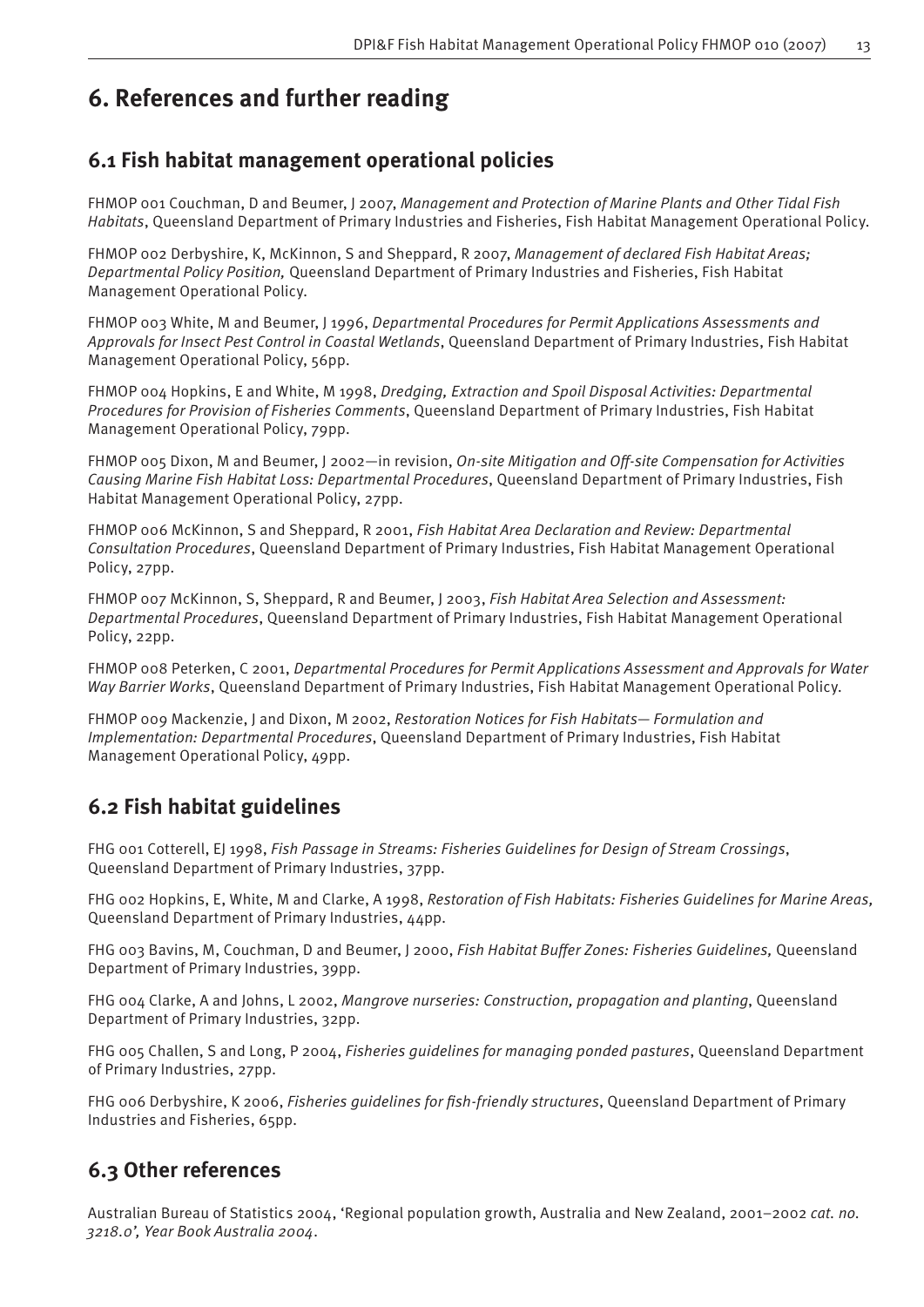Boyd, SE, Limpenny, DS, Rees, HL and Cooper, KM 2005, 'The effects of marine sand and gravel extraction on the macrobenthos at a commercial dredging site (results 6 years post-dredging)', *ICES Journal of Marine Science,*  vol. 62: 145–162.

Bozek, CM and Burdick, DM 2005, 'Impacts of seawalls on saltmarsh plant communities in the Great Bay Estuary, New Hampshire, USA', *Wetlands Ecology and Management,* vol. 13: 553–568.

Chapman, MG and Bulleri, F 2003, 'Intertidal seawalls—new features of landscape in intertidal environments', *Landscape and Urban Planning,* vol. 62: 159–172.

Cooney, BC, Forrest, DD, Miller, JR, Moeller, FU and Parker, JK 2003, *Beach nourishment—global perspectives and local applications to the North Carolina coastline,* Carolina Environmental Program, UNC Chapel Hill Institute of Marine Sciences, North Carolina.

Department of Environment and Heritage 2005, *Climate Change Risk and Vulnerability—Promoting an efficient adaptation response in Australia*, Final Report to the Australian Greenhouse Office by the Allen Consulting Group.

Department of Local Government Planning Sport and Recreation 2005, *Population growth—highlights and trends, Queensland 2005*.

Dolan, R and Stewart, D 2006, 'A concept for reducing ecological impacts of beach nourishment and tidal inlet bypassing', *Shore and Beach,* vol. 74(1): 28–31.

Dolan, R, Donoghue, C and Stewart, D 2006, 'Long-term impacts of tidal inlet bypassing on the swash zone filter feeder *Emerita talpoida,* Oregon Inlet and Pea Island, North Carolina', *Shore and Beach,* vol. 74(1): 23–27.

Environmental Protection Agency (EPA) 2001, *State Coastal Management Plan— Queensland's coastal policy*, Queensland Government, Brisbane.

Environmental Protection Agency (EPA) 2005a, *Coastal erosion and assessment of erosion prone area widths,*  Ecoaccess information sheet.

French, PW 2006, 'Managed realignment—The developing story of a comparatively new approach to soft engineering', *Estuarine, Coastal and Shelf Science,* vol. 67: 406–423.

Ghetti, I and Chanan, A 2005, 'Foreshore rehabilitation: Replacing traditional practices with ecological engineering', *Conference Proceedings*—*New South Wales Coastal Conference, Narooma, 8–11 November 2005.*

Greene, K 2002, *Beach Nourishment: A Review of the Biological and Physical Impacts*, ASMFC Habitat Management Series #7, Atlantic States Marine Fisheries Commission, Washington.

Martin, D, Bertasi, F, Colangelo, M, de Vries, M, Frost, M, Hawkins, SJ, Macpherson, E, Moschella, PS, Paola Satta, M, Thompson, RC and Ceccherelli , VU 2005, 'Ecological impact of coastal defence structures on sediment and mobile fauna: Evaluating and forecasting consequences of unavoidable modifications of native habitats', *Coastal Engineering,* vol. 52: 1027–1051.

National Sea Change Taskforce 2007, *About the Sea Change Phenomenon*: www.seachangetaskforce.org.au/About/ about.html. Accessed 7 February 2007.

Nordstrom, KF 2005, 'Beach nourishment and coastal habitats: Research needs to improve compatibility', *Restoration Ecology,* vol. 13(1): 215–222.

North Carolina Division of Marine Fisheries (NCDMF) 2005, *North Carolina Coastal Habitat Protection Plan*, North Carolina Department of Environment and Natural Resources, Morehead City.

Smith, SDA and Rule, MJ 2001, 'The effects of dredge-spoil dumping on a shallow water soft-sediment community in the Solitary Islands Marine Park, NSW, Australia', *Marine Pollution Bulletin,* vol. 42(11): 1040–1048.

South Atlantic Fishery Management Council (SAFMC) 1998, *Habitat Plan for the South Atlantic Region,* SAFMC, Charleston South Carolina.

Van Dolah, RF, Wendt, PA, Martore, RM, Levisen, MV and Rhoumillat, WA 1992, *Final Report for a physical and biological monitoring study of the Hilton Head Beach Nourishment Project,* Prepared by the Marine Resources Division, South Carolina Department of Natural Resources for Town of Hilton Head Island and South Carolina Coastal Council, 159pp.

WBM 2004, *Moreton Bay Sand Extraction Study Phase 2—Benthic Fauna Assessments*, WBM Oceanics Australia, prepared for Moreton Bay Sand Extraction Steering Committee.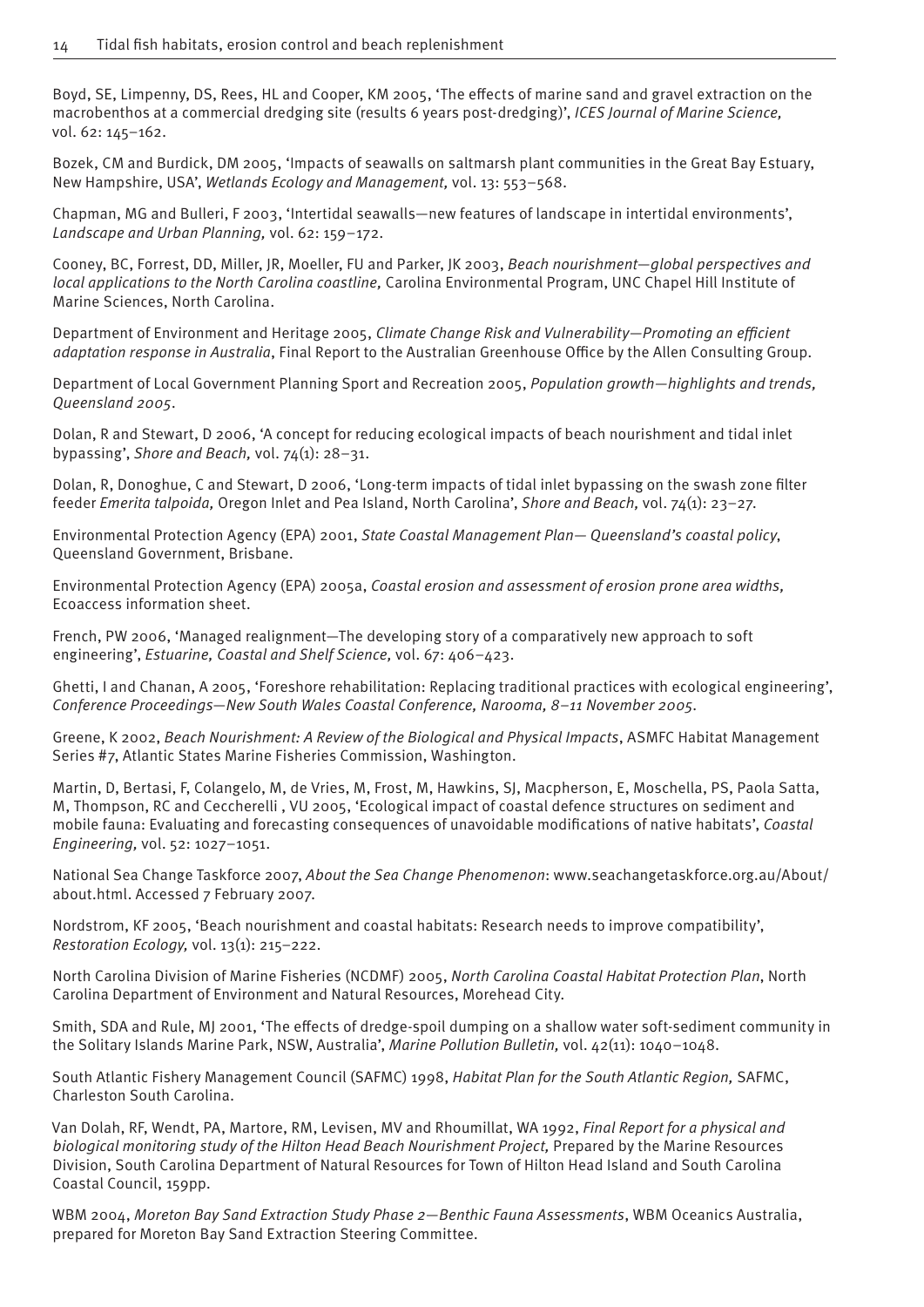# **Appendix 1. Best Management Practices**

# **A1.1 Introduction**

Where there is significant erosion, an inadequate erosion buffer zone, and managed retreat is not feasible, there may be no option other than to proceed with the construction of erosion control structures or beach replenishment.

Determining the most appropriate type and design of the structure will be highly site-specific, and depends on the objectives of the works. For example, to achieve ongoing protection against storm tides, a structure of a certain height, or beach replenishment of a certain volume and frequency may be required.

The use of Best Management Practices (BMPs) and innovative design is required to minimise the impact on fisheries and tidal fish habitats, and to maximise the potential of new habitat creation or enhancement.

From a fish habitat perspective, erosion control structures (e.g. gabions) that also contribute to maintenance or establishment of bank vegetation (e.g. mangroves) are preferred over structures that are focused at only achieving erosion control.

Fish-friendly<sup>14</sup> design should be incorporated into structures and opportunities for beneficial habitat uses of structures should be capitalised on, where possible.

The manner in which beach replenishment material is sourced and deposited influences the degree of impact on fisheries resources. For example, the use of existing dredging and extraction activities or sites to source replenishment material benefits tidal fish habitats by preventing further disturbance. A review of the impact of erosion control works is provided in Appendix 2.

# **A1.2 Applying Best Management Practices**

Best Management Practices are to be applied after consideration of the appropriate erosion control method (erosion control structure, beach replenishment etc) for the situation. The use of BMPs is a standard development requirement, and therefore may not be used as offsets<sup>15</sup> for unavoidable impacts on tidal fish habitats.

Project proposals and planning for erosion control works, both for individual sites and for broad-scale strategies (e.g. Shoreline Erosion Management Plans prepared by local governments) should incorporate BMPs. Proposals for dredging and extraction<sup>16</sup> for beach replenishment should include BMPs as part of any Environmental Management Plans, Dredge Management Plans or other plan.

### *Erosion control structures*

Investigation of erosion control structure options should be undertaken to identify the option that best meets the policies outlined in this document and the BMPs below.

BMPs to reduce the adverse impacts of erosion control structures include:

- Plan the location and design of structures with consideration of site-specific hydrological and long-shore drift patterns. Often this may require modelling of the coastal processes by a coastal engineer.
- Minimise the length, size and number of erosion control structures, while minimising end effects such as scouring.
- Use design elements that provide habitat complexity (Plate 2).
- Design structures to allow for fish and water movement above the structure during high tides but to prevent stranding of fish (e.g. gabions, or revetments with openings<sup>17</sup>), when structures need to be located in areas with riparian vegetation.
- Design structures to minimise scouring and other hydrological impacts that may cause changes to sediment composition and profiles.

15 For more information on off sets refer to the Fish Habitat Management Operational Policy (FHMOP 005) *Mitigation and compensation for activities and works causing marine fi sh habitat loss: Departmental procedures*.

<sup>14</sup> For more information on fish-friendly design refer to the Fish Habitat Guideline (FHG 006) Fisheries guidelines for fish-friendly structures.

<sup>16</sup> For more information on dredging, refer to the Fish Habitat Management Operational Policy (FHMOP 004) *Dredging, extraction and spoil disposal activities*.

<sup>17</sup> For example, revetments with 0.3m of 'opening' per 1.5m of linear length of structure (SAFMC 1998).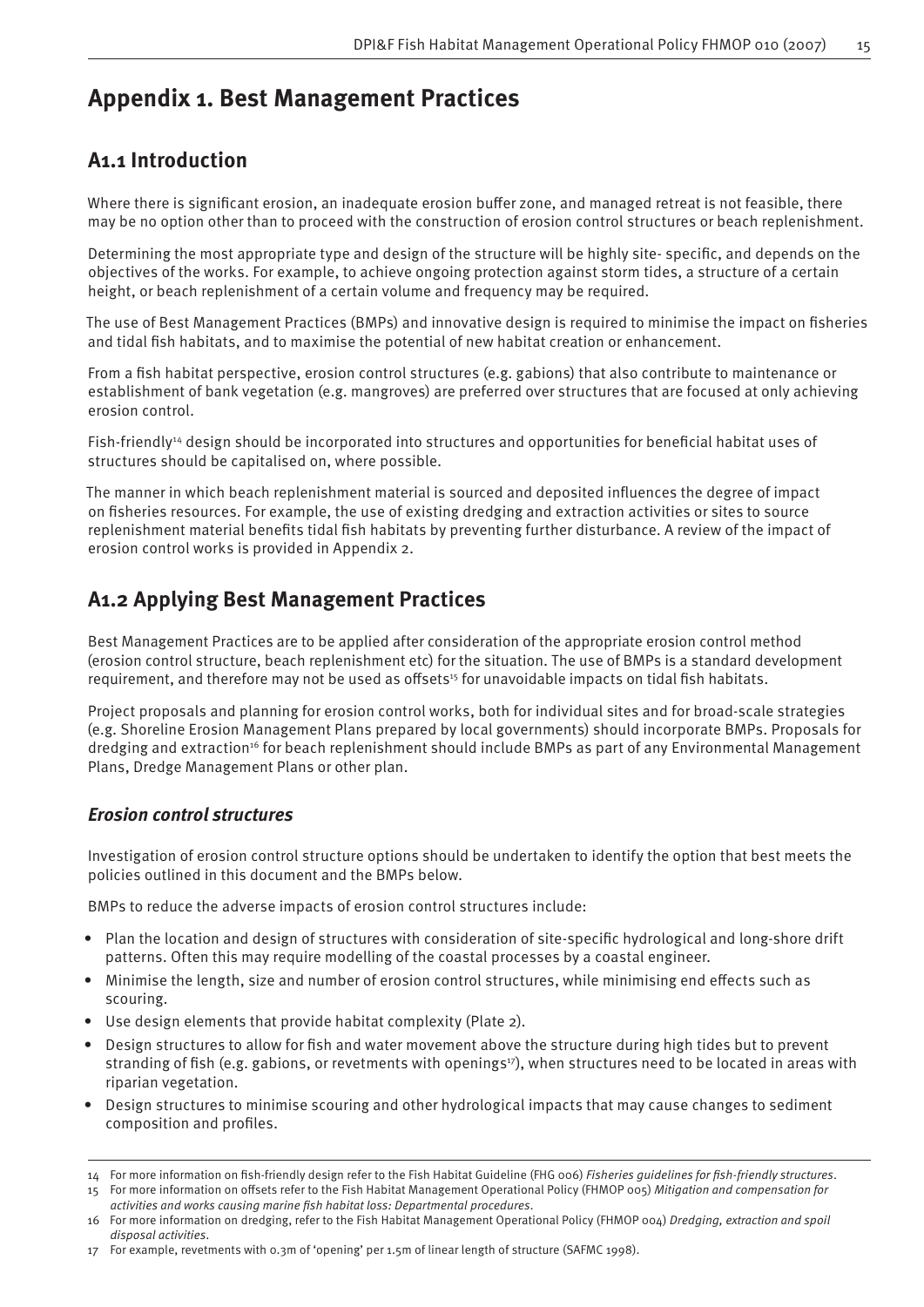- Increase the amount of intertidal habitat available, with structures to be sloping rather than vertical if this can be achieved without the loss of important natural habitats.
- Enhance structure designs to allow uses such as fishing, while minimising any disturbance of fishing activities in the vicinity.
- Undertake construction outside of target species' key times of biological activity and fishing in the area.
- Use structures that may be modified or removed (e.g. geotextile structures) if required.
- Fill geotextile structures used along shorelines with sand sourced from:
	- above the highest astronomical tide, either onsite or offsite

or

- the trench where the structure is to be placed (where applicable).
- Remove geotextile structures used for short-term emergency erosion control if no longer required, unless these are buried beneath sand.

### *Beach replenishment*

Planning for beach replenishment projects should identify a long-term source of replenishment material, the volume of replenishment material required, and the expected frequency of replenishment.

### Sourcing dredge material

- In sourcing replenishment material, the hierarchy is:
	- 1. current dredging or extraction sites if:
		- $-$ the material has suitable characteristics (e.g. size, colour, proportion of fines)
		- the material contains levels of toxicants in compliance with the Australian Water Quality Guidelines for Fresh Water and Marine Waters; and/or Queensland Water Quality Guidelines.
	- 2. historic dredge or extraction sites
	- 3. sites where material previously deposited elsewhere for beach replenishment has accreted
	- 4. new dredge or extraction sites.
- Dredging and/or extraction of a large volume of sand less frequently is preferred over small volumes more frequently, as the former allows for recovery of benthic communities between events, and may be more easily scheduled outside of key biological events such as marine plant flowering times and fish spawning aggregations.
- Material is to be sourced from areas that contain dynamic sediments (e.g. the sides of natural channels or other nearshore areas, rather than areas containing stable sediments, such as off shore areas). Benthic invertebrates of dynamic sites recover most rapidly from disturbance.
- Where on-going dredging to source replenishment material is proposed for a large volume of sand over an extended time from a particular site, before and after monitoring of the benthic invertebrate community to detect changes at the extraction site, and in adjacent habitats, is recommended. Changes in sediment composition at the extraction site should also be carefully monitored, as any significant change may be detrimental to benthic invertebrate and fish communities. This monitoring would form part of an Environmental Management Plan and the results would inform future management decisions for the site and for future dredging projects.



Before erosion control works and the set of the After erosion control works and the After erosion control works

**Plate 2.** Best Management Practices were applied to armour this shoreline of the Mossman River, Port Douglas. The gabions have allowed mangroves to recolonise the shore behind the armouring. Mangroves provide additional shoreline stabilisation.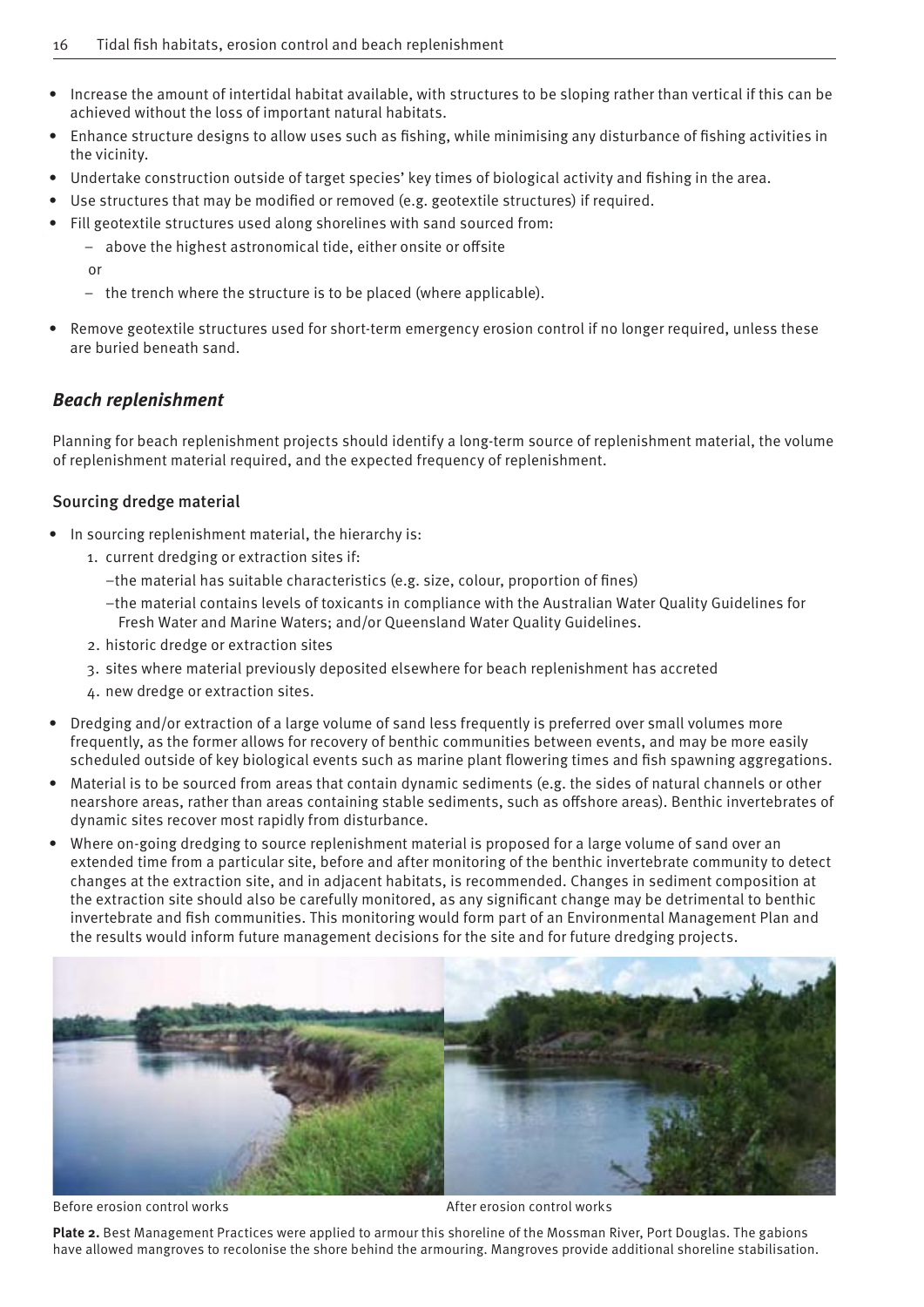### Dredging/extraction timing and frequency

- Dredging or extraction should not be undertaken more frequently than every two years from the same site to allow time for benthic community recovery between events.
- Dredging or extraction should be undertaken outside of key biological times of the year (e.g. outside of spawning, recruitment and migration times of key fauna and flowering times of seagrass in the area).
- Dredging or extraction of material should be prior to major benthic invertebrate recruitment times (e.g. for Moreton Bay, spring is the major recruitment time), especially for forage species and species of fisheries importance, to enhance recovery times at the extraction site.
- Dredging or extraction should be done during periods of natural seasonal turbidity, where possible.

### Dredging/extraction methods

- Minimise the surface area of substrate disturbed (i.e. taking a deep layer over a small area), while:
	- avoiding exposure of a different layer of sediment that may not be compatible to benthic flora and fauna
	- avoiding the creation of deep holes that may persist for more than three months to avoid long term impacts on benthic communities.
- Substrate 'islands' are to be retained if dredging a large area, to aid infilling of the dredge site and recolonisation of fauna from substrate missed by dredging.

### Placing of replenishment material

- When large scale (e.g. local government area-wide) and potentially large impact beach replenishment programs are proposed for areas with little previous modification or disturbance, research is recommended to capture information on sediment composition, aquatic flora, and benthic invertebrate and fish communities and the seasonal use of the area for recreational and commercial fishing prior to replenishment. Research should identify important times of the year for species recruitment, breeding, migration and fishing. This information should be used to plan the timing and methodology of replenishment that results in the least impact to fisheries resources and adjacent tidal fish habitats.
- Conduct modelling of littoral transport and sand transport patterns to identify placement areas that would not threaten tidal fish habitats.
- Use replenishment material that is similar in characteristics (size, composition) to that of the natural beach, and with a low proportion of fines (e.g. less than 10% silt/clay composition) to minimise suspended sediment concentrations at the replenishment site.
- Limit the frequency of replenishment to facilitate recovery of benthic communities. Placement of a single large volume of sand less frequently is preferred over small volumes more frequently, as this allows for recovery of benthic communities between events, and may be more easily planned outside of key biological events such as marine plant flowering and fish spawning aggregations.
- Limit the linear length of replenishment area to retain a source of fauna for recolonisation; for example, break the replenishment area into smaller areas with replenished areas feeding sand to non-replenished areas, and nonreplenished areas providing 'seed' fauna into replenished areas.
- Minimise the use of bulldozers, front-end loaders and other machinery on the shore to reduce compaction of sand and mortality of benthic fauna.
- Limit the use of sand stockpile sites to avoid further temporary disturbance of tidal fish habitats.
- Material should be deposited:
	- $-$  outside of key fishing times of target species in the area
	- $-$  during biologically inactive times of the year for flora and fauna of fisheries importance (e.g. outside of spawning, recruitment and migration times of fisheries species and flowering times of seagrass in the area)
	- prior to main benthic invertebrate recruitment times, where known and feasible, which will lead to rapid recovery of these communities at the deposition site.
- Place replenishment material above mean high water spring tides, but not on marine plants, which allows gradual redistribution of the material and allows more time for motile fauna to move away or burrow through the material.
- Material should be placed on the receiving site in a spray of sand and water or in a number of shallow layers (e.g. up to 20cm depth per layer) to maximise survival and vertical migration by resident infauna.
- Replenishment is to be undertaken outside of migration and breeding times of important fisheries and forage fish species.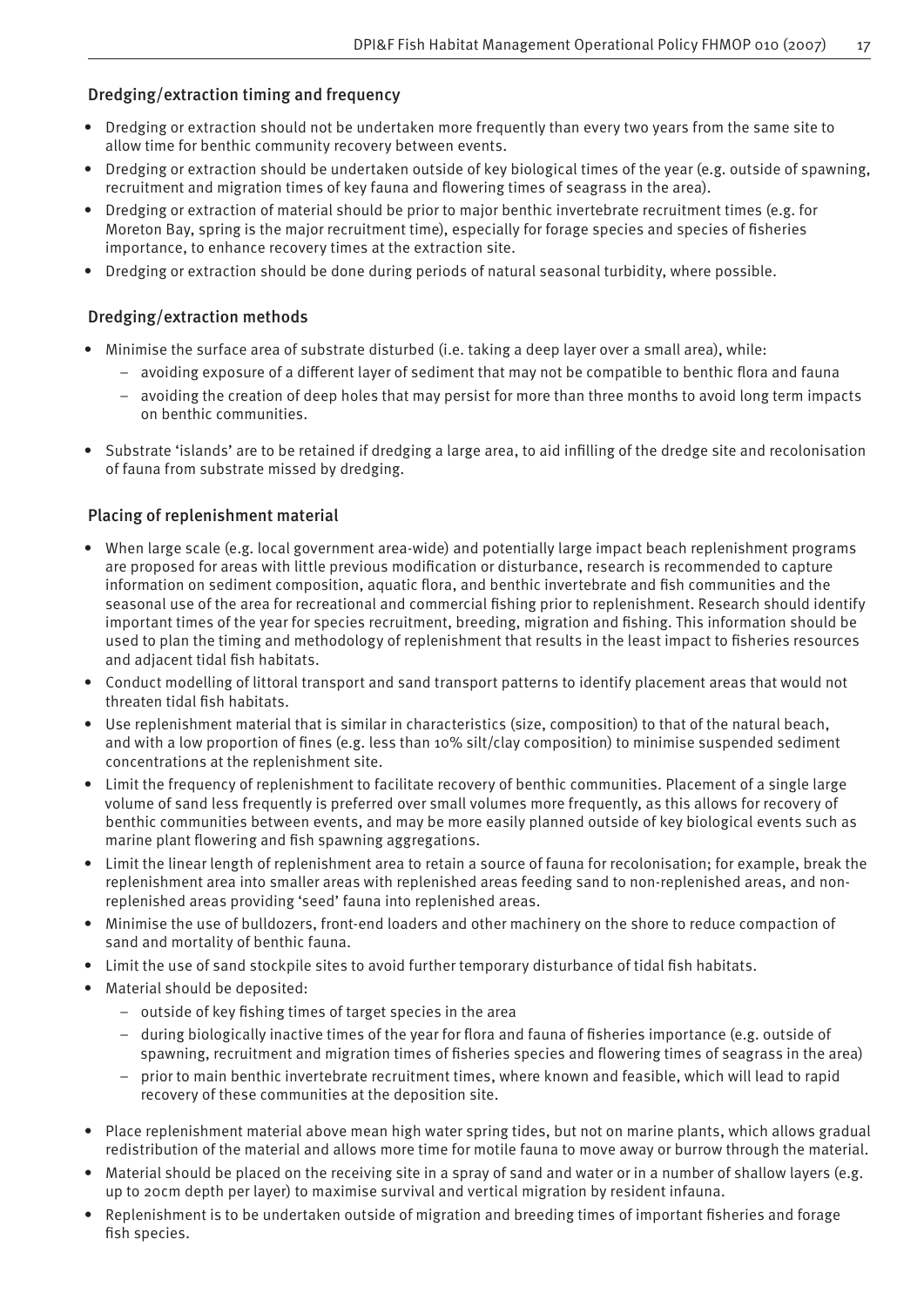# Appendix 2. Description of tidal fish habitats and the impacts of erosion **control and beach replenishment on fish habitats**

# **A2.1 Introduction**

Planning of land uses adjacent to waterways should identify the natural movement of waterways as an important development constraint and therefore allow for appropriate buffers to enable this movement to occur. Historically, in some coastal Queensland locations, such planning has not occurred and natural waterway movements are limited by significant adjacent development and infrastructure. This creates pressure in these locations for erosion control.

Methods of shoreline protection generally fall into three categories: erosion buffer zones and managed retreat; beach replenishment; and the use of erosion protection structures—commonly hard structures, but also geotextile structures.

Construction of permanent structures such as groynes, armoured revetments, and seawalls has been until recently the traditional and most commonly used method of preventing shoreline erosion. These 'hard engineering' methods create a physical barrier between the ocean and land and deflect wave and water energy.

The current international trend in shoreline management is away from the use of 'hard engineering' methods of coastal defense which act to restrain coastal processes, and towards 'soft engineering' approaches which recognise the dynamic nature of the coastal environment by utilising these natural processes to advantage (EUCC 1999; Restall et al. 2001).

Soft engineering approaches include beach replenishment and using plants such as mangroves to stabilise shorelines, and the use of geotextile materials including sand fences to trap sand.

Beach replenishment is commonly used on oceanic shores. It is often carried out not only to provide coastal protection but also to enhance visual and recreational amenity (Gourlay et al. 2004). Beach replenishment is often used in conjunction with erosion control structures.

# **A2.2 Fish habitats**

### *Sandy shorelines*

Sandy shorelines have coarse-grained sediment and are found in high energy environments such as beaches, and some estuaries. In these environments benthic flora and faunal communities are adapted to mobile substrates. Hard bottom habitats and bare substrates that are of high ecological value may be present in the nearshore zone of sandy shorelines.

Infauna of sandy shorelines includes small interstitial fauna such as nemerteans, oligochaetes and small polychaetes; and large mobile fauna such as crabs, clams and larger polychaetes (Cooney et al. 2003). Distribution of benthic invertebrates in these environments is patchy and with a high degree of spatial variation. Many species in high energy environments such as sandy shores burrow to avoid being dislodged with wave and tidal action.

Sandy shorelines may be divided into different zones extending seaward, such as the beach zone, the surf zone and the nearshore zone (Nelson 1993). Few detailed studies have been undertaken of Queensland's surf zone benthic fauna. However, in New South Wales these habitats have been well described. James and Fairweather (1996) found that in central New South Wales the upper beach zone is commonly dominated by crustaceans such as isopods, amphipods and ghost crabs. The mid-beach and surf zones are dominated by amphipods, bivalves (e.g. *Donax*  spp.), cumaceans (an order of marine crustaceans) and polychaetes, with a high degree of spatial variability among and within zones. The shallow subtidal (nearshore) zone commonly has a high diversity with amphipods, bivalves, gastropods, polychaetes, burrowing shrimps and fishes (Nelson 1993). The dynamic, yet relatively structurally homogenous environments of sandy shoreline waters are commonly dominated by juvenile fish from a small number of species (Crawley et al. 2006). Fish species of fisheries significance found in these waters include sand whiting, sea mullet, yellowfin bream and tailor.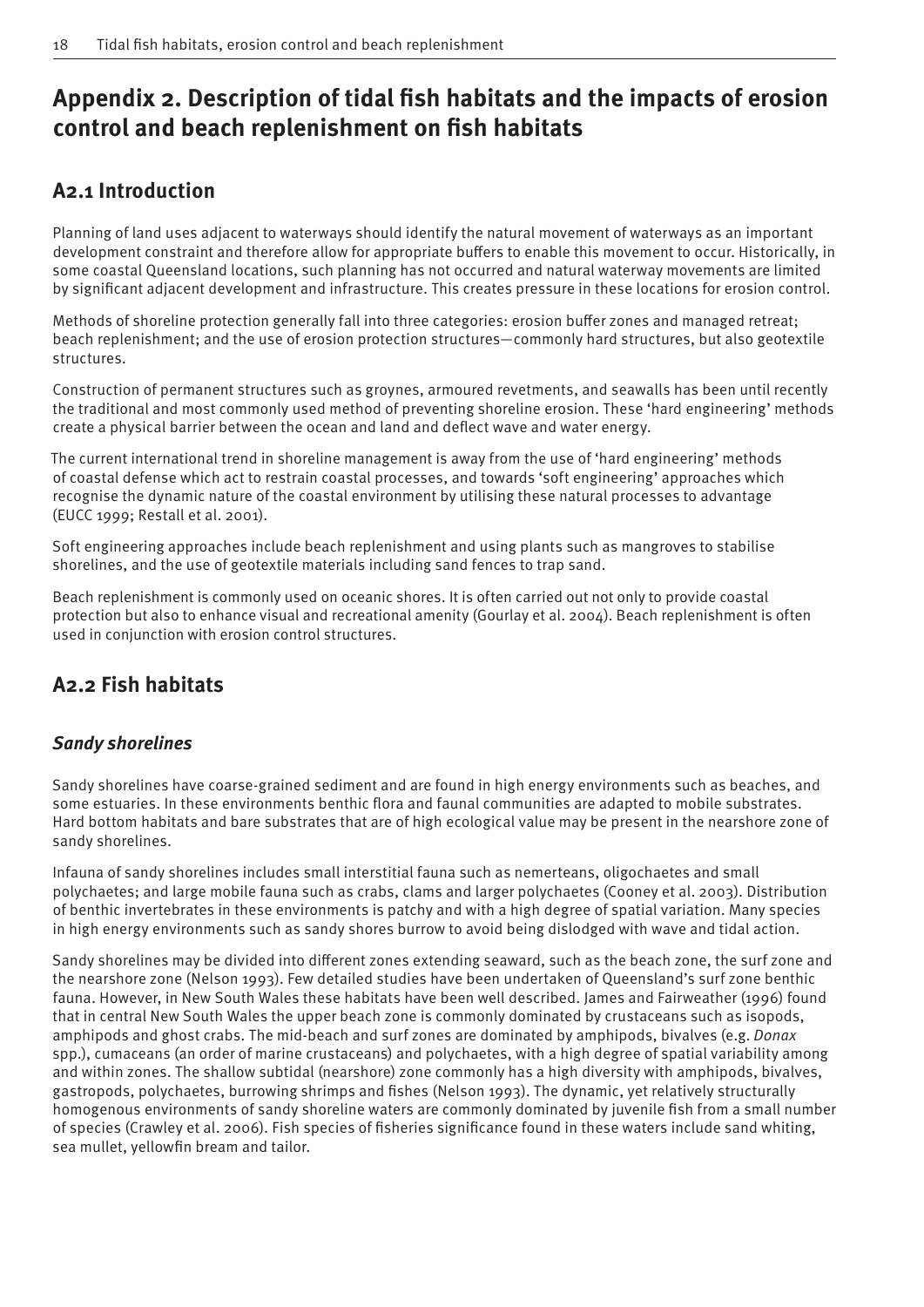Degree of wave exposure, and the associated steep slope and coarse grain size, are determining factors in infaunal communities, with more sheltered shores supporting higher diversities and abundances (Nelson 1993).

Subtidal vegetation is less common in high energy environments due to a lack of stable substrate. Perhaps the most common type of vegetation is macroalgae, either along rocky shorelines, or growing on hard bottom habitats such as submerged rocky reef.

Detached macroalgae and seagrass material, known as wrack, provide important food and increased habitat complexity for surf zone fauna. The presence and amount of wrack are important factors that contribute to the abundance and diversity of fish species that inhabit surf zones (Crawley et al. 2006).

### *Soft-sediment shorelines*

Soft-sediment habitats are characterised by a predominant sediment composition of silt, clay, mud and some fine sand, with a small proportion of other substrate types such as rock or coarse sand bars, and are relatively low energy environments with low water velocity and tidal action. Where physical and chemical conditions (e.g. water clarity, nutrients, depth, salinity, hydrology and water quality) allow, soft-sediment habitats often contain fringing and submerged marine plants such as seagrass, mangroves, saltmarsh plants and algae, that provide fish habitat and support fisheries productivity.

Seagrasses may grow both intertidally and subtidally in soft-sediment habitats, and form an important food source and shelter for commercial and recreationally significant fisheries species. Seagrass beds are habitats for prawn, mollusc and fish species of economic and Indigenous importance. A number of fisheries species depend on seagrass beds for some part of their life-cycle, including prawns (particularly tiger prawns) and fish (e.g. whiting, garfish and flathead) (Coles *et al.* 1985, 1993). Seagrasses form one of the most productive plant communities (Fonseca 1993), largely due to their very high rate of biomass production.

Mangrove vegetation, also important for fisheries species, often lines soft-sediment shorelines. Mangrove ecosystems form important and widespread habitats along the Queensland coast. A number of fisheries species of economic or Indigenous importance depend on mangrove habitats for some part of their life-cycle. Species of commercial importance include penaeid prawns (particularly banana prawns) (Vance 1996), mud crabs (Williams 1997, 2002), bream, trevally and bait fish such as anchovies and herring (Robertson and Alongi 1996). In dense mangrove areas, extensive root systems may protect juveniles from predation or other threats.

Saltmarshes are an important component of the habitat mosaic of soft-sediment shorelines. These plant communities provide food sources to adjacent estuarine food webs and provide habitat and shelter during tidal inundation. Numerous fish species have been found to inhabit tidal saltmarsh areas during tidal inundation, such as glassfish, perchlets, gobies, yellowfin bream, sand whiting, various mullet and snub nosed garfish (Connolly 1997).

Saltmarshes support a variety of invertebrates, including crabs, prawns, molluscs and insects. The invertebrates are preyed upon by fish during high tides. For example, yellowfin bream feed on crabs and prawns while small fish such as gobies feed on mosquito larvae.

Macroalgae is also an important contributor of food to estuarine food webs. Substrates that appear to be 'bare' often have microalgae interstitially between the sediment particles. Microalgae contribute to fisheries productivity as a major primary producer in the food chain and in some cases as a direct food source for important fisheries species (Alongi 1998).

Tidal flats in estuaries may support diverse and abundant benthic invertebrate communities that are of high importance to recreational and commercial fish species as a food source. In some areas these invertebrates are in great abundance (e.g. worm and yabby banks). Invertebrate communities inhabiting 'bare' soft-sediment habitats often include prawns, bivalves, small crustaceans and polychaetes (Turner et al. 2004).

Studies estimate that approximately 75% (by weight) of all seafood landed commercially in Queensland is derived from species dependent on estuarine habitats during part of their life-cycle (Quinn 1993), although this figure may vary depending on estuary location. Due to the similarity in target species for each fishery, a high proportion of species targeted by the recreational and Indigenous fishing sectors is also dependent on estuarine habitats during part or all of their life-cycles.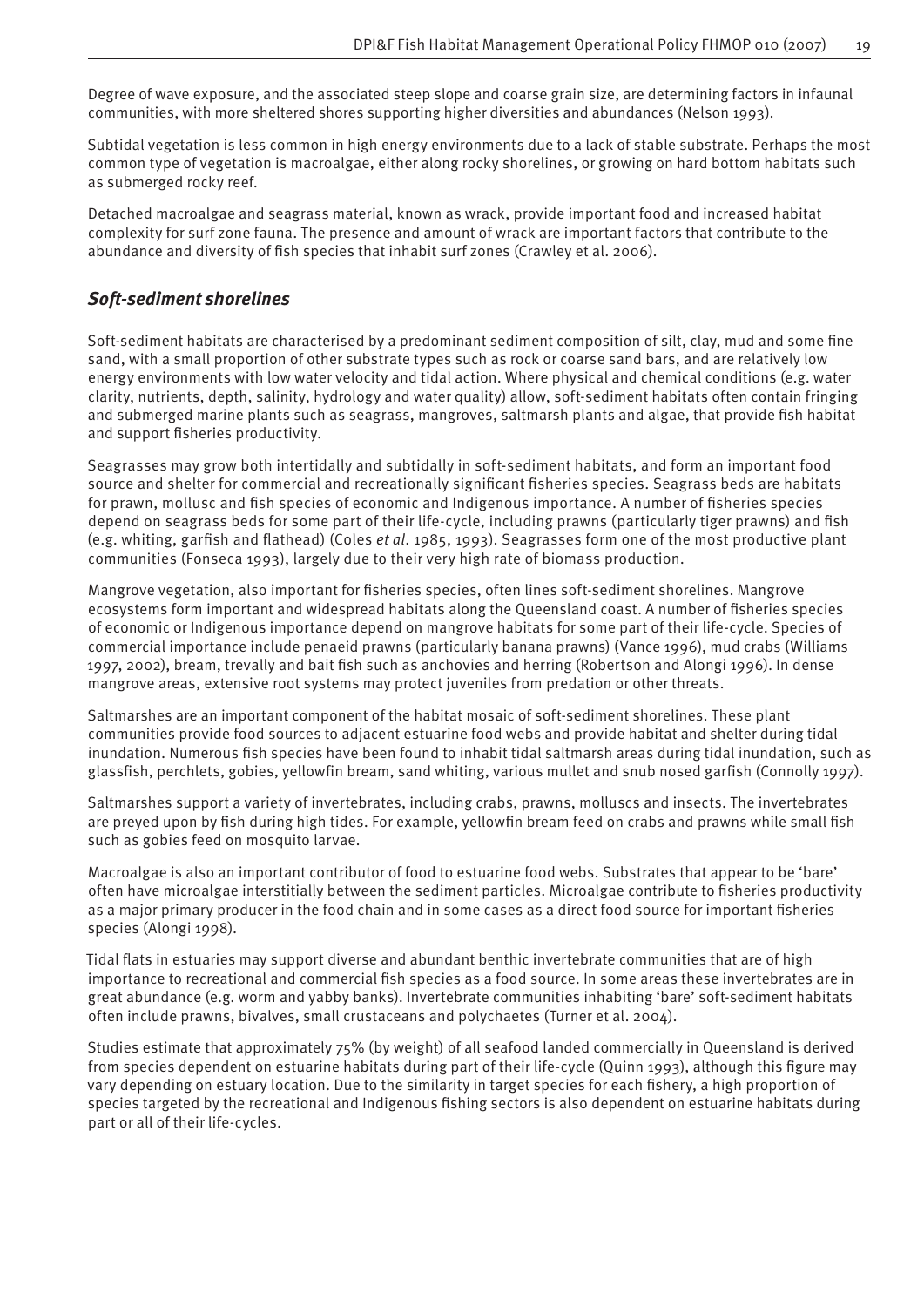# **A2.3 Overview of erosion control structures**

Types of erosion control structures include:

- seawalls
- revetments
- rock walls
- gabions
- groynes
- coir logs
- geotextile structures
- A-jacks.

Erosion control structures such as seawalls, groynes and revetments (Plate 3) have historically been the common methods of preventing shoreline erosion. Any of these structures will affect existing coastal and waterway processes and require careful assessment to ensure that the selected solution will improve the situation rather than make the problem worse or transfer the problem elsewhere.

Innovative erosion control structure designs can achieve objectives of providing erosion control as well as protecting existing tidal fish habitat. For example, the use of rock gabions and A-jacks may be placed seaward of an eroding bank to stabilise the shoreline, which allows sediment to accumulate and encourages mangrove colonisation landward of the structure.

Structures such as seawalls and grovnes may also be constructed using sand-filled geotextile bags (Plate  $\Delta$ ). The impact of geotextile structures is generally similar to that of hard structures; however, their advantages over hard structures include:

- greater flexibility in design and may be adjusted and realigned
- relatively easier to remove when no longer required
- supporting more epibiota, if not covered with sand (Jackson et al. 2005).

Geotextile structures are used both as a temporary emergency measure, and as a medium term (up to 25 years) solution. The life expectancy of geotextile structures is generally higher when the structure is covered with sand. For this reason, regular beach replenishment is often part of the erosion control strategy where geotextile structures are used on sandy shorelines.



Plate 3. Hard structures, such as this rock wall at Clifton Beach near Cairns, have been commonly used to control shoreline erosion.

**Plate 4.** A groyne made of geotextile bags, Cottontree Beach, Maroochydore.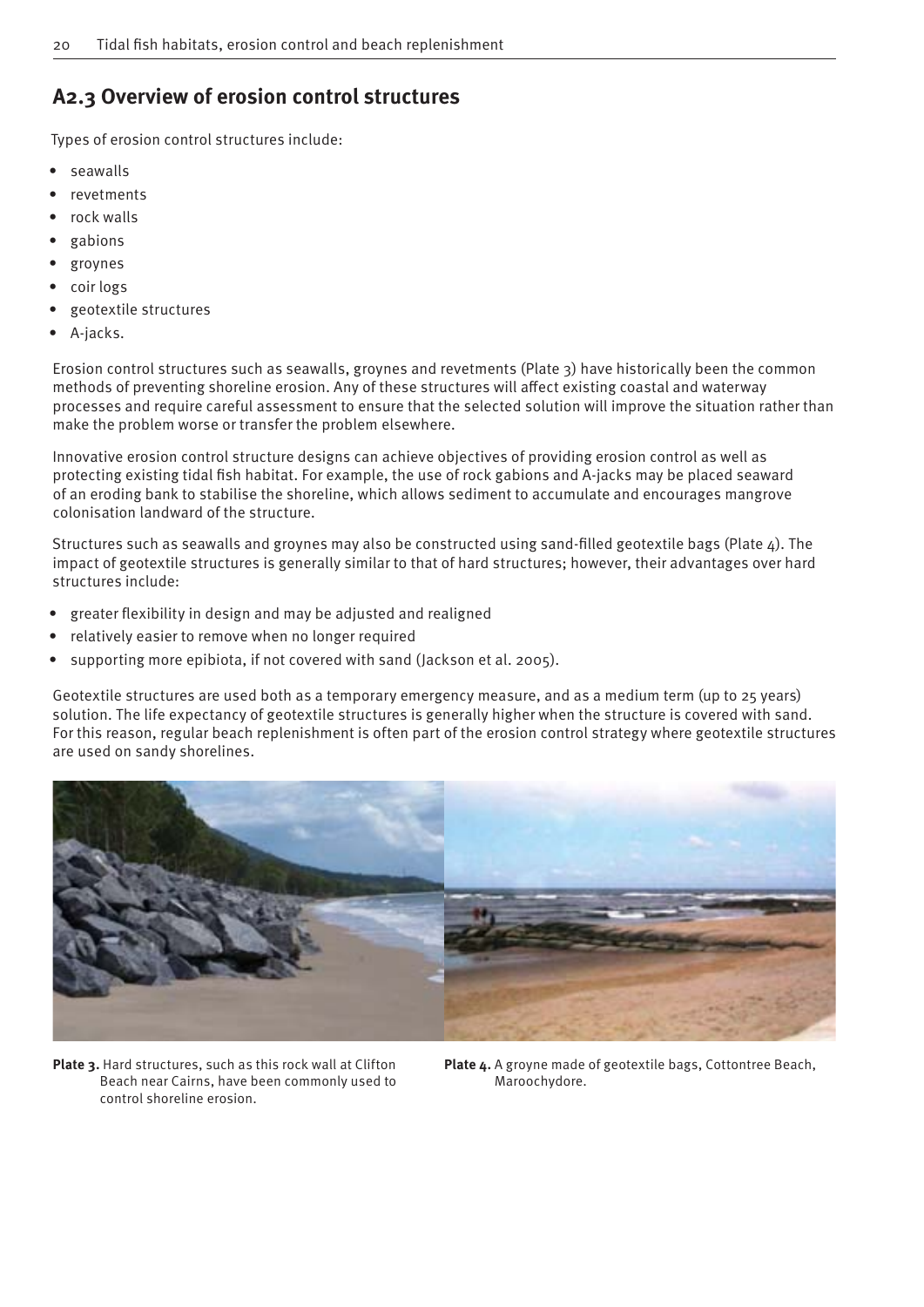# A2.4 Summary of impacts of erosion control structures on fisheries resources

Impacts from erosion protection structures generally occur in three stages: during the construction or placement of the structure, during maintenance and ongoing impacts from the presence of the structure. The initial impact is generally the most noticeable and may involve shoreline vegetation removal. Impacts of maintenance tend to be temporary and of a lesser degree than those of the construction. The ongoing impacts, however, may also be considerable. Localised changes to hydrology, sediment characteristics, depth and other environmental variables may occur over time at—and adjacent to—the structure, which in turn alters the composition of aquatic communities in the area.

The impacts of erosion control structures are widely known, and include:

### *Habitat loss and disturbance*

- Direct loss of wetland during construction and isolation of wetland habitats landward of the structures (SAFMC 1998).
- Habitat availability reduction due to the replacement of natural shorelines which are flat with a large surface area of tidal land, with near-vertical structures (Chapman and Bulleri 2003; Byrne 1995). The upper intertidal and landward area is most commonly lost (Dugan and Hubbard 2006).
- Scouring and deepening of soft-sediment habitat adjacent to the hardening structures due to wave action reflecting off the structure (SAFMC 1998). The use of geotextile structures exposed to wave action may result in similar impacts to those of hard structures<sup>18</sup> (NCDCM 2003).
- Gradual, long-term wetland loss by limiting sediment inputs needed for maintenance and expansion of wetlands, by altering the hydrology of the area, and by blocking landward migration as sea level rises (NCDMF 2005; Lewis 2005).
- Reduction in marine plant wracks and driftwood washed onto the shore (Dugan and Hubbard 2006).

### *Changes to sediment composition*

• Changes to sediment composition (primarily a change to coarser sediment) because of increased physical disturbance. This in turn alters the benthic invertebrate and fish community composition of the area (Ahn and Choi 1998).

### *Introduction of new habitat*

- Usually, the primary purpose of aquatic infrastructure is not to provide tidal fish habitat, but it may, nonetheless, do so simply by providing habitat complexity and new substrates for fish to exploit. By incorporating additional fish-friendly features, the structure may provide further opportunities for fish to live, feed and grow (Martin et al. 2005; Wilber et al. 2003; Lincoln Smith et al. 1994).
- Structures may be designed to maximise artificial habitat creation using the principles of fish-friendly<sup>19</sup> design.

### **Disruption of fishing activities**

Replacement of natural shorelines with rock walls and other revetments may disrupt fishing activities such as bait worm digging, yabby pumping and angling.

Best Management Practices to reduce these impacts are suggested in Appendix 1.

# **A2.5 Overview of beach replenishment**

Beach replenishment involves the placing of sediment on an eroded or degraded beach. Sediment is often sourced from a seaward dredge site, but may also come from land-based sources.

<sup>18</sup> If the geotextile structure is covered with sand these impacts may be reduced. However, this approach results in other impacts associated with beach replenishment (see section A2.6).

<sup>19</sup> For information on fish-friendly design refer to the Fish Habitat Guideline (FHG 006) Fisheries guidelines for fish-friendly structures.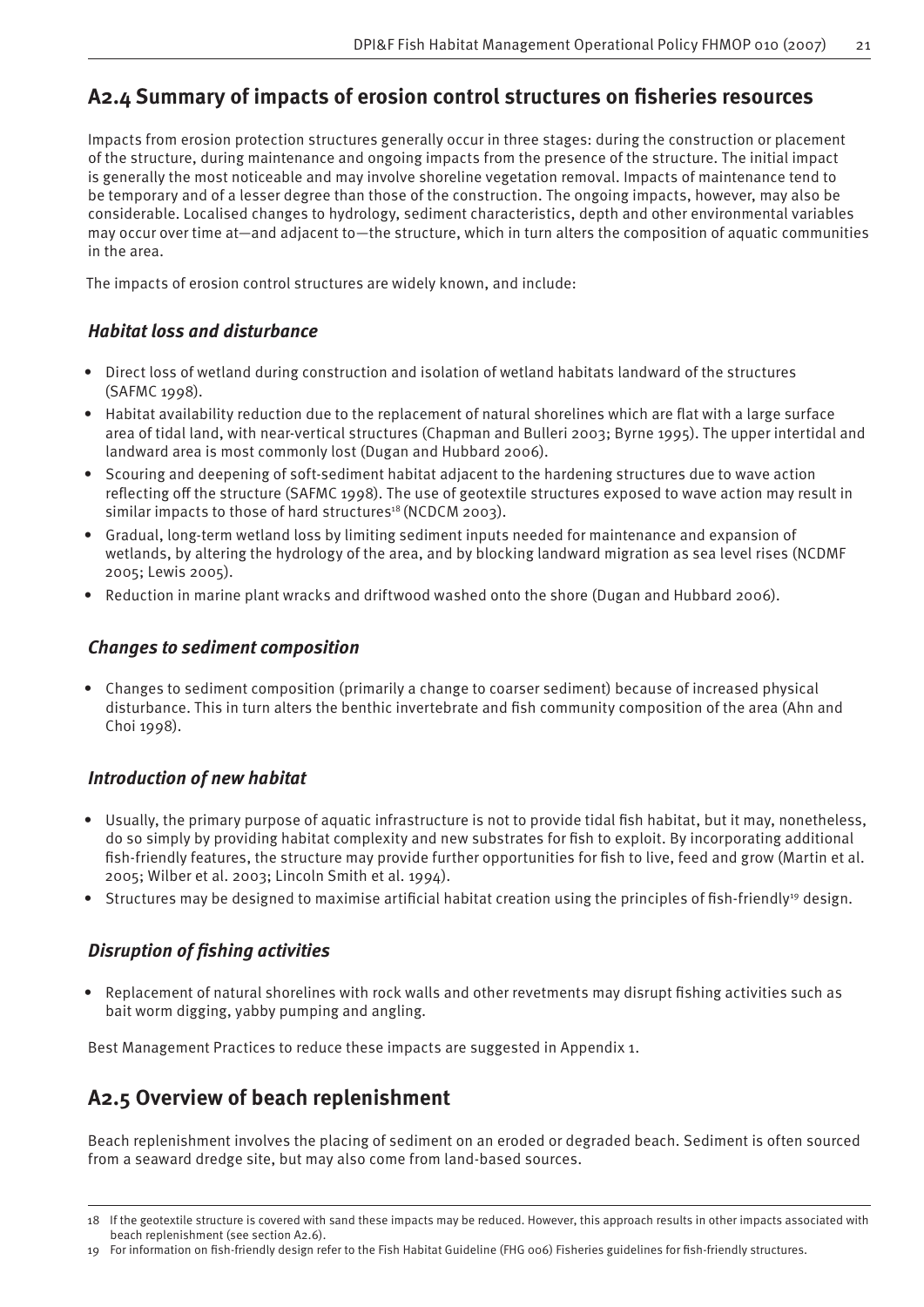The replenishment of beaches and foreshores in Queensland is generally proposed to meet community recreational and tourism requirements for sandy beaches and/or as an environmentally favourable 'soft' solution to protection from foreshore erosion.

Considered a relatively simple, cost-effective measure, beach replenishment avoids the risk of damage to adjacent shorelines that can result from use of hard structures such as rock revetments (Piorewicz 2002). Beach replenishment, where used appropriately, can protect coastal structures, restore or create habitat lost through erosion, and provide public space (Greene 2002; Nordstrom 2005).

When compared with traditional hard structures, soft engineering solutions such as beach replenishment may be considered more:

- economical in life-cycle cost
- easily constructed
- environmentally sound
- aesthetically pleasing (Cummings and Basco 1997).

This comparison, however, may not adequately consider the economic and environmental impacts of the dredging of sand for beach replenishment.

Numerous open beaches, estuarine beaches and beaches fringing tidal waterways within coastal Queensland have been the focus of beach replenishment works, with varying degrees of success. In general, beach replenishment is an activity that requires regular maintenance to retain the desired sand volume and beach profile.

Sand replenishment increases the width of land available to accommodate erosion, while at the same time allowing the beach to continue to behave naturally (EPA 2005b). Beach replenishment may encourage development in erosion prone areas, which can further reduce future alternative management options, such as managed retreat (Pilkey 2000 cited in Greene 2002).

Successful replenishment of beaches requires careful modelling and long-term planning. One of the disadvantages of beach replenishment is the requirement for on-going replenishment, as sand is dispersed throughout the active beach system. However, as long as the sand used for replenishment is from outside the beach system there is still an overall gain of sand within the system, rather than a transfer from one part of the system to another (EPA 2005b), a common result of other forms of shoreline protection.

Deposition of replenishment sand is commonly in one of the following methods:

- placing all of the sand as a dune behind the active beach
- spreading the sand over the entire beach profile
- placing sand underwater close to the shore (nearshore replenishment).

Nearshore replenishment is where sandy material is intentionally placed in the nearshore zone of the active part of a beach below the low water mark. This technique recognises the importance of the processes in the nearshore zone in coastal protection and may be a more cost-effective approach to beach replenishment than 'traditional' upper beach replenishment.

Beach replenishment is often used in conjunction with geotextile structures as sand coverage increases the life expectancy of the structure. Beach replenishment is also used with hard structures for protection of the structure (e.g. to reduce undercutting) and to reduce erosive impacts from wave energy against the structure.

Sand bypassing is related to beach replenishment works. Sand bypassing is generally associated with river mouths that have been 'trained' to facilitate safe passage of vessels, and involves the artificial movement of sand from one side of a river or harbour entrance to the other side to replace the natural longshore sediment transport. In practice, sand bypassing may be implemented as a fi xed mechanical system (e.g. the Tweed River Entrance Sand Bypass System in South East Queensland/northern New South Wales) or as a program of routine dredging and replenishment.

Training walls commonly trap sand that is moving with longshore drift, causing a build up of sand on the downdrift side, and a 'loss' of sand on the updrift side. Bypassing systems commonly consist of a series of jet pumps on the downdrift side of the training wall that collect sand; the sand is then pumped to the updrift side through a pipe.

Sand pushing is similar to beach replenishment, and involves pushing sand from one part of a beach or shore to another to create a beach for recreational use. The sand is gradually redistributed over the tidal area and therefore the scraping is repeated to maintain the beach profile.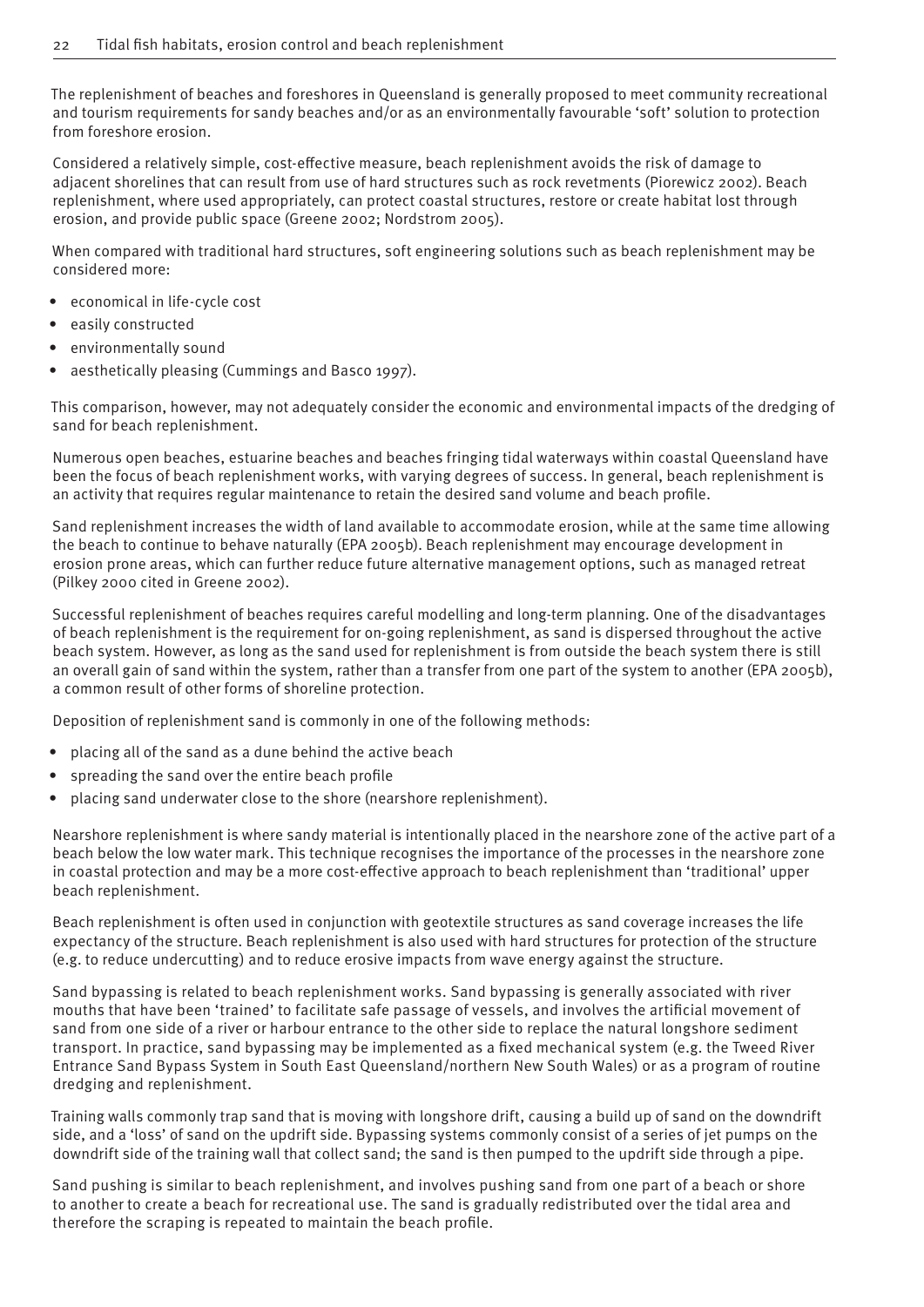# **A2.6 Summary of impacts of beach replenishment on fi sheries resources**

Beach replenishment may have a lesser initial impact on the environment than hard engineering options. However, there is still little known of the long-term and cumulative impacts on the marine environment. Many studies on the impact of beach replenishment are unreplicated, short-term, and may not be scientifically robust (Greene 2002; Nelson 1993; Peterson and Bishop 2005; Nordstrom 2005).

Any form of beach replenishment alters the habitat upon which it is undertaken. However, the degree of alteration and degree of direct or indirect impact to fish habitats is highly dependent on site-specific factors. Beach replenishment does not normally involve direct damage to wetland vegetation, but it does affect 'bare' substrate habitats through smothering and loss of habitat complexity. There is a public perception that 'bare' substrates are not of high importance to economically significant fish and therefore that dredging and beach replenishment would not be of major concern to fisheries. However, research such as that undertaken by Miller et al. (2002), demonstrates that this is not the case. This has implications for the large amount of beach replenishment being undertaken, and the general trend towards replenishment over hard structures.

The greatest impact of beach replenishment is, in the majority of cases, likely to be on the extraction site where material is sourced. Dredging of this material results in almost complete defaunation (Simonini et al. 2005); and recolonisation is largely dependent on larval settlement and immigration (van Dalfsen et al. 2000). Impacts to benthic invertebrate communities at, and adjacent to, the replenishment site are generally short-term (Van Dolah 1996).

Impacts of dredging and sand extraction on fisheries and fish habitats are discussed in detail in the Fish Habitat Management Operational Policy—*Dredging, Extraction and Spoil Disposal Activities* (FHMOP 004) and will therefore be discussed only briefly in this Operational Policy.

The known impacts of beach replenishment include:

### *Disturbance to benthic faunal communities by dredging for beach replenishment*

- Benthic invertebrate communities are often completely defaunated by dredging at the extraction site. After shortterm dredging operations, significant recolonisation may take place within three months of dredging, as was the case in Moreton Bay, Queensland (WBM 2004). Other studies in sub-tropical environments indicate benthic 'recovery' within two years (Cooney et al. 2003). In temperate environments, invertebrate communities take longer to recover and are generally substantially restored after  $2-4$  years (Boyd et al. 2005).
- Benthic invertebrate communities take longer to recover from long-term dredging operations when compared with short-term operations. In temperate environments, recovery after long-term operations may take more than six years (Boyd et al. 2005). However, it is likely that recovery is faster in tropical and sub-tropical environments.
- Recovery of benthic invertebrate infaunal communities is related to the habitat type. Communities of naturally high energy environments such as those subject to high wave or tidal action, are less likely to be in a stable equilibrium assemblage structure under natural (non-dredging) conditions, and recover from dredging disturbance faster (Bolam and Rees 2003; WBM 2004).
- Benthic invertebrate community recovery is related to the size and configuration of the disturbed area. Smaller surface areas with deeper areas of impact are favourable, as benthic invertebrate abundance is greatest in the top 30cm of sediment. Dredging of deep areas maximises recolonisation from adjacent habitats, whereas dredging of a large shallow area depletes potential recolonisers and therefore requires greater recolonisation from larval recruitment, which is linked to seasonal cycles (WBM 2004).
- Increased suspended sediments and sedimentation may result in stress and/or mortality of benthic invertebrates, particularly for filter-feeding organisms (Erftemeijer and Lewis 2006).
- Dredging may damage commercial fisheries such as for bivalves, particularly if commercial species are slowgrowing (van Dalfsen et al. 2000).
- Alteration of benthic invertebrate communities may occur due to temporary changes in depth of habitat. However, deeper habitats may support higher benthic invertebrate abundance and diversity than shallower habitats (WBM 2004).
- Sand pushing, similar to dredging, may result in temporary complete defaunation of the extraction site. However, sand pushing may result in greater impacts than dredging, because of the large surface area of high productivity habitat affected as benthic invertebrates are most abundant in the top layers of sediment.
- Screening of sand to retain the coarser sediments for replenishment (and return the finer sediments to the borrow site) may result in changes to sediment characteristics and benthic communities, if undertaken over a long period of time (e.g. 25 years) (Boyd et al. 2005).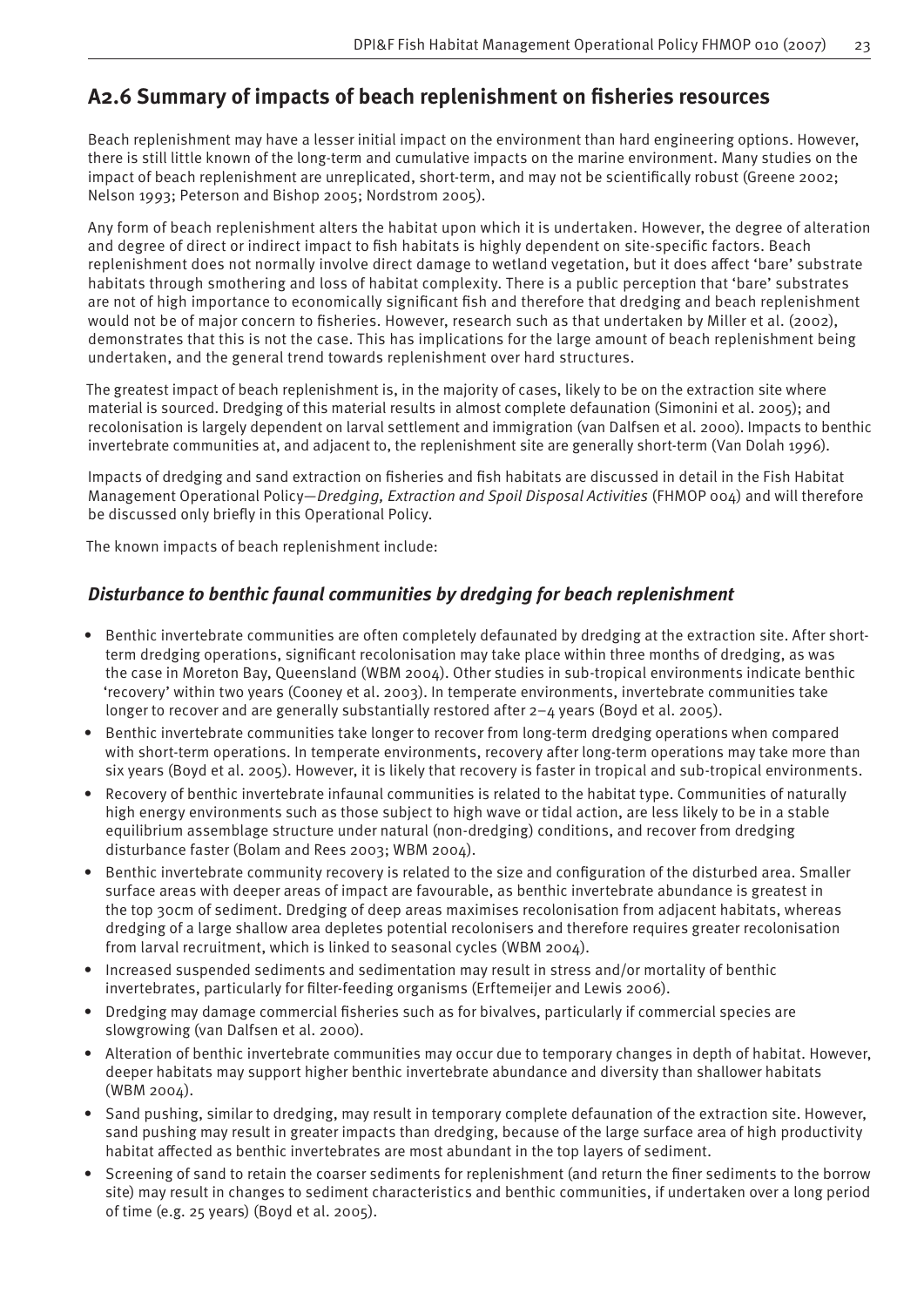### **Disturbance to benthic floral communities by dredging**

- Removal of benthic flora during removal of dredge material (Erftemeijer and Lewis 2006).
- Increased turbidity, resulting in stress and/or mortality of benthic flora (Erftemeijer and Lewis 2006).
- Smothering of benthic flora from the dredge plume (Erftemeijer and Lewis 2006).
- Alteration of local hydrological conditions may cause instability of substrates and compromise existing benthic floral communities or affect regeneration of benthic floral communities at or near dredge sites.
- Sand pushing, similar to dredging, may result in complete removal/destruction of benthic flora. However, sand pushing may result in greater impacts than dredging, because of the large surface area of intertidal habitat affected, which may have abundant floral communities and very high primary productivity.

### **Disturbance to fisheries resources by dredging**

- Reduction in food availability for fisheries species through defaunation of benthic invertebrates.
- Disruption of adult migration, spawning and feeding through avoidance of turbidity plumes (WBM 2004; Cyrus and Blaber 1992).
- Disruption to fisheries species settlement and recruitment and a reduction in survival of recruits of species of fisheries significance due to smothering from the dredge plume (WBM 2004).

### *Disturbance to fisheries resources by depositing replenishment material—smothering*

- Fauna at the deposition site may be smothered during sand placement (Dolan et al. 2006). However, benthic invertebrates inhabiting intertidal and high energy environments are adapted to disturbance such as stormgenerated wave action, sediment transport and turbidity; the impacts of beach replenishment on these communities is generally less than at the dredge site (Greene 2002).
- Smothering and altered dune formations from sand pushing and beach replenishment may result in decreased abundance of large invertebrates that occupy the upper beach, such as ghost crabs (*Ocypode quadrata*) (Peterson et al. 2000).
- Arguably the greatest impact of replenishment is the smothering of habitats such as shallow reefs, algal communities and seagrass meadows by sand migrating off shore (Peterson and Bishop 2005; Nelson 1993). For example, the Tweed River Entrance Bypass System resulted in a reduction in size of Kirra Reef, a nearshore rocky reef, because of smothering with sand.
- Cryptic fish species and newly settled life stages are likely to suffer high mortalities from hard bottom habitat burial, because of their behavioural and morphological characteristics. This is especially true if no similar habitat remains nearby (Lindeman and Snyder 1999).
- Loss of habitat complexity because of burial of inshore hard bottom nursery habitat may lead to increased predation, and lowered growth rates of fish (Hixon 1991 cited in Lindeman and Snyder 1999).

### *Disturbance to fisheries resources by depositing replenishment material— increased suspended sediment concentrations*

- Increased suspended sediment and fine sediment deposition that may result in community changes such as reduced species richness and abundance of benthic invertebrates in both planktonic and benthic foodwebs (Rakocinski et al. 1996) which may in turn reduce the availability of prey for surf zone finfish (Wilber et al. 2003).
- Increased suspended sediment concentrations may result in a short-term reduction in fish abundance during replenishment (Versar 2004).
- High suspended sediment concentrations may damage the gills of fish, and may affect feeding behaviour of visual orienting estuarine fish (Wilber et al. 2003).
- Some fish species congregate in replenishment areas, taking advantage of the increased availability of polychaete and other benthic invertebrate prey (Miller et al. 2002, Wilber et al. 2003).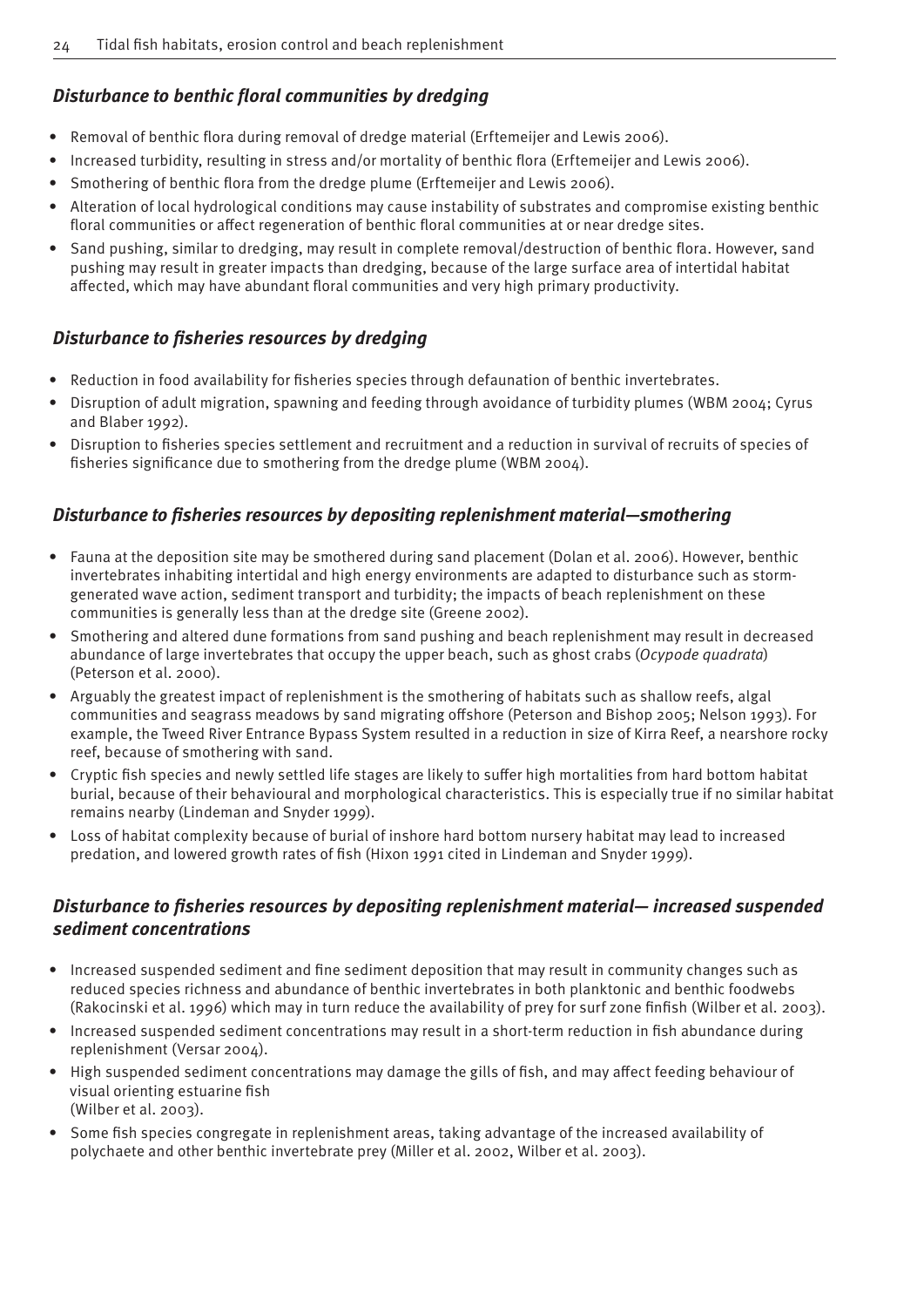### *Disturbance to fisheries resources by depositing replenishment material-changes to sediment, benthic habitat and shore characteristics*

- Changes in sediment size at the replenishment site may result in a change in the shore profile and benthic invertebrate communities. Where particle size is increased, beach slope may also increase. Benthic invertebrate species richness and abundance often decrease with increasing particle size (McLachlan 1996).
- The use of material that is finer than at the replenishment site or with a high proportion of silt and clay also has the capacity to detrimentally impact intertidal and off shore benthic communities (Rakocinski et al. 1996). Finer sediment is more compactable and is, therefore, more resistant to burrowing fauna.
- Changes in bathymetry and wave action that affects fish communities.
- Long-term replenishment may result in lower fish abundance. However, it is difficult to isolate the impact of replenishment from natural variability. Additionally, replenishment may affect a large area due to longshore drift (Baron et al. 2004).
- Redistribution of sand with heavy machinery such as bulldozers results in sand compaction and disturbance to vegetation (Speybroeck et al. 2006). This may result in adverse impacts to benthic faunal assemblages and reduced vegetative inputs into the food chain.

### *Disturbance to fisheries resources by depositing replenishment material—creation of fish habitat*

• Constructed sandy foreshores can provide valuable tidal fish habitat (e.g. as a habitat for benthic animals such as worms, bivalves, etc., which are an important food source for some fish species). However, the value depends upon factors such as: profile, stability and sand particle size. The potential fisheries values of an area of replenished foreshore must also be considered relative to the value of the habitat that is being replaced by the introduced, and often short-lived, sandy beach.

# A2.7 Erosion buffers and managed retreat

### **Description of erosion buffers and managed retreat**

Shoreline protection measures may be avoided with the use of erosion buffer zones adjacent to shorelines. The use of buffers allows for natural shoreline fluctuations without endangering property.

The importance of coastal sand dunes in providing a buffer from erosion and as a source of sand to replenish beaches is recognised by the EPA and activities involving removing or interfering with coastal dunes may require assessment under the *Coastal Protection and Management Act 1995*, as required under the *Integrated Planning Act 1997* (EPA 2005c).

In undeveloped coastal areas, retreating further inland to avoid damage from erosion and storm tides may be a feasible option. This practice is generally called 'managed retreat'. One notable example of managed retreat is the relocation of Cape Hatteras Lighthouse, North Carolina, USA, to approximately 500m inland from its original position (Greene 2002).

The process of moving existing coastal defences (and any development) further landward to allow for sea level rise and associated fluctuations in wetland distribution is related to erosion buffers and managed retreat. This is sometimes called 'managed realignment' and has been used to restore tidal connectivity and associated wetland communities (e.g. saltmarsh) as an offset for developments elsewhere (Colclough et al. 2005).

# **A2.8 References and recommended further reading**

Ahn, I-Y and Choi, J-W 1998, 'Macrobenthic Communities Impacted by Anthropogenic Activities in an Intertidal Sand Flat on the West Coast (Yellow Sea) of Korea', *Marine Pollution Bulletin,* vol. 36 (10): 808–817.

Airoldi, L, Abbiati, M, Back, MW, Hawkins, SJ, Jonsson, PR, Martin, D, Moshella, PS and Aberg P 2005, 'An ecological perspective on the deployment and design of low-crested and other hard coastal defence structures', *Coastal Engineering,* vol. 52 (10–11): 1073–1087.

Alongi, DM 1998, *Coastal Ecosystem Processes*, Australia Institute of Marine Science, Townsville, Queensland, Australia.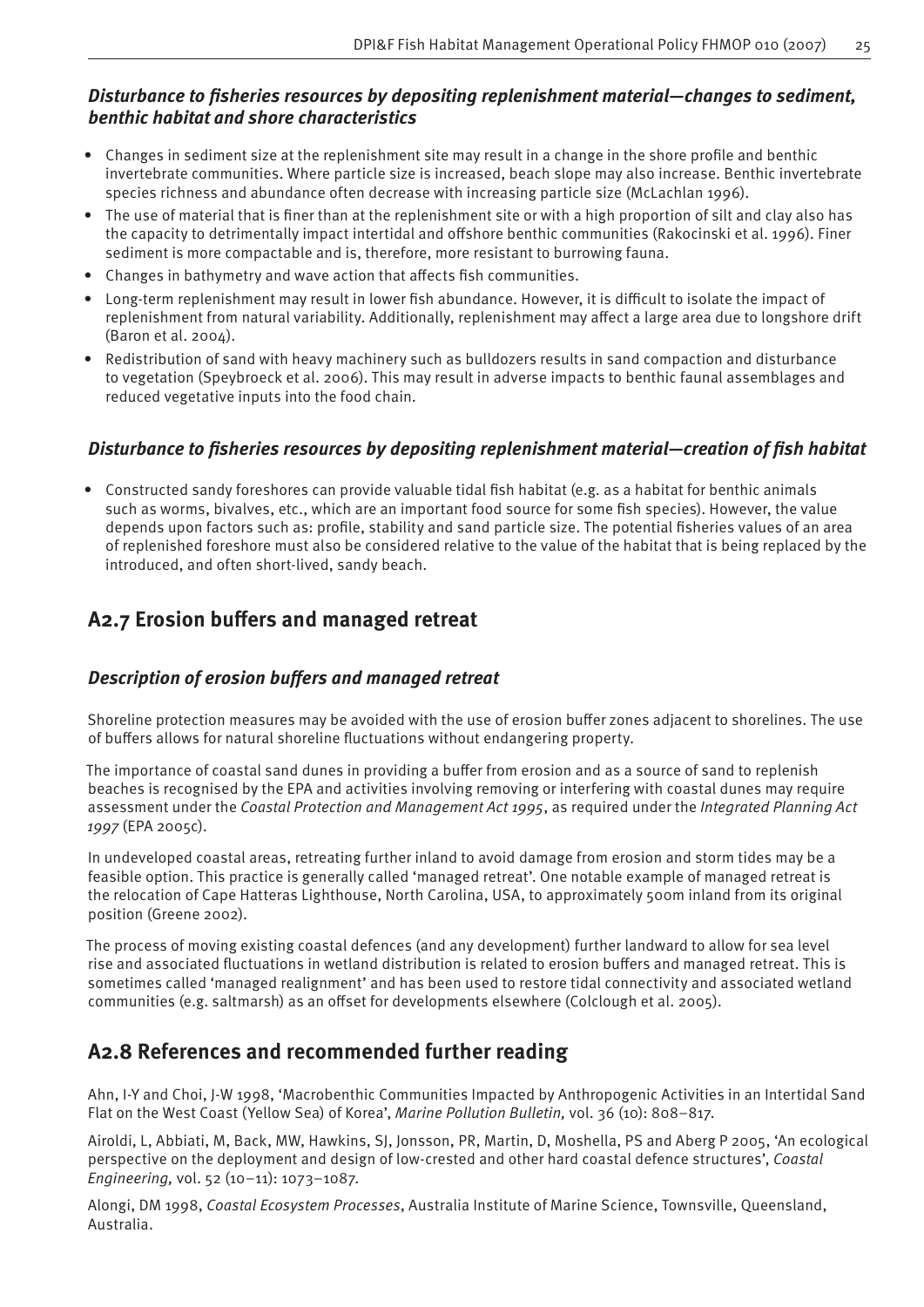Baron, RM, Jordan, LKB and Spieler, RE 2004, 'Characterization of the marine fish assemblage associated with the nearshore hardbottom of Broward County, Florida, USA', *Estuarine, Coastal and Shelf Science,* vol. 60: 431–443.

Bolam, SG and Rees, HL 2003, 'Minimizing impacts of maintenance dredged material disposal in the coastal environment: A habitat approach', *Environmental Management,* vol. 32(2): 171–188.

Bolam, SG and Whomersley, P 2005, 'Development of macrofaunal communities on dredged material used for mudflat enhancement: a comparison of three beneficial use schemes after one year', *Marine Pollution Bulletin*, vol. 50: 40–47.

Boyd, SE, Limpenny, DS, Rees, HL and Cooper, KM 2005, 'The effects of marine sand and gravel extraction on the macrobenthos at a commercial dredging site (results 6 years post-dredging)', *ICES Journal of Marine Science,*  vol. 62: 145–162.

Byrne, DM 1995, 'The effect of bulkheads on estuarine fauna: A comparison of littoral macroinvertebrate assemblages at bulkhead and non-bulkhead shorelines in a Barnegat Bay Lagoon', *Proceedings—Annual marine and Estuarine Shallow Water Science and Management Conference, Atlanta, 3–7 April 1995.*

Chapman, MG and Bulleri, F 2003, 'Intertidal seawalls—new features of landscape in intertidal environments', *Landscape and Urban Planning,* vol. 62: 159–172.

Clynick, B 2002, *A novel fi sh habitat in Sydney Harbour,* Centre for Research on Ecological Impacts of Coastal Cities newsletter, University of Sydney, June 2002.

Colclough, S, Fonesca, L, Astley, T, Thomas, K and Watts, W 2005, 'Fish utilisation of managed realignments', *Fisheries Management and Ecology,* vol. 12: 351–360.

Coles, R, McKenzie, L, Campbell, S, Yoshida, R, Edward, A and Short, F 2005, 'The effect of causeway construction on seagrass meadows in the Western Pacific—a lesson from the ancient city of Nan Madol, Madolenihmw, Pohnpei, FSM', *Pacific Conservation Biology, vol. 11(3): 212-220.* 

Coles, RG, Lee Long, WL and Squire, LC 1985, *Seagrass beds and prawns*—*nursery grounds between Cape York and Cairns,* Queensland Department of Primary Industries Information Series, QI85017, 31pp.

Coles, RG, Lee Long, WL, Watson, RA and Derbyshire, KJ 1993, 'Distribution of seagrasses, and their fish and penaeid prawn communities in Cairns harbour, a tropical estuary, Northern Queensland, Australia'. *Australian Journal of Marine and Freshwater Research,* vol. 44: 193–210.

Connolly, R.M. 1997, *Fish use of subtropical saltmarsh habitat. Six monthly milestone report, July–December 1997*, FRDC Project 97/203.

Cooney, BC, Forrest, DD, Miller, JR, Moeller, FU and Parker, JK 2003, *Beach nourishment—global perspectives and local applications to the North Carolina coastline,* Carolina Environmental Program, UNC Chapel Hill Institute of Marine Sciences, North Carolina.

Crawley, KR, Hyndes, GA and Ayvazian, SG 2006, 'Influence of different volumes and types of detached macrophytes on fish community structure in surf zones of sandy beaches', Marine Ecology Progress Series, vol. 307: 233–246.

Cummings, RB and Basco, DR 1997, 'Soft solution wins over hardened structure environmentally and economically, for shore protection project at Naval Training Centre in Virginia Beach, Virginia', *New insights into beach preservation, Proceedings of the 10th National Conference on Beach Preservation Technology, April 1997,* 30–43.

Cyrus, DP and Blaber SJM 1992, 'Turbidity and Salinity in a Tropical Northern Australian Estuary and their Influence on Fish Distribution', *Estuarine, Coastal and Shelf Science,* vol. 35: 545–563

Dolan, R and Stewart, D 2006, 'A concept for reducing ecological impacts of beach nourishment and tidal inlet bypassing', *Shore and Beach,* vol. 74(1): 28–31.

Dolan, R, Donoghue, C and Stewart, D 2006, 'Long-term impacts of tidal inlet bypassing on the swash zone filter feeder *Emerita talpoida,* Oregon Inlet and Pea Island, North Carolina', *Shore and Beach,* vol. 74(1): 23–27.

Dugan, JE and Hubbard, DM 2006, 'Ecological responses to coastal armouring on exposed sandy beaches', *Shore and Beach,* vol. 74(1): 10–16.

Erftemeijer, PLA and Lewis, RR, 2006, 'Environmental impacts of dredging on seagrasses: A review', *Marine Pollution Bulletin,* vol. 52: 1553–1572.

Environmental Protection Agency (EPA) 2001, *State Coastal Management Plan— Queensland's coastal policy*, Queensland Government, Brisbane.

Environmental Protection Agency (EPA) 2005a, *Coastal erosion and assessment of erosion prone area widths,*  Ecoaccess information sheet.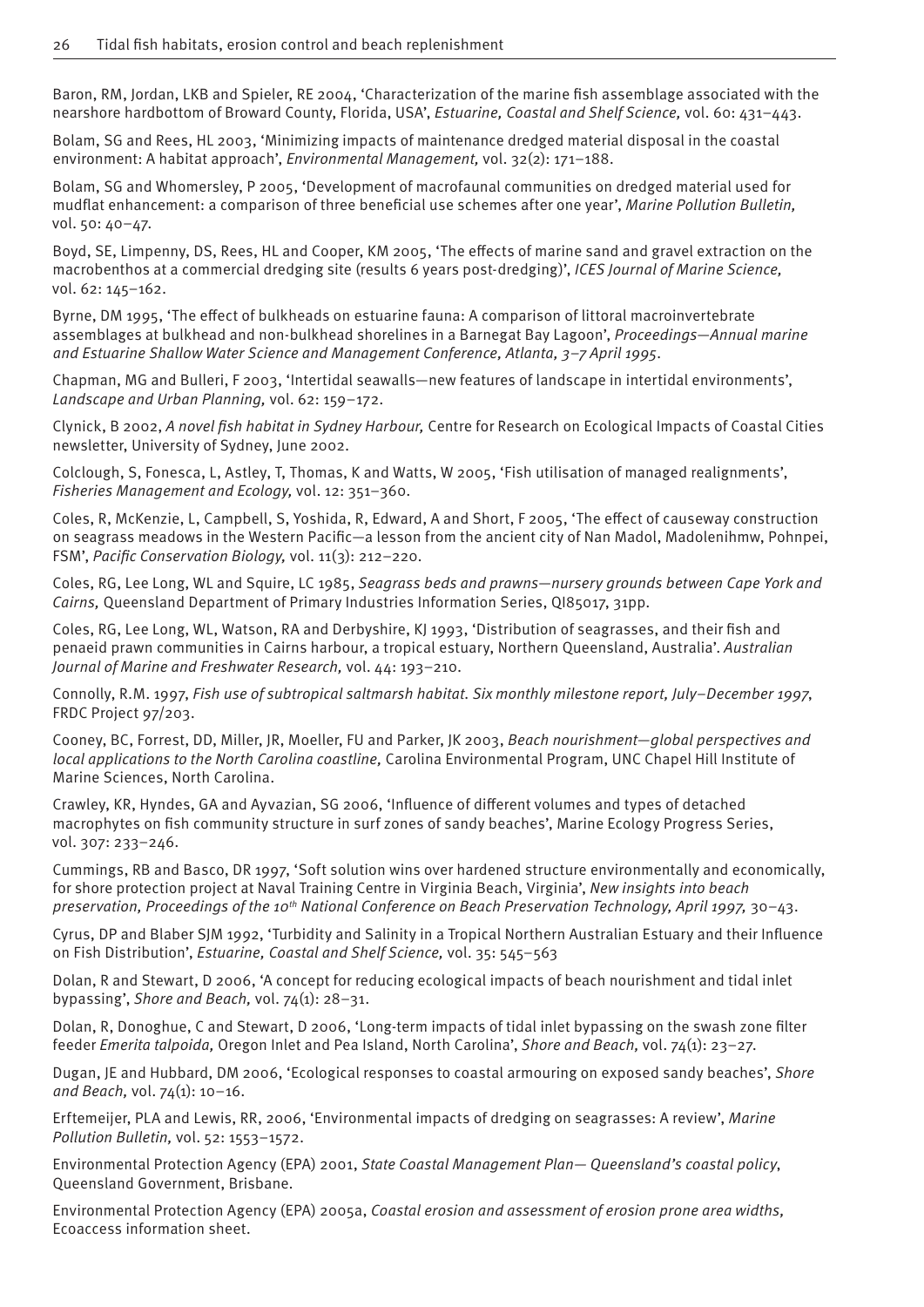Environmental Protection Agency (EPA) 2005b, *Coastal erosion investigation and management options for South Mission Beach, Cardwell Shire*.

Environmental Protection Agency (EPA) 2005c *Removing or interfering with coastal dunes in an erosion prone area on land other than State coastal land*, Ecoaccess operational policy.

European Union for Coastal Conservation (EUCC) 1999, Coastal protection, www.coastalguide.org/trends/coasdef. html—last updated 13 November 1999, accessed 10 May 2006.

Fonseca, MS 1993, *A Guide to Planting Seagrasses in the Gulf of Mexico,* Texas A&M University Sea Grant College Program, NC, 26pp.

Gourlay, MR, Harper, BA, Cox, RJ, Stone, PB and Webb, T 2004, *Coastal engineering guidelines for working with the Australian coast in an ecologically sustainable way.* Engineers Australia, National Committee on Coastal and Ocean Engineering, EA Books, Barton ACT, Australia. 101pp. www.ieaust.org.au/nccoe/COASTALGUIDELINES.pdf

Greene, K 2002, *Beach Nourishment: A Review of the Biological and Physical Impacts*, ASMFC Habitat Management Series #7, Atlantic States Marine Fisheries Commission, Washington.

Jackson, LA, Restall, S, Corbett, R and Reichelt, RE 2005, 'Monitoring of geosynthetics in coastal structures in the Arabian Gulf marine ecosystem', *First International Conference on Coastal Management and Engineering*, (ARABIAN COAST 2005), Dubai, 27–29 Nov.

James, RJ and Fairweather, PG 1996, 'Spatial variation of intertidal macrofauna on a sandy ocean beach in Australia', *Estuarine, Coastal and Shelf Science,* vol. 43: 81–107.

Lewis, RR 2005, 'Ecological engineering for successful management and restoration of mangrove forests', *Ecological Engineering,* vol. 24: 403–418.

Lincoln Smith, MP, Hair, CA and Bell, JD 1994, 'Man-made rock breakwaters as fish habitats: Comparisons between breakwaters and natural reefs within an embayment in southeastern Australia', *Bulletin of Marine Science,*  vol.  $55(2-3)$ .

Lindeman, KC and Snyder, DB (1999). 'Nearshore hardbottom fishes of southeast Florida and effects of habitat burial caused by dredging', *Fisheries Bulletin,* 97: 508–525.

Lynch, AE 1994, 'Macrofaunal recolonization of Folly Beach, South Carolina, after beach nourishment,' Master's thesis, University of Charleston, Charleston, SC.

Martin, D, Bertasi, F, Colangelo, M, de Vries, M, Frost, M, Hawkins, SJ, Macpherson, E, Moschella, PS, Paola Satta, M, Thompson, RC and Ceccherelli, VU 2005, 'Ecological impact of coastal defence structures on sediment and mobile fauna: Evaluating and forecasting consequences of unavoidable modifications of native habitats', *Coastal Engineering,* vol. 52: 1027–1051.

McLachlan, A 1996, 'Physical factors in benthic ecology: effects of changing sand particle size on beach fauna', *Marine Ecology Progress Series,* vol. 131: 205–217.

Miller, S, Skilleter, G and Quinn, R 2002, *Preliminary report to Noosa Council—Creation of estuarine fish habitat as mitigation for dredging activities, Noosa River,* Queensland Department of Primary Industries, Brisbane, October 2002.

Moschella, PS, Abbiatia, M, Aberg, P, Airoldi, L, Anderson, JM, Bacchiocchi, F, Bulleri, F and Hawkins, SJ 2005, 'Low-crested coastal defence structures as artificial habitats for marine life: Using ecological criteria in design', *Coastal Engineering,* vol. 52 (10–11): 1053–1071.

Nelson, WG 1993, 'Beach restoration in the southeastern US: Environmental effects and biological monitoring', *Ocean and Coastal Management,* vol. 19: 157–182.

Norcross-Nu'u, Z, Brown, D, Knowlton, C and Colvin, M 2006, 'Marine monitoring for small-scale beach replenishment at Maalaea, Maui, Hawaii', *Shore and Beach,* vol. 74(1): 32–41.

Nordstrom, KF 2005, 'Beach nourishment and coastal habitats: Research needs to improve compatibility', *Restoration Ecology,* vol. 13(1): 215–222.

North Carolina Division of Coastal Management (NCDCM) 2003, *Coastal Area Management Act Handbook for Development in Coastal North Carolina*, www.dcm2.enr.state.nc.us/Handbook/handbook.htm—North Carolina Department of Environment and Natural Resources, accessed 18 September 2006, last updated 26 July 2003.

North Carolina Division of Marine Fisheries (NCDMF) 2005, *North Carolina Coastal Habitat Protection Plan*, North Carolina Department of Environment and Natural Resources, Morehead City.

New South Wales Fisheries 1999, *Policy and Guidelines: Aquatic Habitat Management and Fish Conservation,* Port Stevens Research Centre, NSW.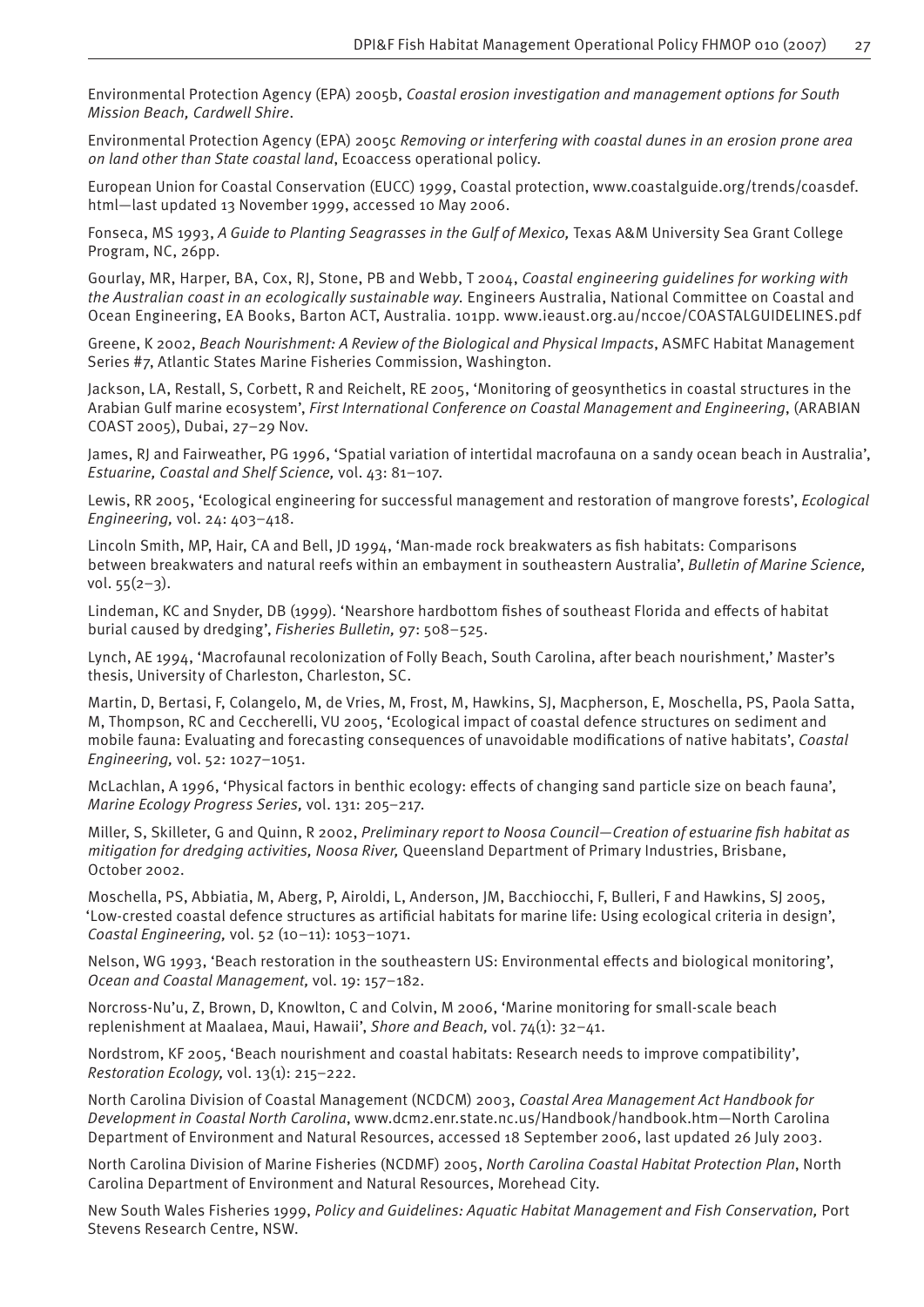Peterson, CH and Bishop, MJ 2005, 'Assessing the environmental impacts of beach nourishment', *Bioscience*, vol. 55(10): 887–896.

Peterson, CH, Hickerson, DMH, Johnson, GG 2000, 'Short-term consequences of nourishment and bulldozing on the dominant large invertebrates of a sandy beach', *Journal of Coastal Research,* vol. 16(2): 368–378.

Piorewicz, J (ed) 2002, *Proceedings of the public workshop—Beach protection: risk and management,* Central Queensland University Press, Rockhampton, Australia, May 2002.

Quinn, RH 1993, *Fisheries Resources of the Moreton Bay Region*, Queensland Fish Management Authority, Brisbane, 53pp.

Restall, SJ, Jackson, LA and Heerten, IG 2001, 'The challenge of geotextile sand containers as armour units for coastal protection works in Australasia', *Proceedings of the 15th Australasian Coastal and Ocean Engineering Conference, 25–28 September 2001 Gold Coast, Australia.*

Rakocinski, CF, Heard, RW, LeCroy, SE, McLelland, JA and Simons, T 1996, 'Responses by macrobenthic assemblages to extensive beach restoration at Perdido Key, Florida, USA', *Journal of Coastal Research,* vol. 12(1): 326–353.

Ridd, P, Sandstrom, MW and Wolanksi, E 1998, 'Outwelling from tropical tidal sand flats', *Estuarine Coastal and Shelf Science,* vol. 26: 243–253.

Robertson, AI and Alongi, DM 1996, 'Mangrove systems in Australia: structure, function and status', *The State of the Marine Environment Report for Australia, Technical Annex: 1, The Marine Environment, Zann, LP and Kailola, P (eds),* Great Barrier Reef Marine Park Authority, Department of Environment Sports and Territories, 119–133.

Robinson, JE, Newell, RC, Seiderer LJ and Simpson, NM 2005, 'Impacts of aggregate dredging on sediment composition and associated benthic fauna at an off shore dredge site in the southern North Sea', *Marine Environmental Research,* vol. 60: 51–68.

Simonini, R, Ansaloni, I, Bonvicini Pagliai, AM, Cavallini, F, Iotti, M, Mauri, M, Montanari, G, Preti, M, Rinaldi, A and Prevedelli, D 2005, 'The effects of sand extraction on the macrobenthos of a relict sands area (northern Adriatic Sea): results 12 months post-extraction', *Marine Pollution Bulletin,* vol. 50: 768–777.

South Atlantic Fishery Management Council (SAFMC) 1998, *Habitat Plan for the South Atlantic Region,* SAFMC, Charleston South Carolina.

Speybroeck, J, Bonte, D, Courtens, W, Gheskiere, T, Grootaert, P, Maelfait, J-P, Mthys, M, Provoost, S, Sabbe, K, Stienen, WM, Van Lancker, V, Vincx, M and Degraer, S, 2006, 'Beach nourishment: an ecological sound coastal defence alternative? A review', *Aquatic Conservation: Marine and Freshwater Ecosystems,* vol 16: 419–435.

Turner, L, Tracey, D, Tilden, D and Dennison, WC 2004, *Where the river meets the sea: Exploring Australia's estuaries,*  Cooperative Research Centre for Coastal Zone, Estuary and Waterway Management, Indooroopilly.

Vance, D 1996, 'How far do juvenile banana prawns and fish move into mangroves?' *Professional Fisherman*, April 1996: 30–32.

Van Dalfsen, JA, Essink, K, Toxvig Madsen, H, Birklund, J, Romero, J and Manzanera, M 2000, 'Differential response of macrozoobenthos to marine sand extraction in the North Sea and the Western Mediterranean'. *ICES Journal of Marine Science,* vol. 57: 1439–1445.

Van Dolah, RF 1996, 'Impacts of beach nourishment on the benthos: What have we learned?', *24th Annual Benthic Ecology Meeting, Columbia, SC (USA), 7–10 March 1996.*

Versar 2004, *Year 2 Recovery from Impacts of Beach Nourishment of Surf Zone and Nearshore Fish and Benthic Resources on Bald Head Island, Caswell Beach, Oak Island, and Holden Beach, North Carolina, Final study findings* prepared for U.S. Army Corps of Engineers, Wilmington, North Carolina.

WBM 2004, *Moreton Bay Sand Extraction Study Phase 2—Benthic Fauna Assessments*, WBM Oceanics Australia, prepared for Moreton Bay Sand Extraction Steering Committee.

Wilber, DH, Clarke, DG, Ray, GL and Burlas, M 2003, 'Response of surf zone fish to beach nourishment operations on the northern coast of New Jersey, USA', *Marine Ecology Progress Series,* vol. 250: 231–246.

Williams, LE 2002, *Queensland Fisheries Resources Current Condition and Recent Trends 1988–2000*, Department of Primary Industries, Information Series QI02012, Queensland Government, 180pp.

Williams, L (ed) 1997, *Queensland's Fisheries Resources Current Condition and Recent Trends 1988*–*1995,*  Department of Primary Industries, Queensland, Information Series QI97007, 101pp.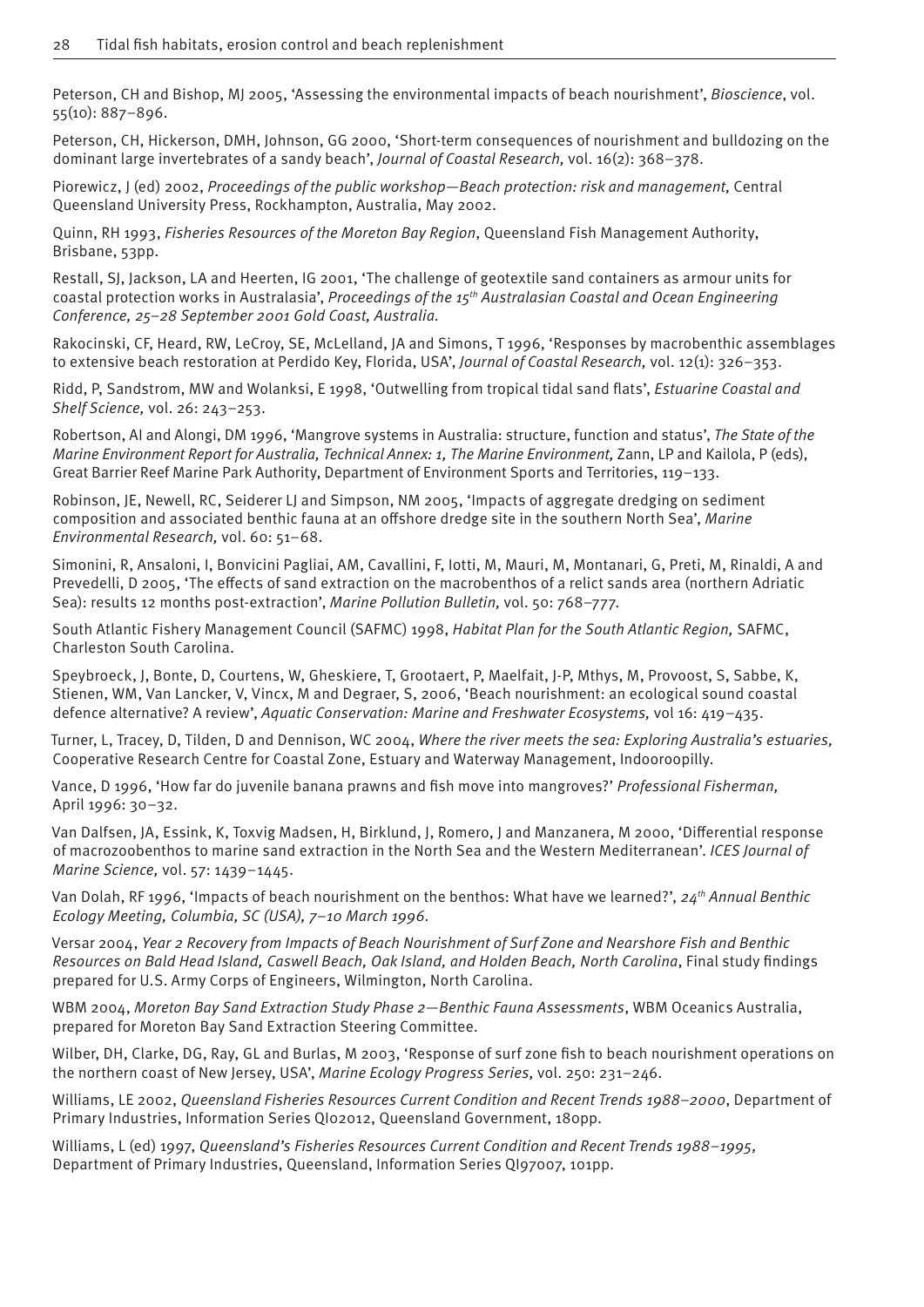# **Appendix 3. Relevant legislation**

### *Fisheries Act 1994* **and** *Fisheries Regulation 1995*

Under the *Fisheries Act 1994* (Fisheries Act) and Regulation, DPI&F has responsibility for conservation and enhancement of the community's fisheries resources and fish habitats using the principles of ecologically sustainable development. This legislation provides for the protection of all marine plants and for the declaration and management of Fish Habitat Areas in which development is restricted.

Works that may be approved for erosion control within a declared FHA are restricted under Fisheries legislation. Permanent erosion control structures and the deposition of beach replenishment material may be permitted only in a management B area FHA. Dredging of material for beach replenishment is not permitted in any declared FHA.

The head of power for the conservation of fish habitats and marine plants is provided by the Fisheries Act. However, the process of assessing and issuing approvals for fisheries-related development activities lies under the integrated development approval system (IDAS) of the *Integrated Planning Act 1997* (IPA).

Certain fisheries development activities require a resource allocation authority (RAA) under the Fisheries Act before an IDAS application may be made. RAAs are issued to the individual while linked to a development approval and identify a specific area for the proposed works.

The following activities require an RAA:

- caged aquaculture (defined as material change of use under IPA)
- commercial collection of dead marine wood from unallocated state land (defined as operational works under IPA)
- works within a declared Fish Habitat Area (defined as building works or operational works under IPA).

### **Integrated Planning Act 1997** *and Integrated Planning Regulation 1998*

Administered by the Department of Infrastructure and Planning, the IPA forms the framework for Queensland's planning and development assessment legislation.

The main elements of this framework include:

- one system for all development-related assessments by local and state governments—IDAS
- local government planning schemes as the main instrument for planning and development assessment
- state planning policies
- regional planning
- infrastructure planning
- private certification.

Depending on the type of development, DPI&F is an assessment manager or referral agency (concurrence or advice) under IPA and must comply with the strict timeframes for assessment of development applications provided for under IDAS.

The types of fisheries development approvals that may be applied for are provided for in IPA's Schedule 8, Part 1 Assessable development. Activities that do not require a fisheries development approval are listed in Schedule 8, Part 2 Self-assessable development. Fisheries development approvals are issued to the land.

The following activities require a fisheries development approval before these can be legally carried out:

- aquaculture (defined as material change of use under IPA)
- removal, disturbance or destruction of marine plants (defined as operational works under IPA)
- works within a declared Fish Habitat Area (defined as building works or operational works under IPA)
- waterway barrier works (defined as operational works under IPA).

Note fisheries development activities may need an RAA to be issued under the Fisheries Act before an IDAS application may be properly made (see above).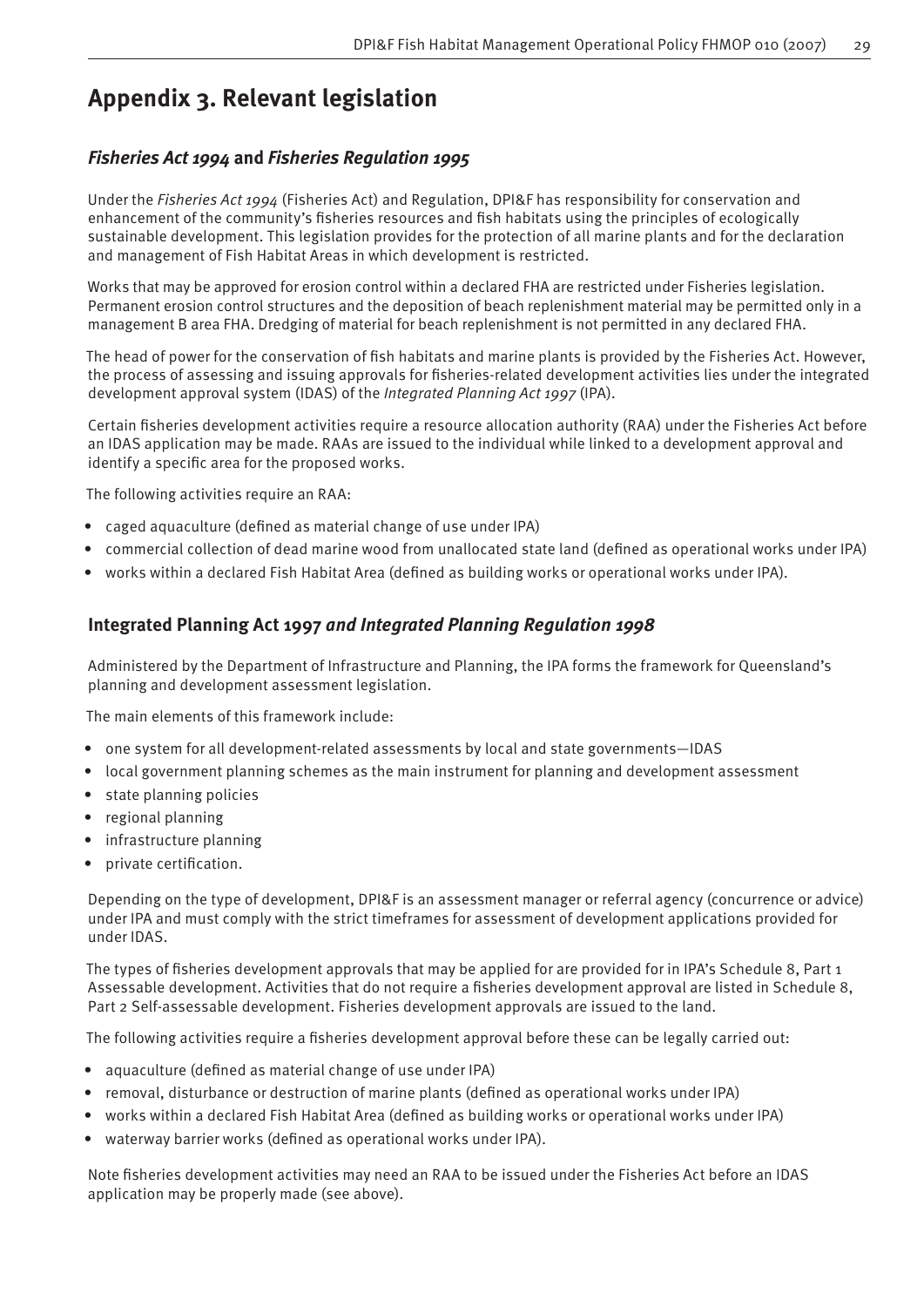### *Other relevant legislation*

- *Coastal Protection and Management Act 1995*, *State Coastal Management Plan—Queensland's Coastal Policy*
- *Environmental Protection Act 1994*
- *Marine Parks Act 2004*
- *Native Title Act 1993 (Cwth)*
- *River Improvement Trust Act 1940*
- *State Development and Public Works Organisation Act 1971*
- *Transport Infrastructure Act 1994*
- *Land Act 1994*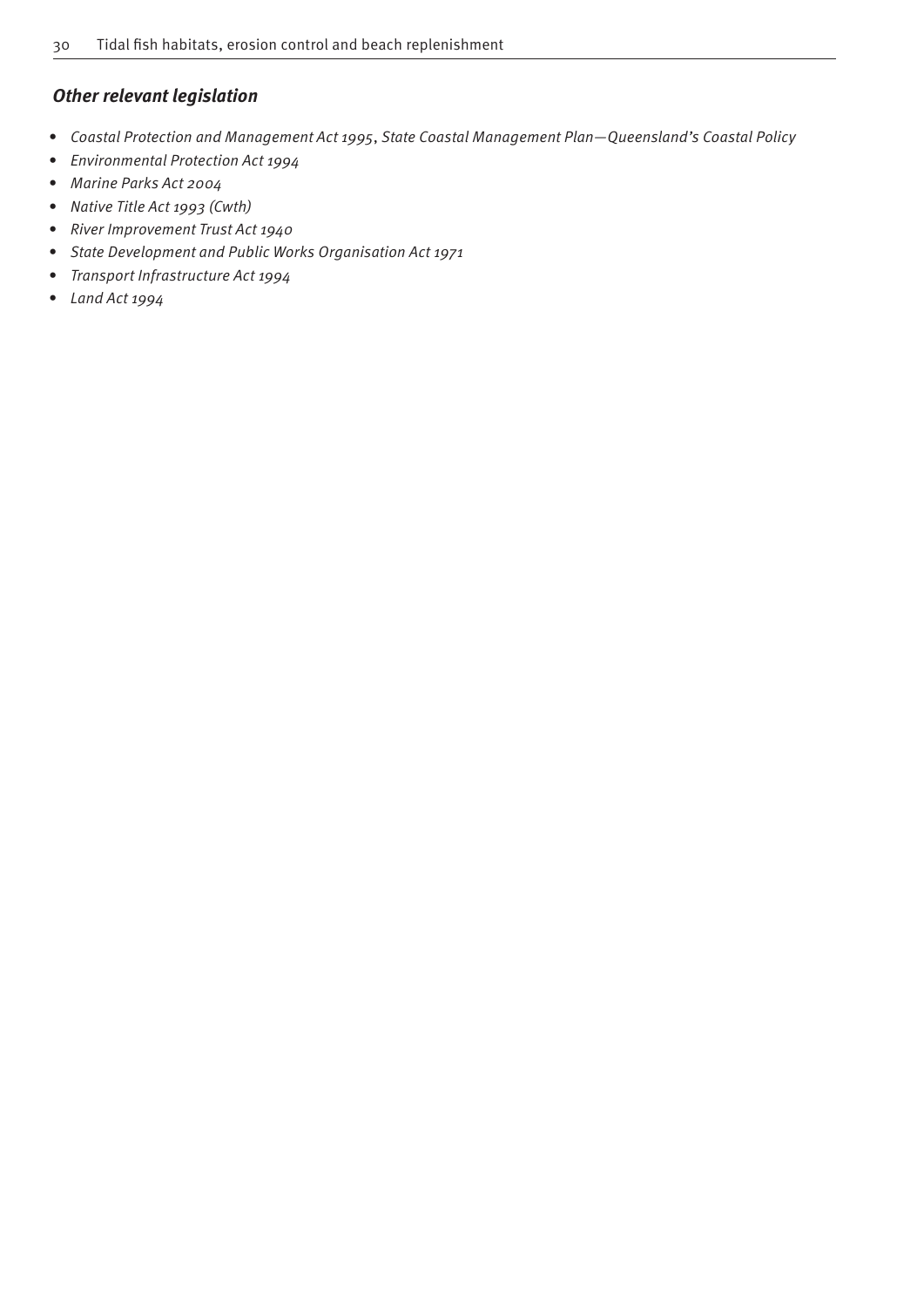# Appendix 4. Managing climate change impacts on fish habitats

# **A4.1 Introduction**

The term 'climate change' is used to explain the accelerated changes to general weather conditions as a result of increased levels of greenhouse gases in the atmosphere, ozone depletion, air pollution and land clearing, in addition to natural factors.

Accelerated climate change has emerged as a key threatening process with implications for existing tidal fish habitats. Climate change is already impacting on natural systems and is likely to impact further on ecosystems worldwide. Tidal fish habitats that support the fish stocks on which Queensland's fisheries rely are amongst those most susceptible to climate change.

As the interface between land and sea, tidal fish habitats—already stressed as a result of human-induced or other disturbances—are particularly vulnerable to climate change impacts. Additional pressures of climate change are likely to further alter the distribution and function of these key habitats. Fish and marine plants in relatively pristine fish habitats may also be particularly vulnerable if barriers to landward or poleward migration are present.

A broad range of fish habitat management responses are required to effectively deliver on the objective of sustaining the function and diversity of tidal fish habitats to accommodate climate change:

- preserving intact natural habitat (seen as the least expensive and most effective response)
- understanding the inter-annual climate variability and its implications
- developing adaptation programs for landward and poleward habitat shifts
- supplementary management with specific activities for longer-term benefits (e.g. establishing buffers between fish habitats and coastal development)
- adaptive management through review and refinement of practices.

Given the potential scale of climate change and the likely shifts in species' climatic distributions, substantial increases in connectivity across tidal profiles and latitudes may be required, through large-scale buffer corridors and patches of fish habitat. The essential feature is adequacy of inter-connected fish habitats for large-scale ecological processes to continue. This will be achieved through coordination of habitat management across land tenures and uses (e.g. declared FHAs and adjacent vegetation) and across scales (e.g. connecting remnants at one scale or biogeographic regions at another scale).

The management objective of having increased connectivity in the tidal landscape is not new and climate change adds to the priority for meeting this objective. The potential risk that increased connectedness may lead to greater habitat for and movement of pests, weeds and fire also needs to be managed.

# A4.2 Key impacts from climate change for fish habitats

- increased mean sea level
- salt water intrusion into ground water and coastal fish habitats
- changes to downstream flows
- increased coastal flooding (e.g. when combined with storm surge)
- increases severity of coastal storms and destruction of fish habitats
- acidification of marine waters.

Particular sensitivities to climate change are likely at local and regional levels, for example:

- tidal foreshores, as these have species stratified across the tide profile and may be restricted in area
- claypans with low relief, where a small change in rising sea level corresponds to a large geographic shift of climate conditions favourable to colonisation by species from adjacent areas
- migratory species as these use a diversity of habitats (e.g. spawning, juvenile, adult)
- species with restricted distributions and limited dispersal ability and reproductive capacity.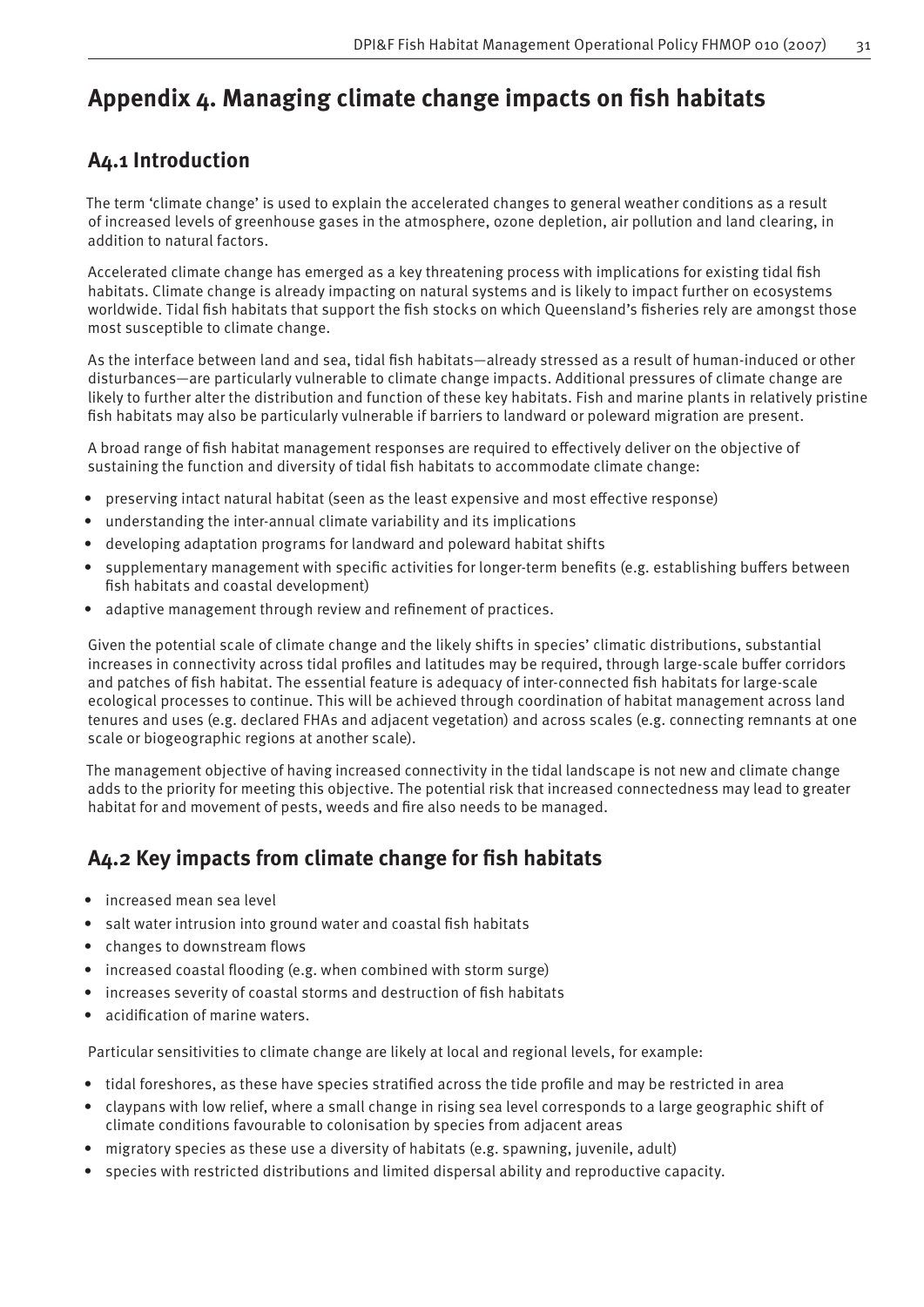The distribution of marine vegetation is almost identical with that of coastal acid sulfate soils (ASS) and may be used as a surrogate for the presence of ASS. In terms of climate change, coastal ecosystems including mangroves, saltmarsh and seagrasses, are among the most vulnerable. In the event of sea level rise, habitat change (e.g. where saltmarshes are replaced by mangroves) and biodiversity loss in inshore areas may impact on the accessibility to habitats used by dependent fisheries species.

The importance of avoiding wetland disturbance has been highlighted in research where CSIRO investigated a connection between wetland drainage and production of greenhouse gases at East Trinity, Cairns, with findings that carbon dioxide and ammonia emissions are generated when intertidal wetlands are drained and ASS exposed (Hicks et al. 1999).

Buffers to protect fish habitat and reduce the loss of habitat biodiversity should be implemented. Buffers will allow for landward migration of tidal habitats as sea level rises. These also serve to protect marine plant communities and their functions as 'carbon sinks', contributing to a reduction in greenhouse gas production and to retain accessibility to inshore nursery habitats for use by species of economic importance to fisheries.

# **A4.3 The risk assessment process**

A risk assessment should be undertaken to establish the context by:

- identifying the stakeholders and their objectives, interests and concerns
- establishing success criteria against which risks to the stakeholders can be assessed
- determining relevant climate change scenarios for the assessment.

# **A4.4 Climate change considerations during assessment of development applications**

Applicants should address the following climate change elements within their application to provide advice on the implications of the proposed development on these elements:

- tidal flow regimes in and adjacent to the site
- distribution of fish habitats
- connectivity of fish habitats
- capacity for landward or poleward migration of fauna and plant species
- dynamics of restricted isolated populations
- effect of the development on resilience of habitats to climate change.

# A4.5 Climate change offsets

*Response measures that reduce the emission of greenhouse gases into the atmosphere or enhance their sinks, aimed at reducing their atmospheric concentrations and therefore the probability of reaching a given level of climate change.*

Conservation of fish habitats will always be the most effective and least expensive means of maintaining these habitats. Offset opportunities to respond to climate change impacts include:

- preventing further land clearing and loss of habitats
- preventing introductions of new invasive species
- maintaining or restoring environmental flows, fish passage and water quality
- preventing or minimising salinity intrusion
- reducing nutrient and sediment flows to adjacent fish habitats.

Additional actions that assist or augment the long-term and natural adaptation of fish and fish habitats to climate change include:

- increasing the connectivity in the fish habitats, including buffers, corridors and 'stepping stones'
- rehabilitating degraded fish habitats, including revegetation of disturbed lands and restoration of waterways
- preserving key habitats that act as reservoirs under future climates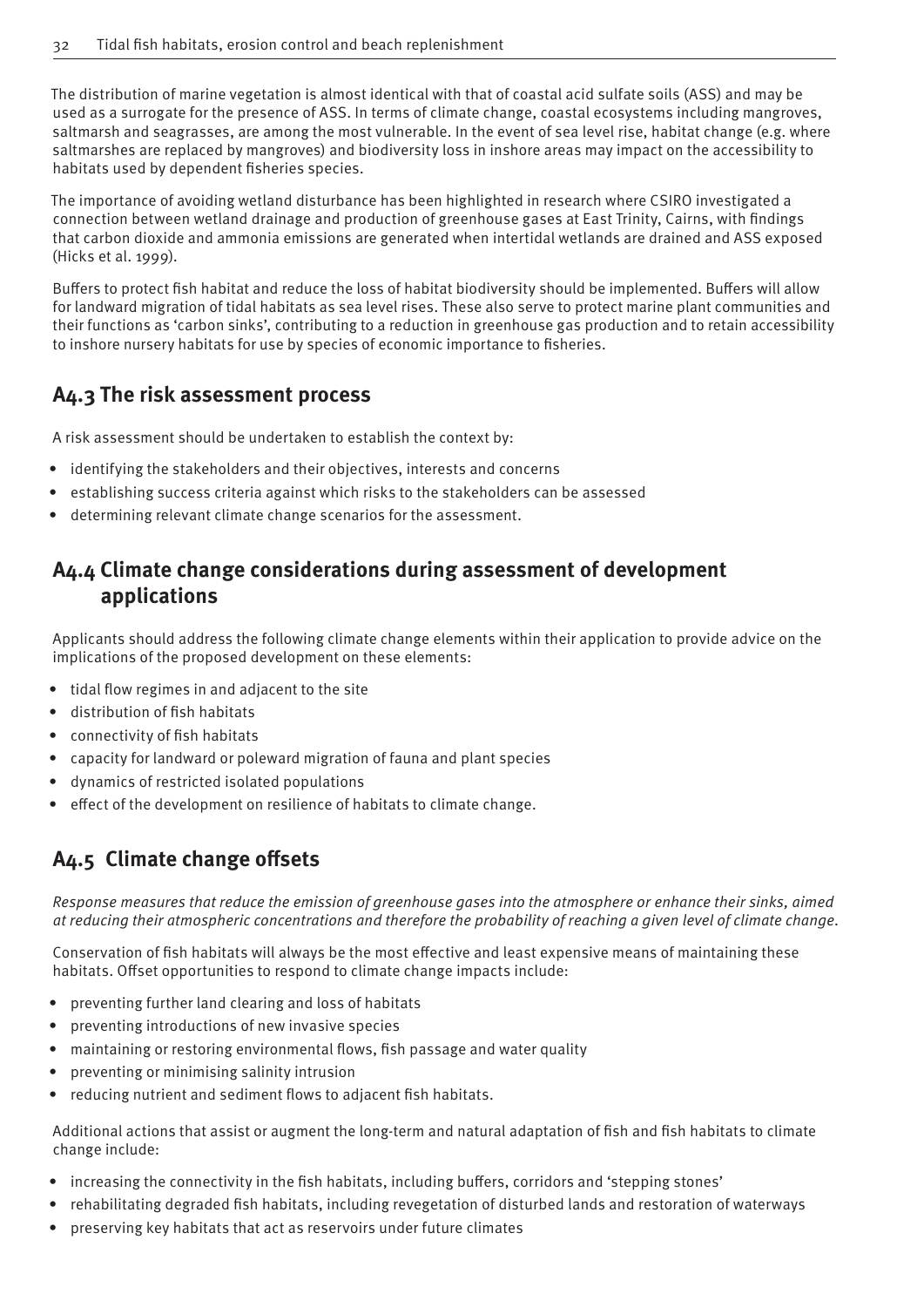- ensuring marine protected areas are established and managed to allow species to migrate within, to and from them
- translocating species (noting the risks involved).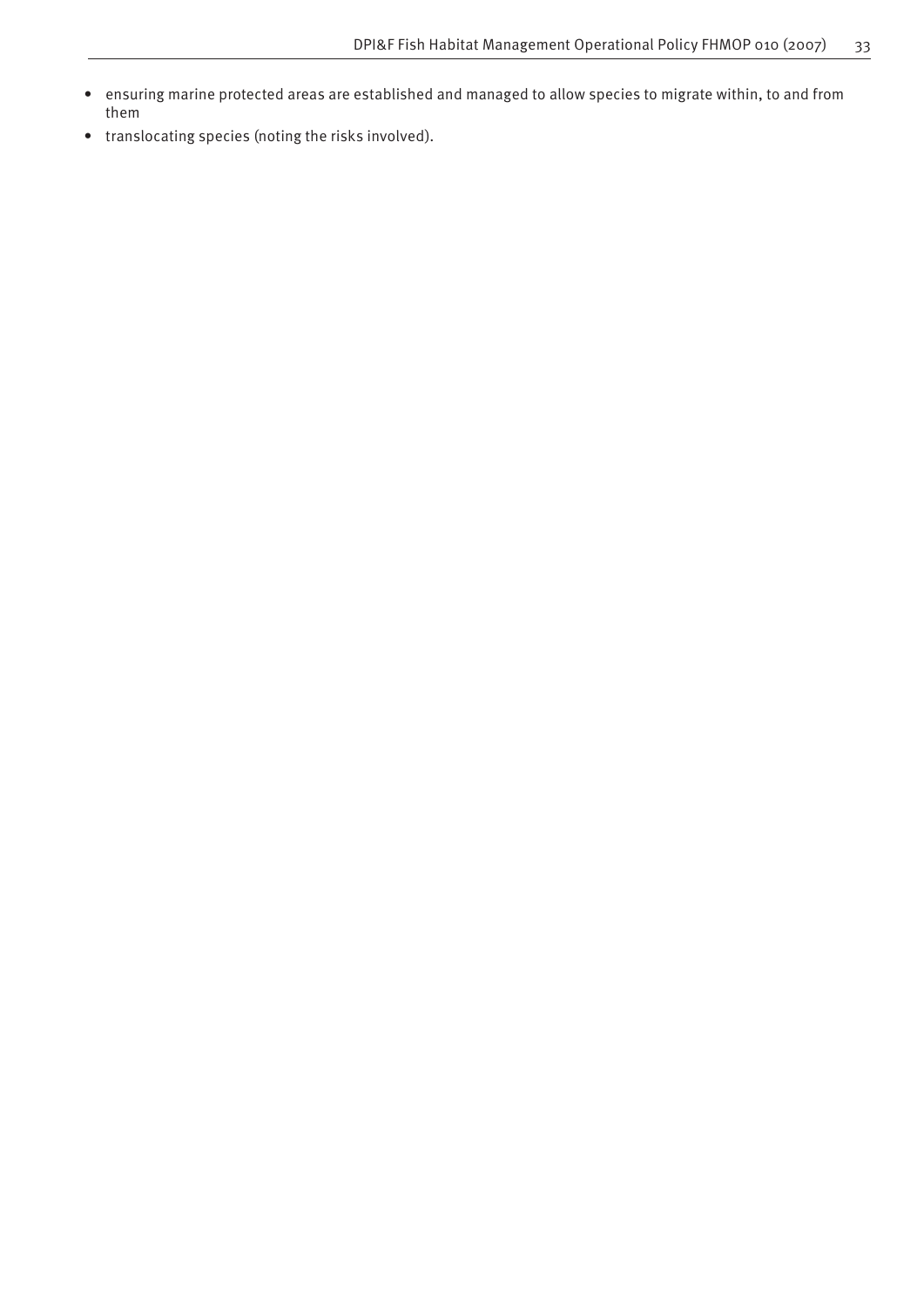# **A4.6 References**

Australian Greenhouse Office 2006, Climate Change Impacts and Risk Management, a Guide for Business and *Government*, Department of Environment and Water Resources, Australian Government, Canberra.

Department of Natural Resources and Mines 2005, *Climate Smart Adaptation—what does climate change mean for you?* Discussion Paper, Queensland Government, Brisbane.

Hicks, WS, Bowman, GM, Fitzpatrick, RW 1999, *East Trinity Acid Sulfate Soils, Part 1 —Environmental Hazards*, CSIRO Land and Water, Technical Report 14/99, April 1999.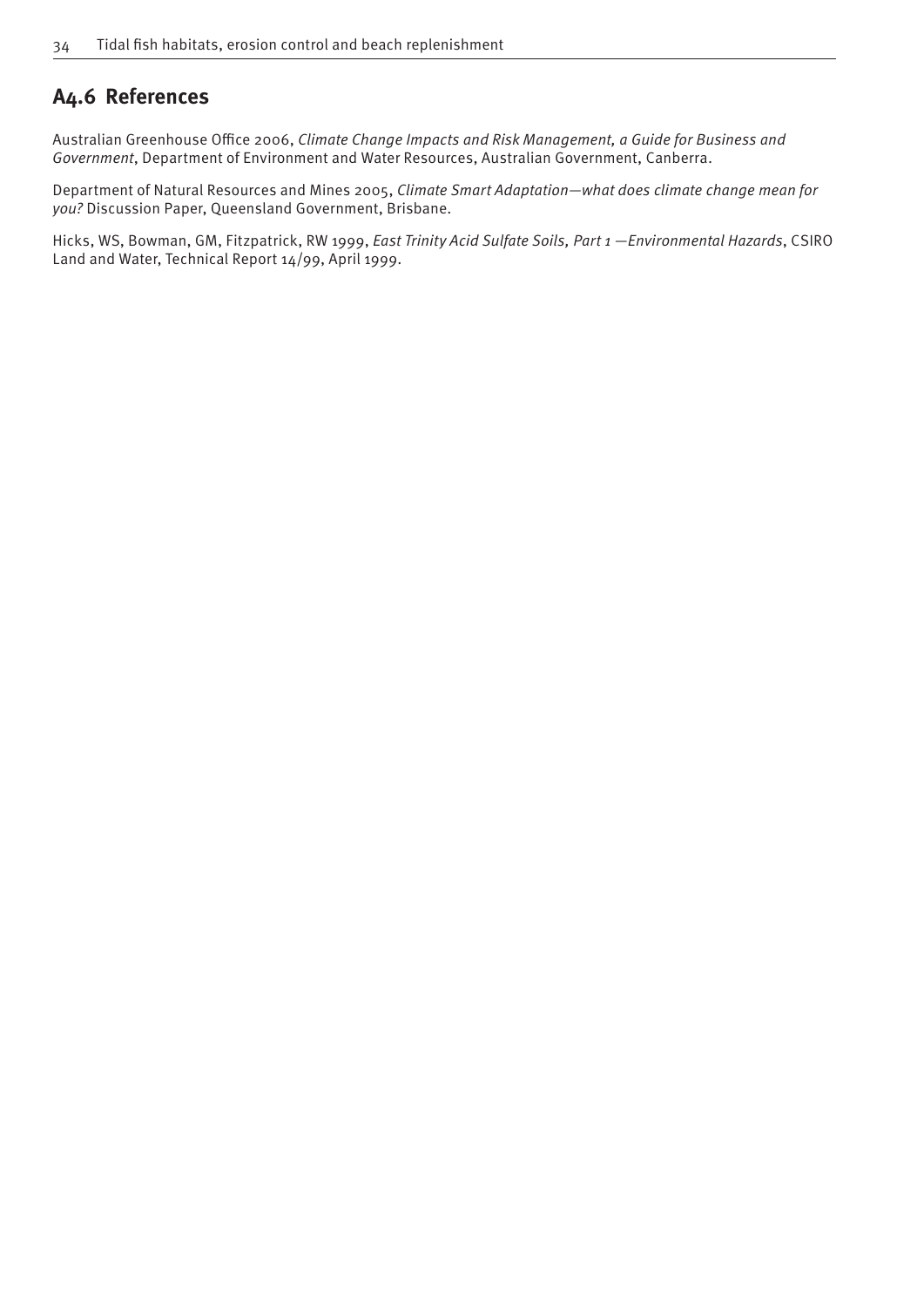# **Glossary**

### beach replenishment

The placement of sand along a foreshore to supplement the existing quantity of sand. Also known as beach nourishment, beach restoration or beach fill.

### benthic

Living on a substrate.

### buffer zone

A separation area designated to moderate adverse influences from development construction and operation activities on fish and fish habitats.

### declared Fish Habitat Area (FHA)

An area declared under the *Fisheries Act 1994* to be a Fish Habitat Area.

### dredging

The permanent, mechanical removal of material of geological origin from subtidal, tidal and permanently, periodically or intermittently submerged non-tidal land (this term does *not* include removal of coral limestone, snags, wood and other predominantly organic material or creation/clearing of drains).

### ecologically sustainable development (ESD)

As defined in the *Fisheries Act 1994*:

Using, conserving and enhancing the community's fisheries resources and fish habitats so that:

- the ecological processes on which life depends are maintained
- the total quality of life, both now and in the future, can be improved.

The principles of ecologically sustainable development are:

- a) enhancing individual and community wellbeing through economic development that safeguards the wellbeing of future generations
- b) providing fairness within and between generations
- c) protecting biological diversity, ecological processes and life-support systems
- d) in making decisions, effectively integrating fairness and short- and long-term economic, environmental and social considerations
- e) considering the global dimension of environmental impacts of actions and policies
- f) considering the need to maintain and enhance competition, in an environmentally sound way
- g) considering the need to develop a strong, growing and diversified economy that can enhance the capacity for environmental protection
- h) that decisions and actions should provide for broad community involvement on issues affecting them
- i) the precautionary principle.

### **erosion control structure**

Includes hard and geotextile structures used for erosion control (e.g. revetments, seawalls, groynes).

### **erosion control works**

Includes construction of hard and geotextile structures and beach replenishment for erosion control.

### **estuary**

An area where a freshwater waterway meets the ocean and where salt and fresh waters mix.

### **extraction site**

A site from where replenishment material is extracted.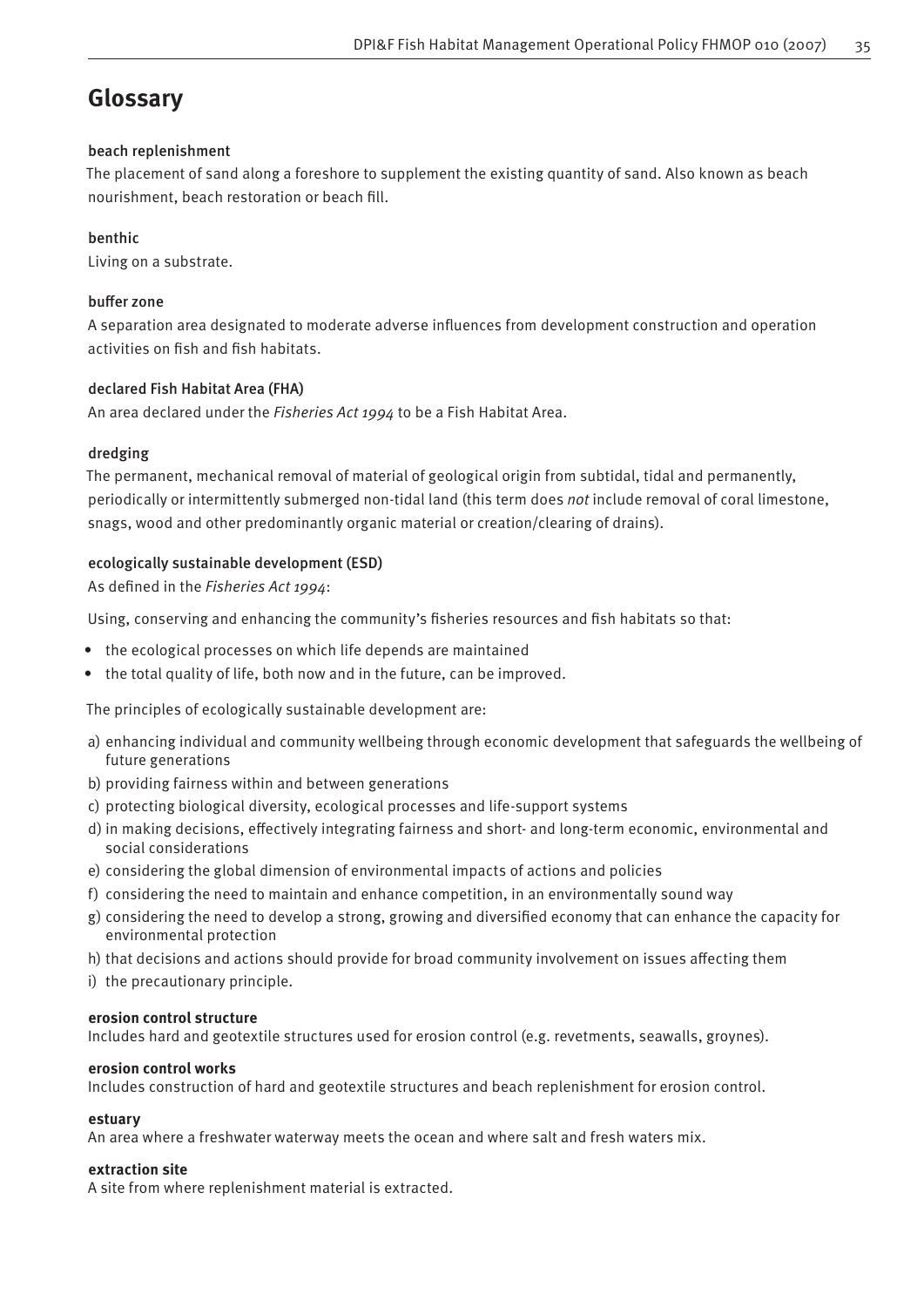#### **fi lling tidal land**

The placement of fill to raise the substratum level of submerged or intertidal land to create terrestrial land that is above the level of HAT and free from tidal inundation. See Section 5.3 of this policy, or FHMOP 001.

#### **fi sh**

As defined under the *Fisheries Act 1994*, section 5. Includes, but is not limited to, finfish, crustaceans, molluscs, echinoderms, sponges and worms.

#### **fi sh habitat**

As defined in the *Fisheries Act 1994*, schedule dictionary. Includes land, waters and plants associated with the lifecycle of fish, and includes land and waters not presently occupied by fisheries resources.

#### **fi sh habitat disturbance**

Any activity in a fish habitat that damages or has the potential to damage fisheries resources and fish habitats and alters the natural function of the habitat.

#### **fi sheries productivity**

The biomass of fish produced in a given area over a given time.

#### **fi sheries resources**

As defined in the *Fisheries Act 1994*, schedule dictionary. Includes fish and marine plants.

#### **geotextile structure**

Geotextile containers filled with sand and placed together to make walls, groynes and other structures for the purposes of erosion control.

#### **habitat**

The area or environment in which an organism or group of organisms lives.

#### **hard (erosion control) structures**

Structures that stop wave energy reaching the shore, or absorb and reflect the energy (e.g. revetments, rock walls, groynes, gabions).

#### **infauna**

Organisms that live within soft-sediment.

### **interstitial**

The small spaces between sediment grains.

#### **intertidal**

The area of land between the extent of the highest and lowest astronomical tides.

#### **littoral transport**

The movement of material, by waves or currents, in the nearshore zone of the sea or a waterbody.

#### **managed retreat**

In the context of coastal erosion, a managed retreat allows an area that was previously above sea level to become flooded. This process is usually in low lying estuarine areas and is often a response to sea level rise.

#### **marine plant**

As defined in the *Fisheries Act 1994*, section 8. A plant (a 'tidal plant') that usually grows on, or adjacent to, tidal land, whether it is living or dead, standing or fallen; the material of a tidal plant, or other plant material on tidal land; a plant, or material of a plant, prescribed under a regulation or management plan to be a marine plant. 'Marine plant' does not include a declared plant under the *Rural Lands Protection Act 1985.* 

#### **off sets**

(Environmental) off sets are positive measures taken to counterbalance negative environmental impacts that cannot otherwise be avoided or minimised. An offset may be located within or outside the geographic site of the development and should be legally secured. Offsets were previously referred to as 'mitigation measures' in DPI&F policy. Refer to FHMOP 005 for more information.

#### **poleward**

Towards the north or south pole.

### **population**

A group of organisms of the same species living within a specified region.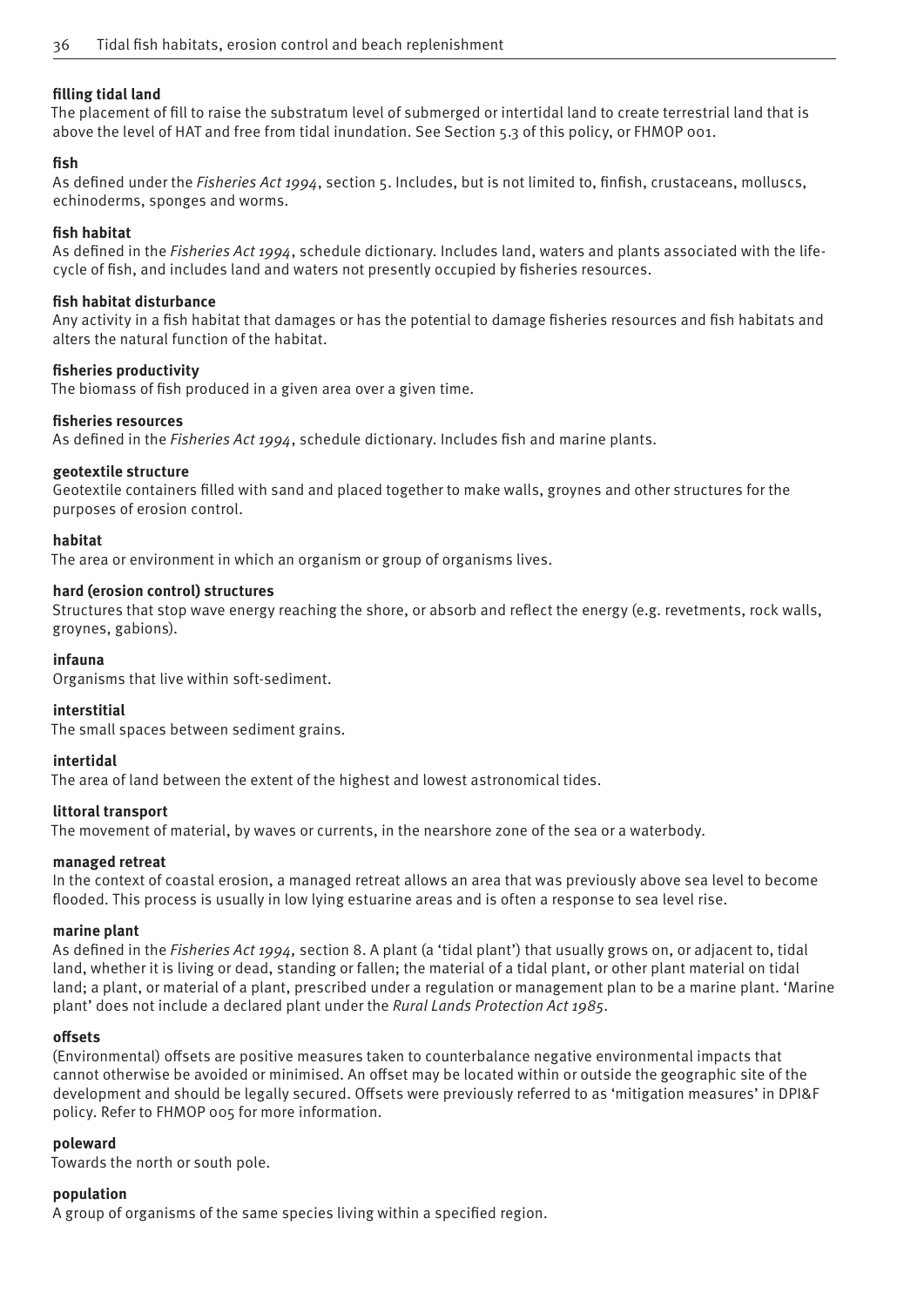#### **precautionary principle**

The principle that, if there is a threat of serious or irreversible environmental damage, lack of scientific certainty should not be used as a reason to postpone measures to prevent environment degradation, or possible environmental degradation, because of the threat.

#### **reclamation**

See 'filling tidal land' in section 5.3 of this policy, or FHMOP 001.

#### **recovery (benthic)**

Restoration or return to a former (or better) state or condition.

#### **recruitment**

The influx of new members into a population by reproduction or immigration.

#### **regularisation**

The process of making a shoreline more consistent in alignment.

#### **replenishment site**

The location where replenishment sand is placed.

#### **rights or interests**

See section 5.2 of this policy.

#### **riparian vegetation**

Vegetation growing on the bank of a waterway.

#### **sand pushing**

The transfer of sand from a natural habitat by pushing or scraping from the lower beach to the upper beach, usually by bulldozers or front-end loaders. Also known as 'beach scraping' or 'beach bulldozing'.

#### **saltmarsh**

An intertidal habitat occupied mainly by herbs and dwarf shrubs, characteristically able to tolerate extremes of environmental conditions, notably waterlogging and salinity.

#### **signifi cant erosion**

Erosion that has resulted in, or if left uncontrolled would result in, the loss of one or both of the following in the short term: the ability to exercise the existing as-of-right or approved use of the property; and/or buildings, structures or infrastructure that are not expendable or that cannot to be relocated. See section 5.2 of this policy for more information.

#### **soft engineering**

Establishment of elements that aims to work with nature by manipulating natural systems which can adjust to the energy of the waves, tides and wind.

#### **substrate**

The surface on which an organism lives, including the sea-bed or bed of a waterbody.

#### **tidal land**

As defined in the *Fisheries Act 1994*, schedule dictionary. Includes reefs, shoals and other land permanently or periodically submerged by waters subject to tidal influence.

#### **waterway**

As defined under the *Fisheries Act 1994*, section 4. Includes a river, creek, stream, watercourse or inlet of the sea.

#### **wrack**

Aquatic plants such as seaweed and seagrass washed onto the shore.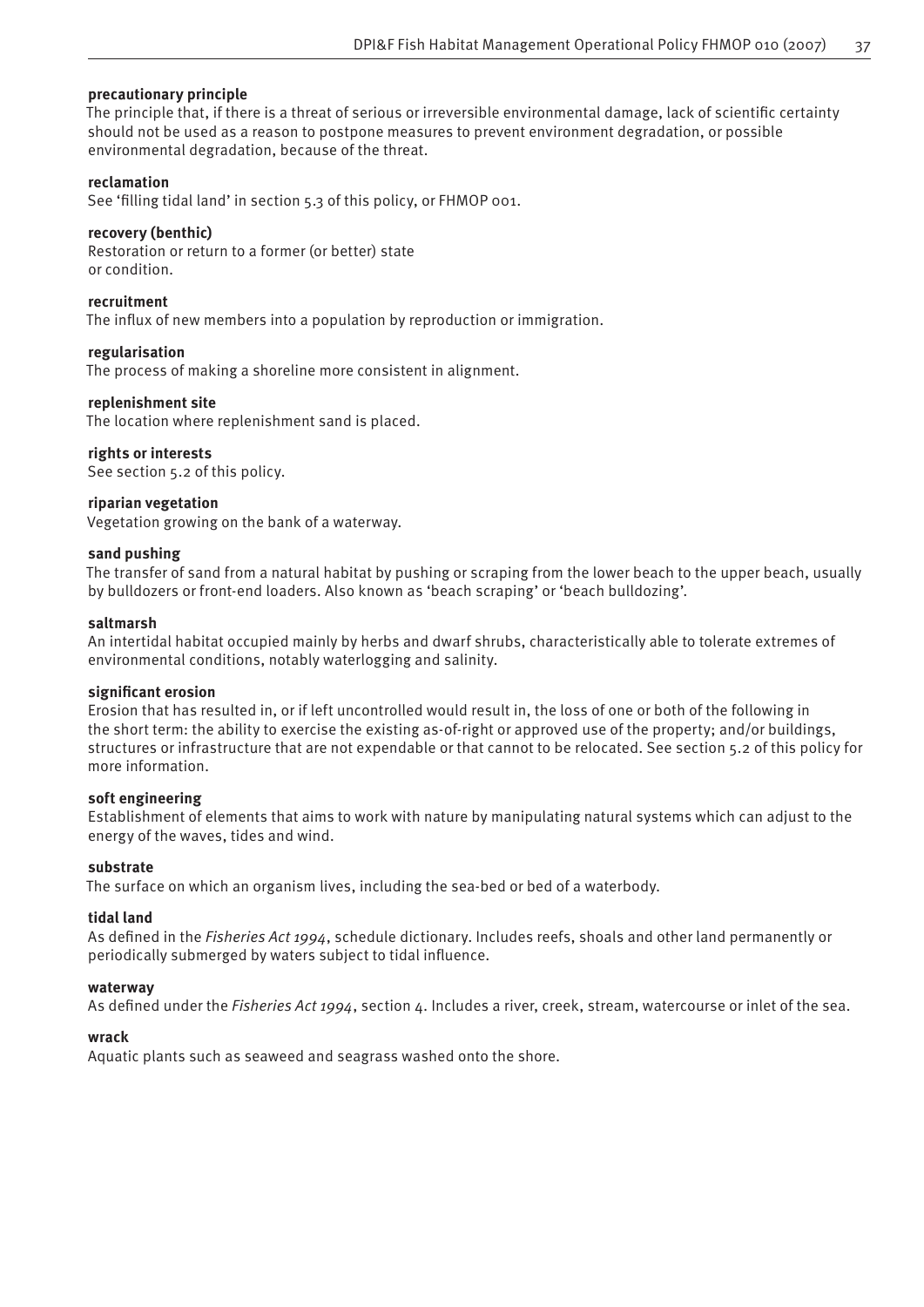# **Acronyms**

**ASS** Acid Sulfate Soils

**DPI&F**

Department of Primary Industries and Fisheries, Queensland

**EPA** Environmental Protection Agency, Queensland

**ESD** ecologically sustainable development

**FHA** declared Fish Habitat Area

**HAT** Highest Astronomical Tide

**IDAS** Integrated Development Assessment System

**IPA** Integrated Planning Act 1997

**NRW** Department of Natural Resources and Water, Queensland

**RAA** Resource Allocation Authority

**SCMP** *State Coastal Management Plan*

**SEMP** Shoreline Erosion Management Plan

**UFHM Research Program** Urban Fish Habitat Management Research Program